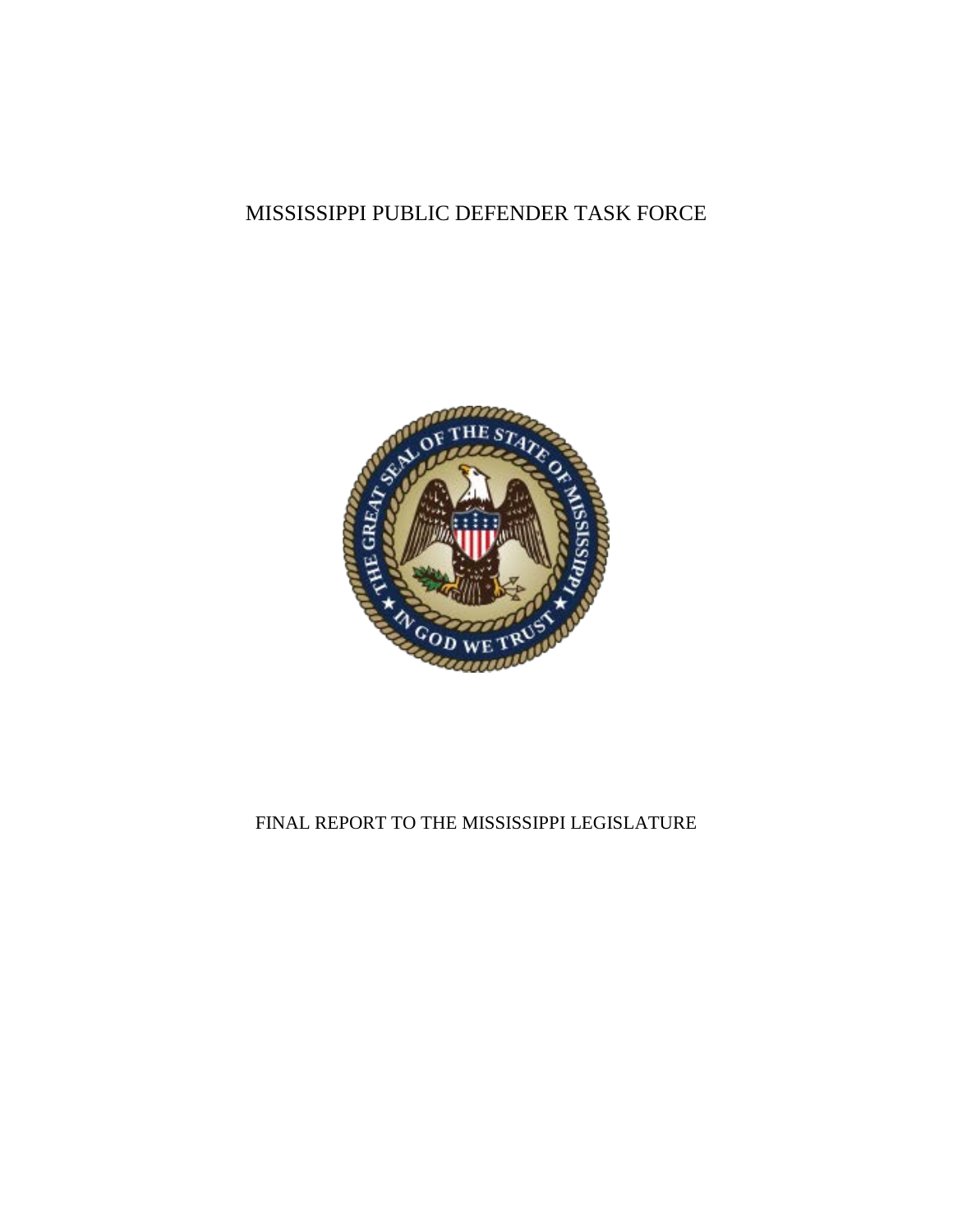

SUPREME COURT OF MISSISSIPPI

POST OFFICE BOX 1 17 JACKSON, MISSISSIPPI 39205 TELEPHONE (601) 359-3697

WILLIAM L. WALLER, JR.  $J$ une  $15, 2018$  denotes the set of the set of the set of the set of the set of the set of the set of the set of the set of the set of the set of the set of the set of the set of the set of the set

MICHAEL K. RANDOLPH<br>JAMES W. KITCHENS PRESIDING JUSTICES JOSIAH D. COLEMAN JAMES D. MAXWELL II ROBERT P. CHAMBERLIN<br>DAVID M. ISHEE **JUSTICES** 

The Honorable Tate Reeves and Distinguished Members of the Senate<br>The Honorable Phillip Gunn and Distinguished Mombers of the House COURTADMINISTRATOR The Honorable Phillip Gunn and Distinguished Members of the House The Capitol Jackson, Mississippi

AND COUNSEL

Dear Friends:

The Mississippi Public Defender Task Force was created by HB 602 during the 2015 Legislative Session, and it is codified as  $\S25-32-71$ . The Act took effect upon passage and it will stand repealed on July 1, 2018. This time frame afforded the Task Force just over three years for completion of its mission.

We have complied with the Act's requirement that the Task Force report to the Legislature annually. As we have reported, the Task Force determined that, in the absence of a data-based assessment of indigent defense case loads and a more detailed evaluation of defense services across the state, the duties of the Task Force could not be addressed intelligently.

At our suggestion the Legislature amended Mississippi's data-collection and datareporting laws. This greatly facilitated our work; but implementation of the statutory changes has been disappointingly slow. In early 2018 the Task Force received an evaluation of our state's felony indigent defense system conducted by the Sixth Amendment Center, funded by the U. S. Department of Justice. That 117-page report was studied intensely by the Task Force, then adopted and released in March 2018.

The Task Force, guided by the report and with technical assistance from the Sixth Amendment Center and the Defender Initiative of Seattle University School of Law, thoroughly vetted, refined, and ultimately adopted a proposed reorganization plan initially drafted by the State Public Defender. We submit herewith that plan as the final report of the Public Defender Task Force.

Respectfully submitted,

itchens ames

James W. Kitchens, Chair Mississippi Public Defender Task Force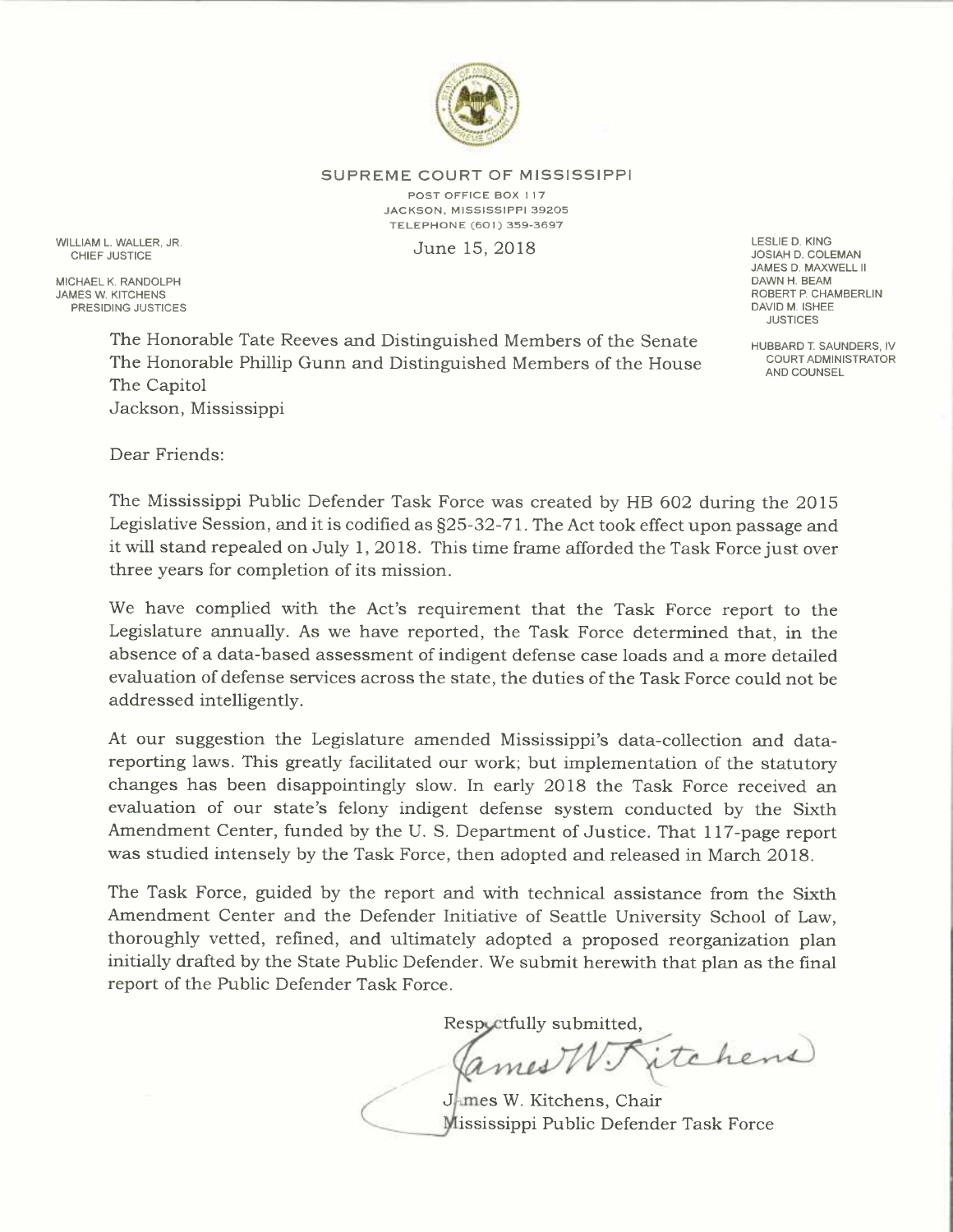# TABLE OF CONTENTS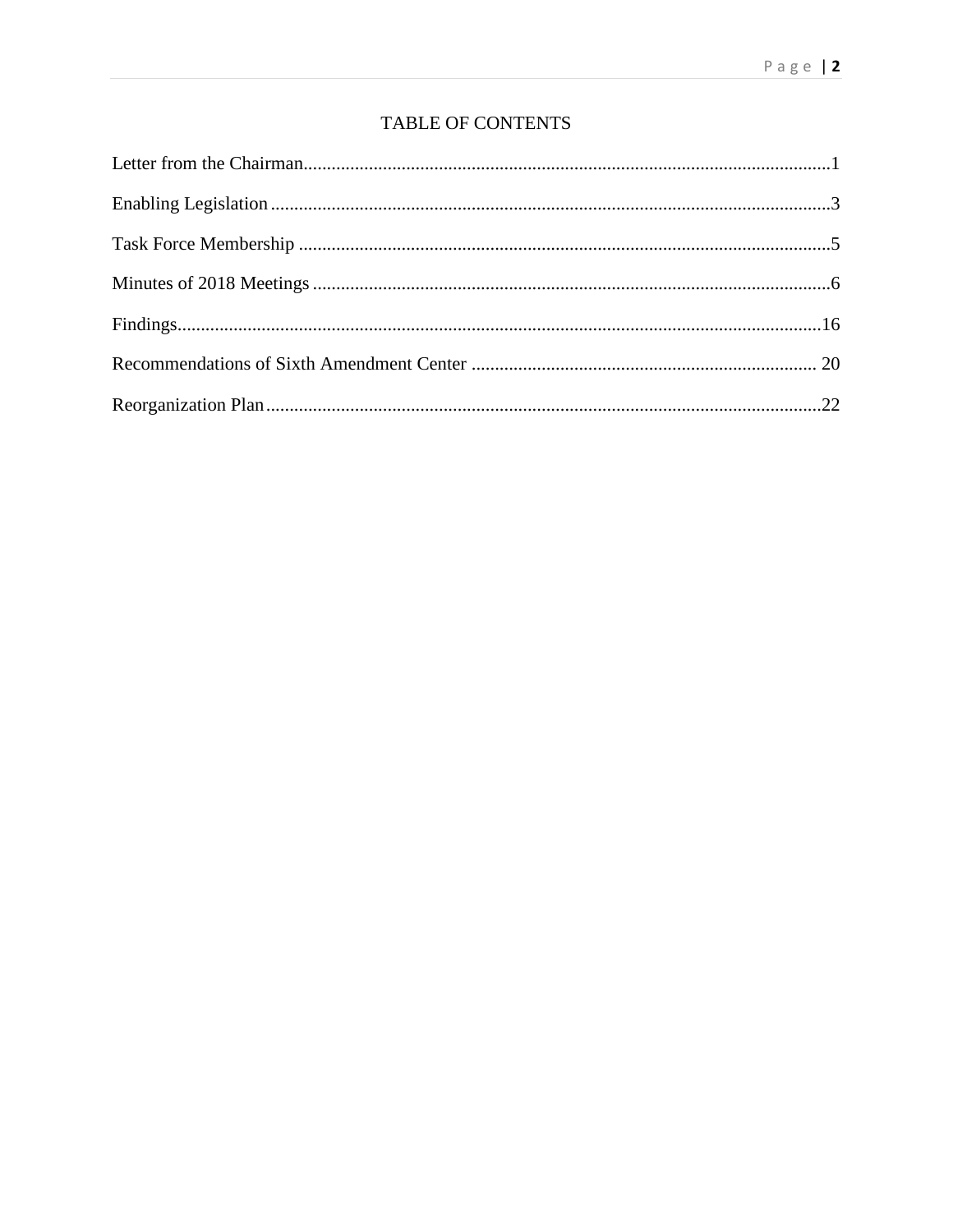#### Page | **3**

### Enabling Legislation

§ 25-32-71. Creation of task force; members; officer; adoption of rules; reimbursement of expenses; duties [Repealed effective July 1, 2018]

 (1) There is created the Mississippi Public Defender Task Force which shall be composed of thirteen (13) members as follows:

- (a) The President of the Mississippi Public Defender Association, or his designee;
- (b) The President of the Mississippi Prosecutors Association, or his designee;
- (c) A representative of the Administrative Office of Courts;
- (d) A representative of the Mississippi Supreme Court;
- (e) A representative of the Conference of Circuit Judges;
- (f) A representative of the Mississippi Attorney General's Office;
- (g) A representative of the Mississippi Association of Supervisors;
- (h) A representative of The Mississippi Bar;
- (i) A representative of the Magnolia Bar Association;
- (j) The Chairman of the Senate Judiciary Committee, Division B, or his designee;
- (k) The Chairman of the Senate Appropriations Committee, or his designee;
- (*l*) The Chairman of the House Judiciary En Banc Committee, or his designee;
- (m) The Chairman of the House Appropriations Committee, or his designee.

(2) At its first meeting, the task force shall elect a chairman and vice chairman from its membership and shall adopt rules for transacting its business and keeping records. Members of the task force shall receive a per diem in the amount provided in Section 25-3-69 for each day engaged in the business of the task force. Members of the task force other than the legislative members shall receive reimbursement for travel expenses incurred while engaged in official business of the task force in accordance with Section 25-3-41 and the legislative members of the task force shall receive the expense allowance provided for in Section 5-1-47.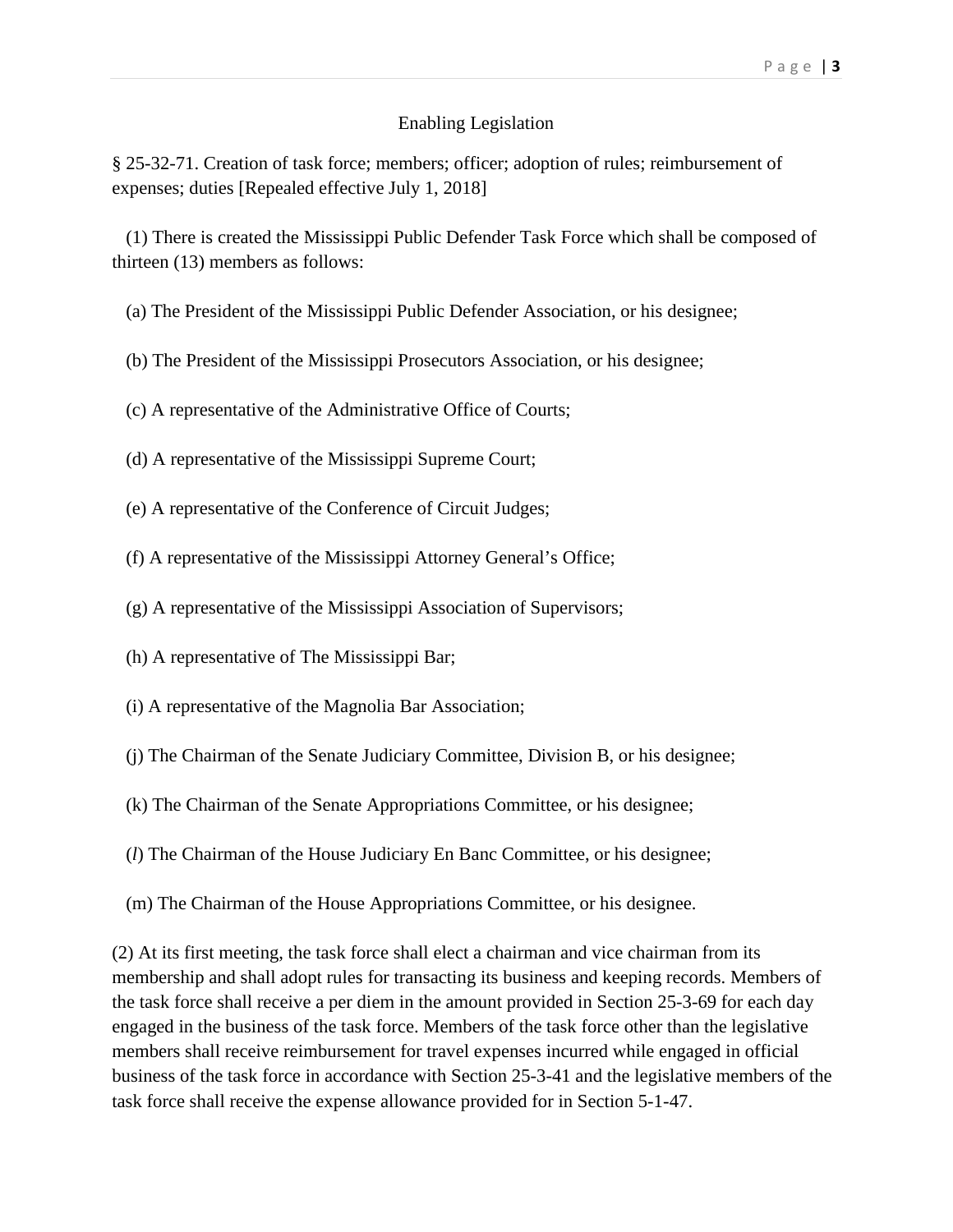(3) The duties of the task force shall be to:

 (a) Make a comprehensive study of the needs by circuit court districts for state-supported indigent defense counsel to examine existing public defender programs, including indigent defense provided in the youth courts. Reports shall be provided to the Legislature each year at least one (1) month before the convening of the regular session.

 (b) Examine and study approaches taken by other states in the implementation and costs of state-supported indigent criminal and delinquency cases.

 (c) To study the relationship between presiding circuit and youth court judges and the appointment of criminal and delinquency indigent defense counsel.

(4) This section shall stand repealed on July 1, 2018.

**HISTORY:** SOURCES: Laws, 2015, ch. 424, § 2, eff from and after passage (approved March 29, 2015).

§ 99-18-1 (7):

"The State Defender shall … develop plans and proposals for further development of a statewide public defender system in coordination with the Mississippi Public Defender Task Force ...."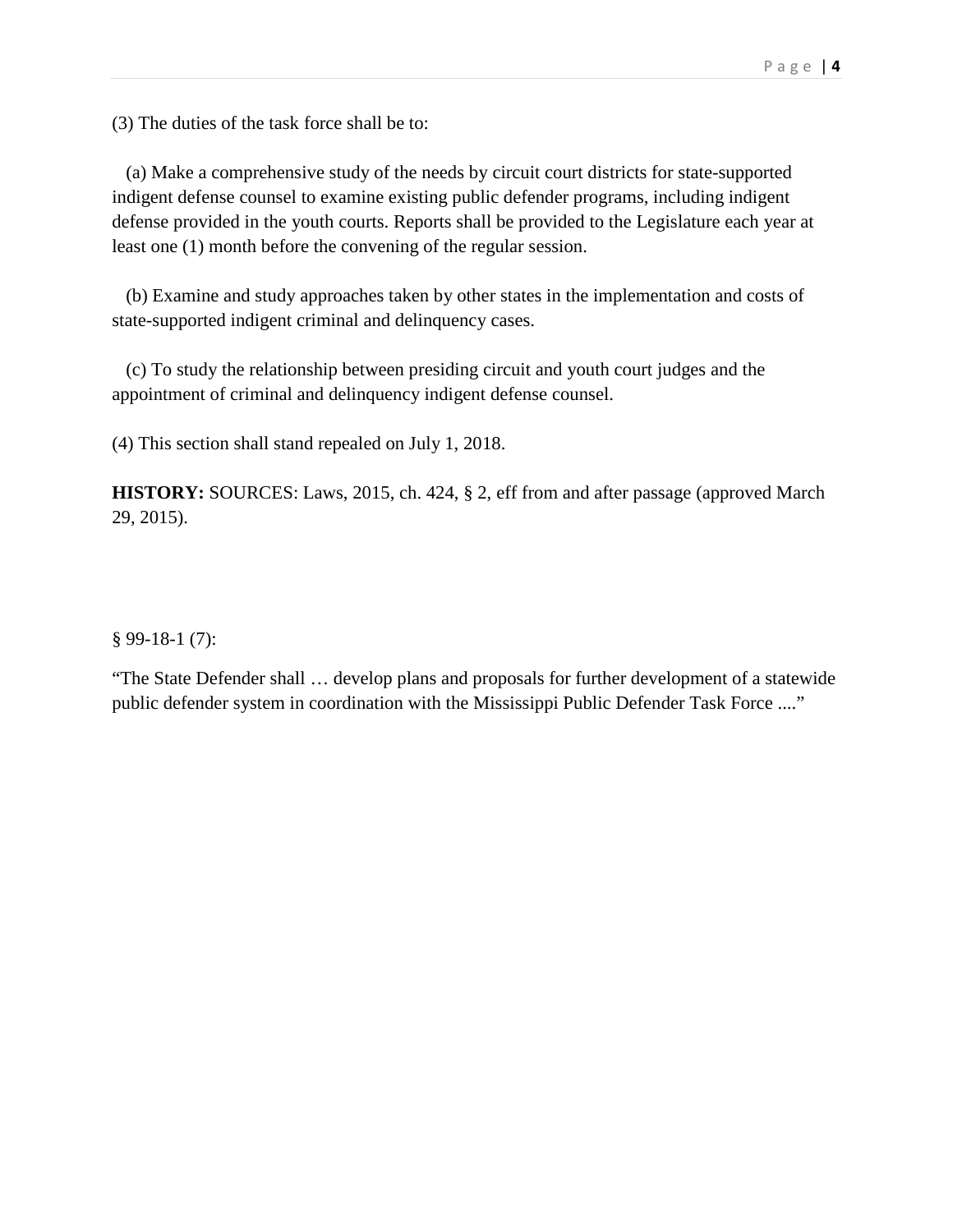### Task Force Membership

Presiding Justice James W. Kitchens (Mississippi Supreme Court) (Chair) Demetrice Williams (Mississippi Defenders Association) (Vice Chair) District Attorney Hal Kittrell (Mississippi Prosecutors Association) Lisa Counts (Administrative Office of Courts Director) Judge Prentiss Harrell (Conference of Circuit Judges) Jerrolyn Owens (Office of the Attorney General) Russell Brooks (Mississippi Association of Supervisors) Jennie Eichelberger (Mississippi Bar) Tanisha Gates (Magnolia Bar Association) Chairman Hob Bryan (Senate Judiciary Committee, Division B) Chairman Eugene S. Clarke (Senate Appropriations Committee) Chairman Mark Baker (House Judiciary En Banc Committee) Chairman John Reed (House Appropriations Committee)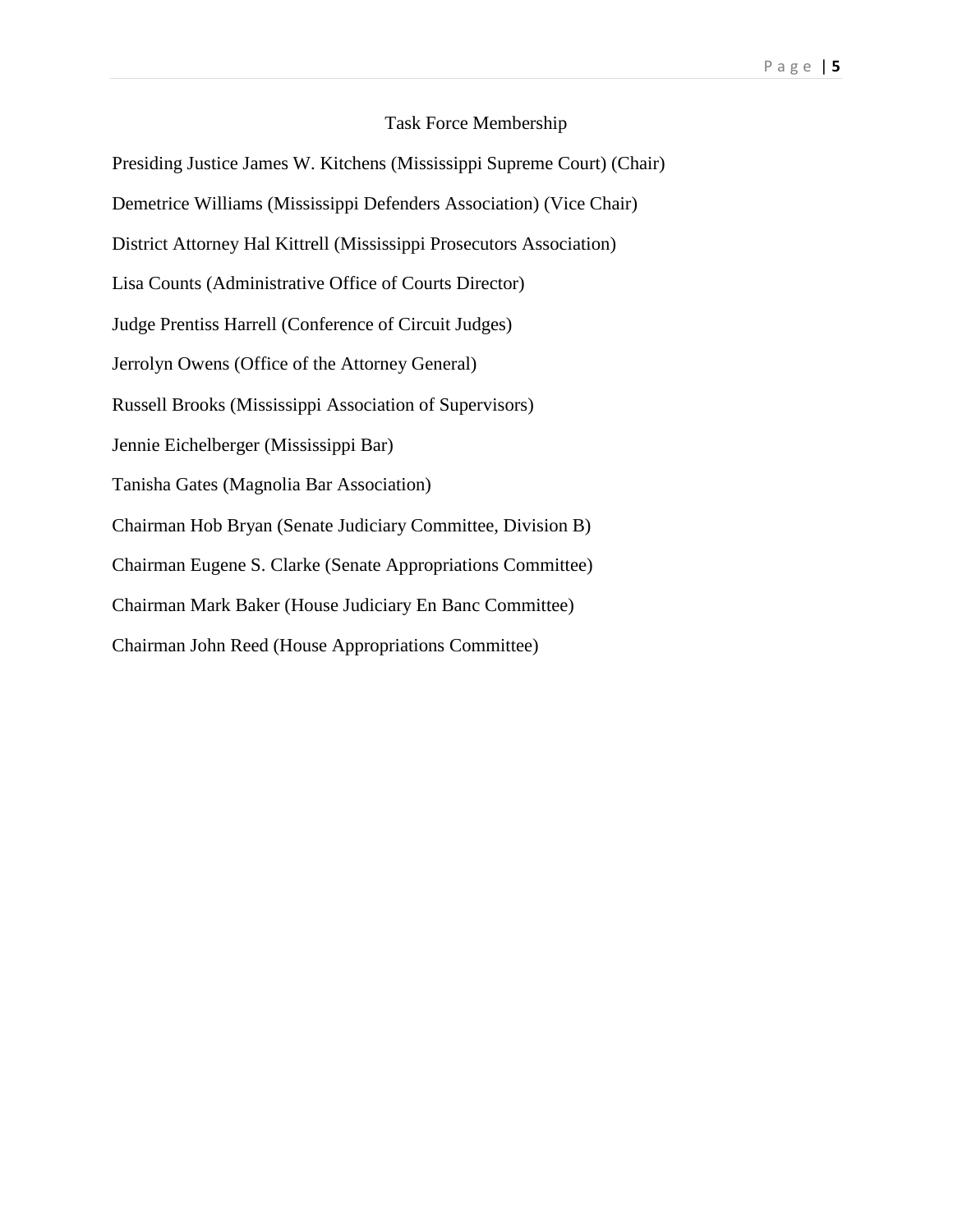# PUBLIC DEFENDER TASK FORCE MEETING

# June 6, 2018

## MINUTES

## WELCOME

Justice Kitchens (Task Force Chairman, representing the Supreme Court) welcomed the group. Present were: Judge Prentiss Harrell (Circuit Judges Association); Hal Kittrell (Prosecutors Association); Jerrolyn Owens (Office of Attorney General); Lisa Couch (AOC); Demetrice Williams (Task Force Vice Chair, Public Defender Association); Tanisha Gates (Magnolia Bar); Russell Brooks (Prosecutors Association); Also present were André de Gruy (State Public Defender); Beau Rudder (Training Director OSPD).

# APPROVAL OF MINUTES OF LAST MEETING

Hal Kittrell moved that Task Force dispense with the reading of the minutes and they be approved. Lisa Counts seconded and all present voted in favor of the motion.

## APPROVAL OF SUB-GROUP LEGISLATIVE PROPOSAL AND FINAL REPORT

The Chair informed the group of the May 23, 2018, meeting of the drafting working group and formally presented the draft report including the proposed legislation. A further discussion of the earlier agreed upon cap of 90% of prosecutor pay was had. Despite strong feelings by several members of the unfairness of this it was agreed by all that while parity in pay is the ideal it was not practical especially since under the compromise plan the majority of funding is still the responsibility of the counties.

Judge Harrell moved that the final report draft be adopted by the Task Force. Motion was seconded by Tanisha Gates and approved by all present. The Chair advised that he would provide the State Defender with a transmission letter and directed OSPD to make the final edits, distribute the report to the Legislature and public and work towards finding sponsors of legislation consistent with the report.

### NEXT MEETING DATE

The Task Force has concluded its business. The Chair thanked all who participated and encouraged the group to work together in the future with an aim at seeing proposals adopted by the Legislature and on other efforts to improve the criminal justice system.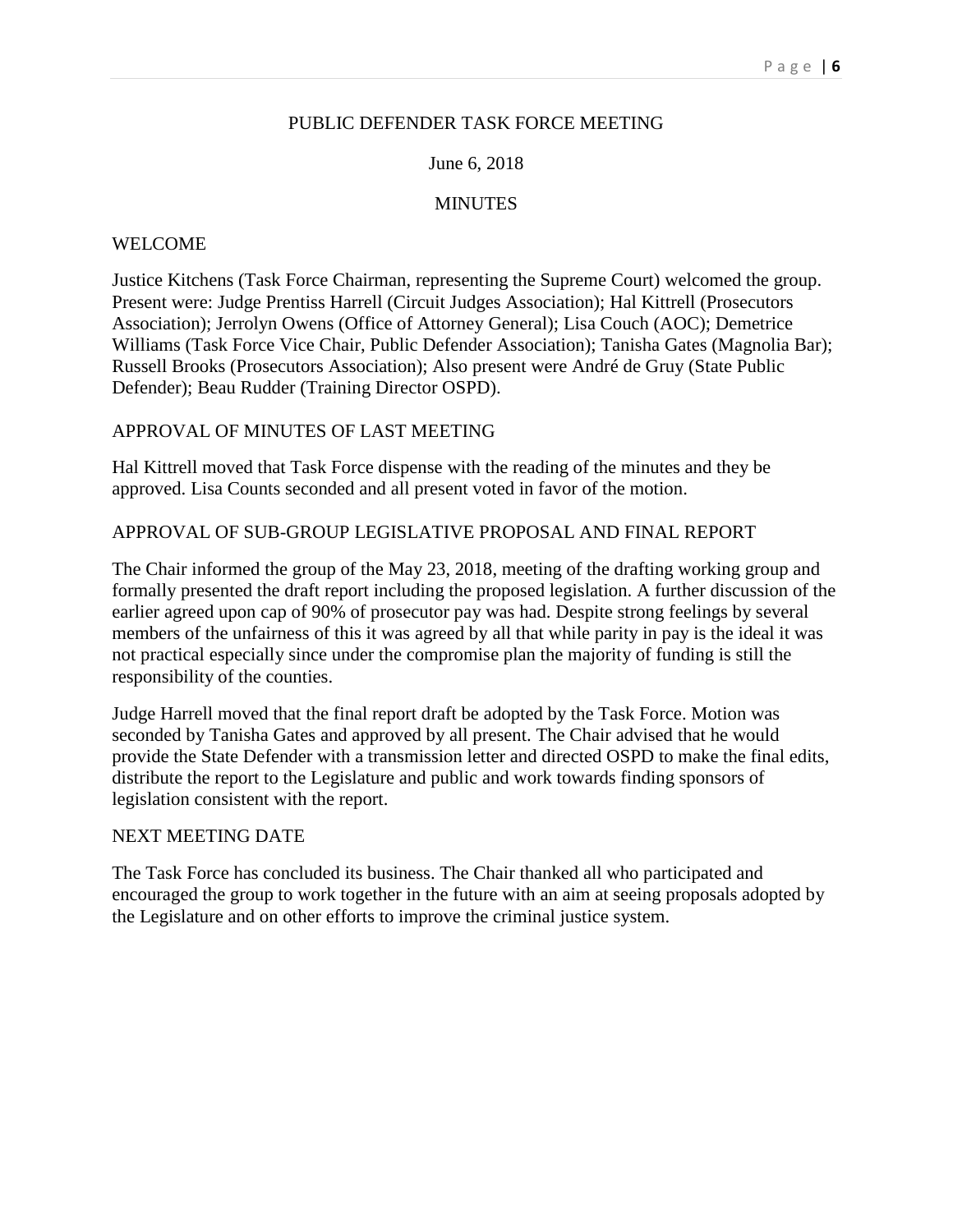# PUBLIC DEFENDER TASK FORCE MEETING

# APRIL 11, 2018

# **MINUTES**

# WELCOME

Justice Kitchens (Task Force Chairman, representing the Supreme Court) welcomed the group. He then asked them to introduce themselves and tell who they represented. Present were: Hal Kittrell (Prosecutors Association); Lisa Couch (AOC); Demetrice Williams (Public Defender Association); Tanisha Gates (Magnolia Bar); Also present were Bill Waller, Jr. (Chief Justice of the Supreme Court of Mississippi); André de Gruy (State Public Defender); David Carroll (Executive Director of the Sixth Amendment Center); Silas Hoarst (board member with the Sixth Amendment Center); Beau Rudder (Training Director OSPD); Prof. Bob Boruchowitz (Seattle University, by telephone).

# APPROVE MINUTES OF LAST MEETING

Hal Kittrell moved that Task Force dispense with the reading of the minutes and they be approved. All present voted in favor of the motion.

# REPORT ON PEARL RIVER COUNTY NEW FULLTIME PUBLIC DEFENDER OFFICE

DA Kittrell: The system is working very well. We have three that are working 8 to 5 across the street. We've always had the benefit of having a good relationship with our public defenders, even part-time. You can't function without that in any system. But having three there – they're there when we arrive and there're there when we leave. The part-time people have contributed their time, but we had to run them down. This way, we walk across the street and just go over to their office and talk to them, we don't even have to call. So they're representing the people, their numbers are satisfactory as far as caseload. I haven't heard any complaints from anyone. The judges seem to be satisfied, so at this point it seems to be on a real good track. They are getting appointed at Initial Appearance and getting involved earlier is working very well.

# REPORTS ON RELEASE OF 6AC REPORT

The Report was released by Beverly Kraft, Public Information Officer of the Supreme Court on March 19, 2018. The press release included a link to the report on the Supreme Court website. The Task Force was provided a compilation of news stories from around the state. The different perspectives covered in the various media outlets were noted. Ms. Kraft was thanked for her exceptional work in handling the release. Mr. Carroll advised that his group usually handled the release and he was a little apprehensive about leaving that to the Task Force but believes it was the best way to do it as evidenced by the variety of local stories. The Task Force decision to release the report early to local stakeholders was critical to the success. One senior circuit judge contacted the AOC before final publication and we were able to correct an inaccuracy in the description of her system structure. There was no negative feed-back received.

# UPDATE ON CONTINUING WORK WITH 6AC

David Carroll informed the Task Force that the grant was extended and they would be available to continue consulting with the Task Force. He stressed that the Sixth Amendment Center would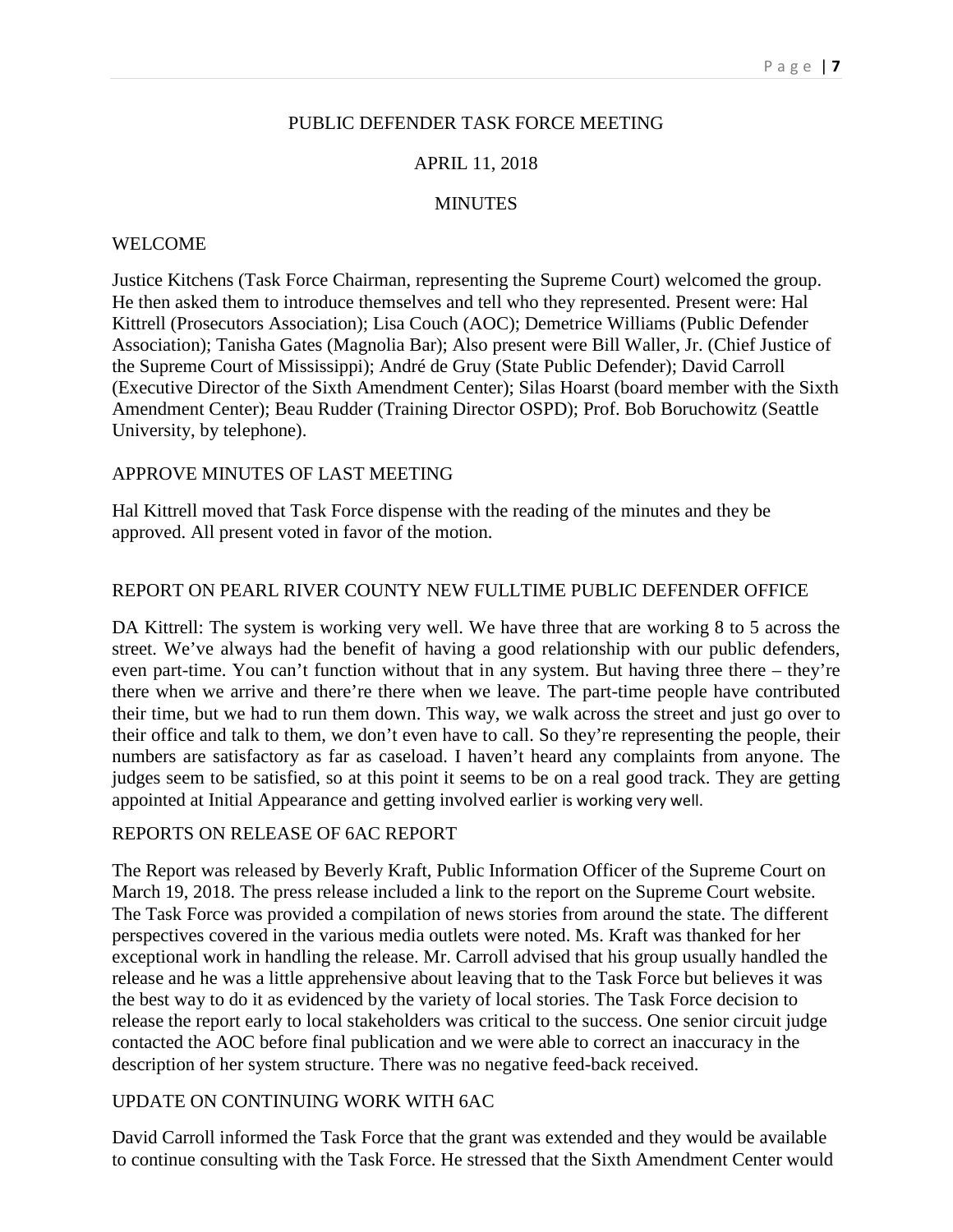not provide a model bill but would advise on whether the proposals met national standards and share what other states had done. Professor Boruchowitz had already provided an 8 page, single spaced memo critiquing the working draft under review by the Task Force.

### SUNSET OF TASK FORCE

The Task Force was informed that the Legislature did not extend the sunset date for the Task Force thus it would dissolve on June 30, 2018. The Chair suggested that the Task Force offer proposed legislation with the Final Report.

# RENEWED LOOK AT OSPD PROPOSAL

The Task Force discussed the proposal presented in November by OSPD in light of the Sixth Amendment Center Report and the Memo from Professor Boruchowitz. The Sixth Amendment Center offered two models: Montana – a unified state system, the commission appointing the state defender and offices/divisions, including conflicts, operating under that structure; Michigan – a commission that sets standards, hires a state defender who distributes state-funded grants to counties to help meet the standards and provides oversight through regional managers.

It was agreed that a state-level entity needed to be established to set standards, handle training and appeals. It was agreed that the existing death penalty post-conviction office should remain free standing but operate under standards set by the commission and report to the commission. The membership of the commission was not set however the proposal first offered by OSPD was scraped. The Georgia statute was substituted. A slight modification was made on judicial branch also making appointments. (Both Boruchowitz and Jerrolyn Owens of the Office of Attorney General (by email previously) had suggested this change.

A lengthy discussion was made on proposed salary of defenders. It was agreed that the legislature and not the commission should make the decision. The Sixth Amendment Center and Public Defender Association, based on national standards, strongly support parity with prosecutors. OSPD proposed a compromise of 90% of prosecutor pay. The Task Force as a compromise accepted the idea of the 90% of prosecutor pay.

Concerns were raised about handling conflict cases. The idea of one defender office handling conflicts of another office was discussed. The experience in Missouri where this was tried and failed was shared. Using the existing appointment statute and/or what some counties with fulltime do today by contract with a small number of private lawyers was determined to be the best option subject to commission oversight.

DA Kittrell raised the idea of recommending a primarily state-funded option that would more closely mirror the DA system. His primary reason was relief for counties. David Carroll pointed to Montana as an example of this type. State Defender raised agreed with this model as perhaps best but raised concerns about the shift to the state of \$20-25 million dollars (based on Arkansas cost) as not being feasible. David Carroll suggested looking at a grant based model like Idaho or Michigan that would build up over time.

David Carroll offered a word caution on cost: "to fix the problems we've identified it is going to cost more money in the public defense line. You will get savings elsewhere in the system, most notably in corrections. If you're not having people sitting in jail for 6, 8, 10 months at a time before they get an attorney, that's where the saving is going to come in. And that's a message I think can work and a lot of people can understand but you're not going to be able to fix the problems we identified by somehow having it cost less than what it's currently costing."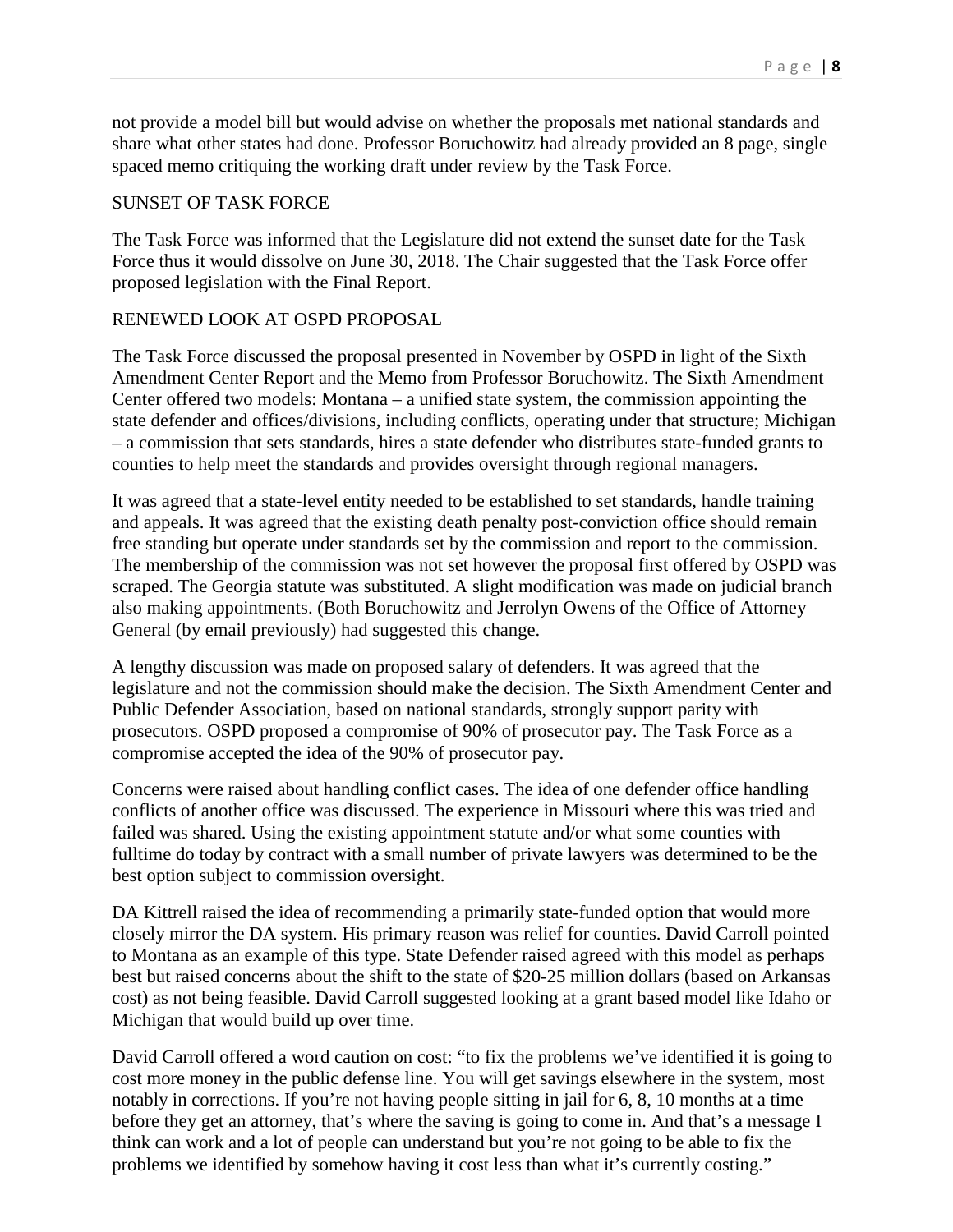The Chair established a subcommittee to meet before the next meeting to attempt to finalize a legislative proposal. The members are: Mr. Kittrell, Mr. Grey, Mr. de Gruy, Judge Harrell, and Justice Kitchens.

NEXT MEETING DATE May 23, 2018, 10:00-12:00 at Supreme Court conference room.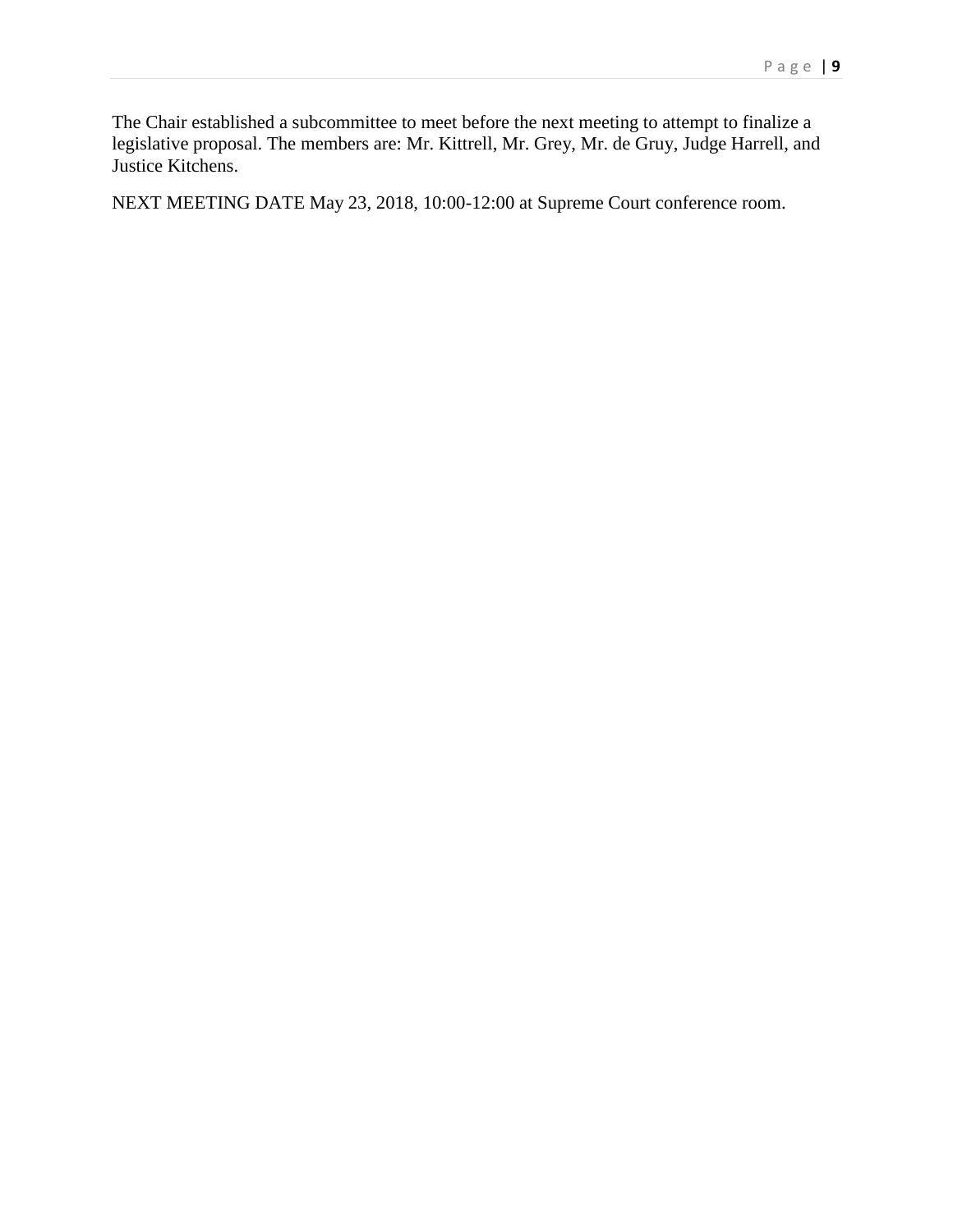# PUBLIC DEFENDER TASK FORCE MEETING

### February 12, 2018

### **MINUTES**

#### WELCOME

Justice Kitchens (Task Force Chairman, representing the Supreme Court) welcomed the group. He then asked them to introduce themselves and tell who they represented. Present were: Hal Kittrell (Prosecutors Association); Jennie Eichelberger (Mississippi Bar); Lisa Couch (AOC); Jerrilyn Owens (Attorney General's Office); Beau Rudder (Public Defender Association) Tanisha Gates (Magnolia Bar); Also present were André de Gruy (State Public Defender); David Carroll (Executive Director of the Sixth Amendment Center); Mike Tartaglia (6AC staff attorney); Prof. Bob Boruchowitz (Seattle University, by telephone).

### MINUTES OF LAST MEETING APPROVED

Hal Kittrell moved that Task Force dispense with the reading of the minutes and they be approved; Jennie Eichelberger seconded; Chairman called for vote. All present voted in favor of the motion.

### REVIEW AND DISCUSSION OF SIXTH AMENDMENT CENTER REPORT

David Carroll was invited to provide an overview of the report.

David Carroll: Basic thrust of the report is that there is a  $14<sup>th</sup>$  Amendment obligation by the state to ensure that Sixth Amendment services are provided effectively. And even as the state passes on that obligation to local governments, the state still has the obligation to ensure that the local governments are not only able to do it but are, in fact, doing so.

Justice Kitchens: I agree with you, but where does that obligation come from? Is that mandated?

David Carroll: In the *Gideon v. Wainwright* decision it says it's a 14<sup>th</sup> amendment right.

David Carroll: (continuing) The main thing of course is that there just isn't any institutional structure to allow the state to evaluate and make sure that the counties and local governments are doing what they're supposed to. As you will read, it really is a patchwork sort of quilt of varying degrees of services all across the state. It shouldn't ever be the case that the level of justice someone receives is based on which side of the county line they're crime was alleged to have been committed.

One of the things that we did in the report is talking about the extensive amount of litigation that's going on across this country. And if not now, then it's going to come eventually on litigation. We had the Scott County case and some other things, but there hasn't yet been a statewide class action lawsuit like there are in many of the other states. It is always better to solve these problems yourself, rather than have a federal court impose on you what we're going to do.

The three states that have most recently been able to take one of our reports and move forward have been Michigan, Idaho, and Utah. And each of those looked very similar to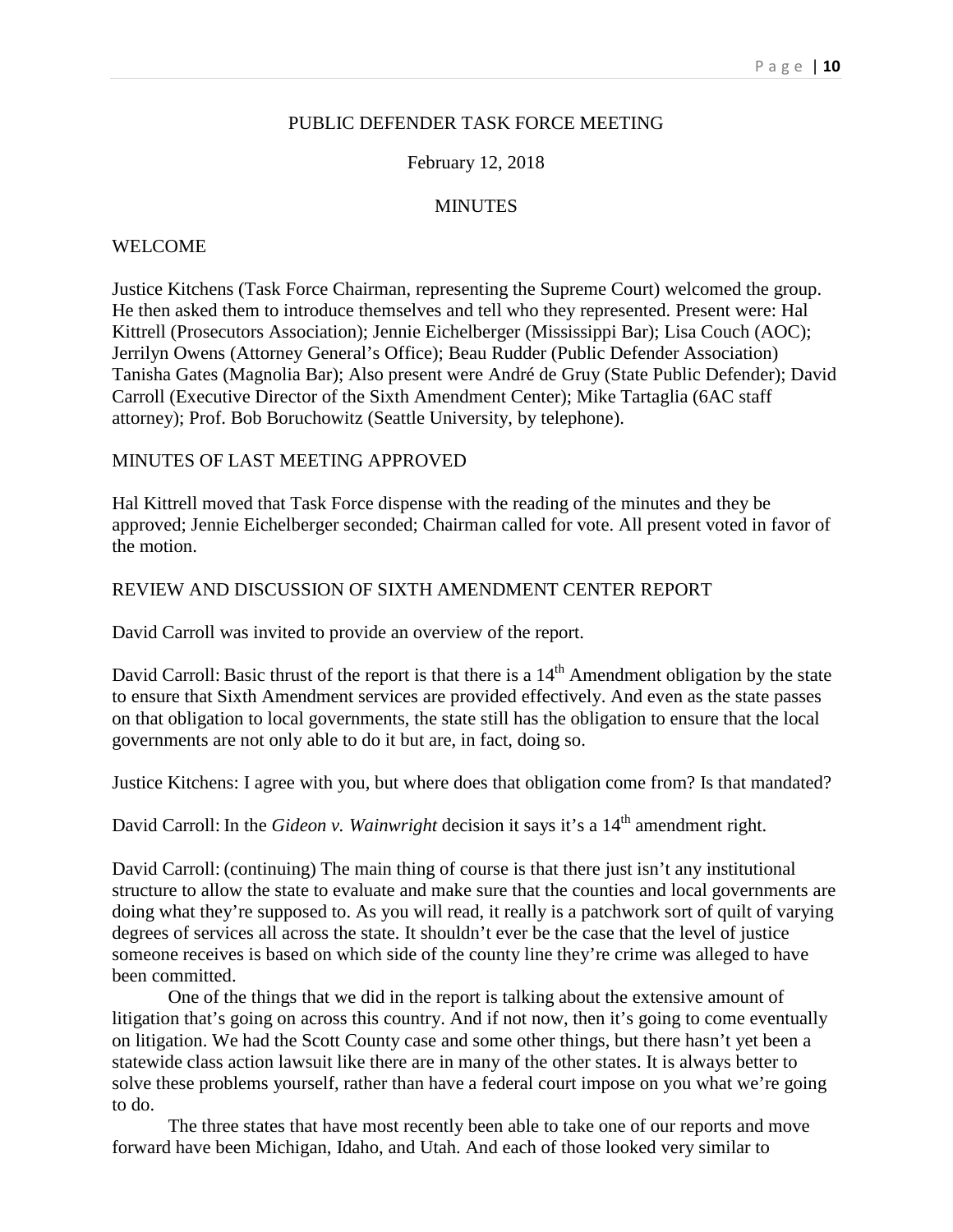Mississippi in that in Idaho and Michigan there was a state appellate defender, and so you have some state services at that level here, and Utah actually had nothing at all and you're actually further ahead than Utah in that it was entirely county funded and city funded.

Mr. Carroll discussed at length the different approaches each of these states took to address the deficiencies found in the report.

Tanisha Gates:(addressing specific deficiencies reported) What I find is if you don't have a set public defender's office, the notification process is where everything goes bad. Because once we are appointed you do not find out the same day. If you are appointed upstairs at the circuit clerk's office, then they have to send an order over to the judge, and the judge has to sign it and get it back and it could be two days, it could be three days, and somebody is going to be sitting in jail – you know sometimes we don't get our notices until two or three days later. So what our client's do that know us, they'll be calling our office. But I think notification process if you don't have a set public defender's office that's where things start to go bad.

Justice Kitchens: Are y'all getting appointed at the initial appearance?

Tanisha Gates:We are appointed at the initial appearance.

Justice Kitchens: Good.

Tanisha Gates: But we may not find out until two days later, because once it gets to the circuit clerk's office, then they go to see who is next up on the list, they put our name in the order, and next it goes to the judge. We could have been appointed on a Monday, the order gets back to the clerk on a Wednesday, you know, and then we'll check our box to see if it's in there. But a lot of our clients call us, so that notification process is very, very important. And we do not have a central location; we are running this out of our own offices.

David Carroll: The problem we've found across Mississippi is that often they'll have a body there in the justice or municipal courts, but then when it gets bound over, it goes into this "black hole" for months at a time, if not longer.

If people aren't getting representation they're sitting in jail pretrial and that's not good for the sheriffs. And so without someone going around and making sure that these rules are being implemented or local court rules there's just always going to be a gap there. And so again, this is why you need some sort of apparatus at the state level to go around and make sure people are meeting a certain level of standards to ensure that you're doing what you're supposed to do.

Hal Kittrell: Raised concerns about multi-defendant conflict cases. It was discussed and agreed that based on caseload estimates for a jurisdiction there will have to be a mix of fulltime public defenders in an office and private counsel outside the office. Examples of how this is done in each of the counties with long established fulltime offices (Washington, Jackson, Hinds, Harrison) and successfully in one of the three new offices (Lamar).

André de Gruy: One of the keys to making anything work properly is the collection of data so that you can plan based on evidence and not just on "the county next to you has this," but even where counties are about the same size, the kind of cases that they're handling are so different. The difference in the caseload in Harrison County and the caseload in Desoto County is so big, but those two counties are only 20,000 people different.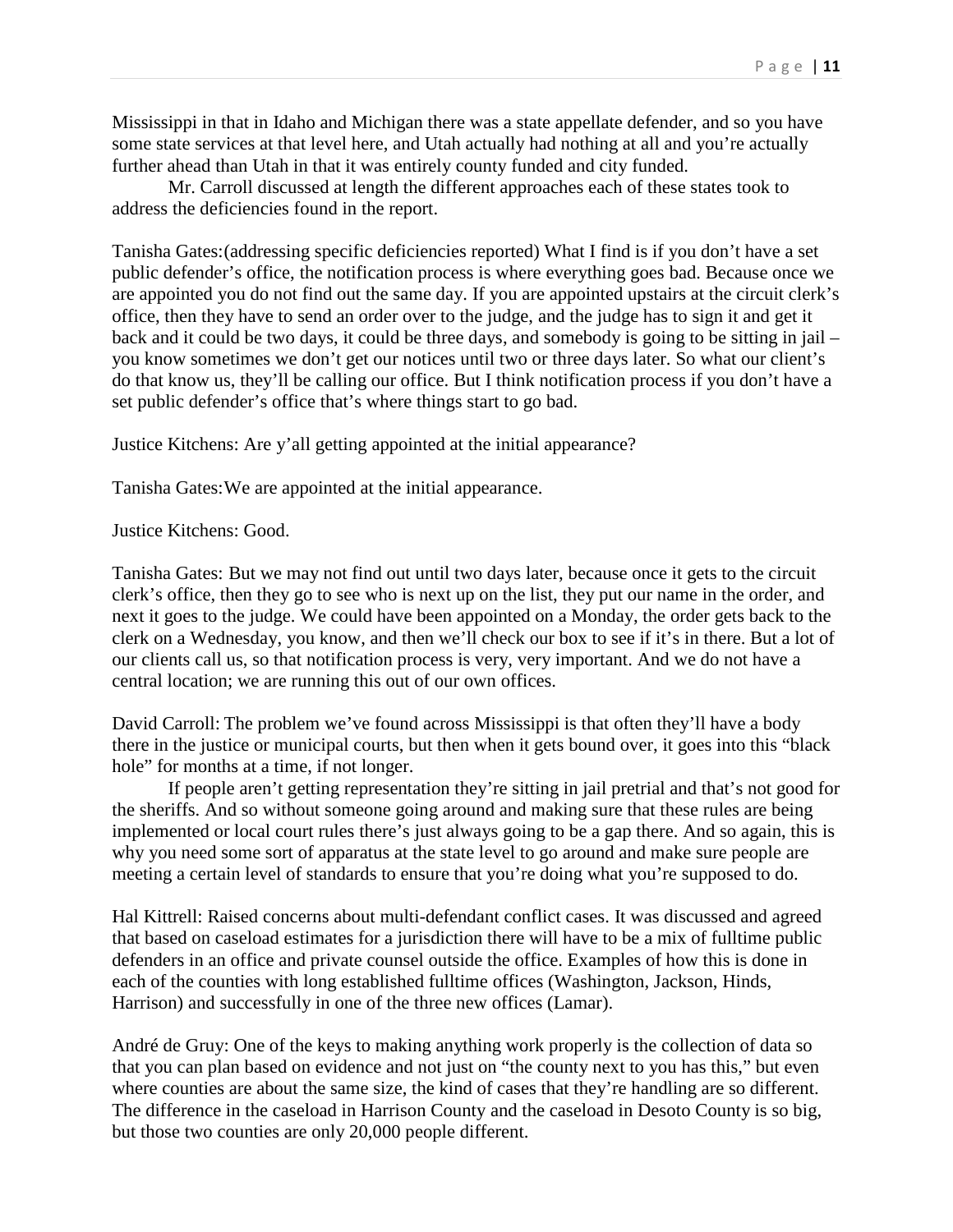The Task Force then discussed specific points in the report needing correction or clarification.

Justice Kitchens: Called for a vote on approval of the report, a motion was made and seconded and the approved unanimously.

The Task Force decided to distribute copies of the report to supervisors, senior circuit judge and public defender in the studied counties as well as the Governor, Lt. Governor, Speaker and Attorney General before a public release. The Public Information Officer of the Supreme Court would be asked to handle the release.

## CONTINUING WORK WITH 6AC

The Task Force on motion made and seconded and by unanimous vote authorized the State Defender to make a formal request to DOJ to fund the Sixth Amendment Center to continue helping as we move forward developing recommendations for Legislature.

## NEXT MEETING

Discussion of the next meeting was had. Date was left open subject to availability of Chair and 6AC. Consensus was early April with suggestion from DA that Wednesday or Thursday would best accommodate local court schedules. DA Kittrell suggested next step should be to start working through the OSPD proposal in light of Report.

Meeting was adjourned at 1:04 p.m.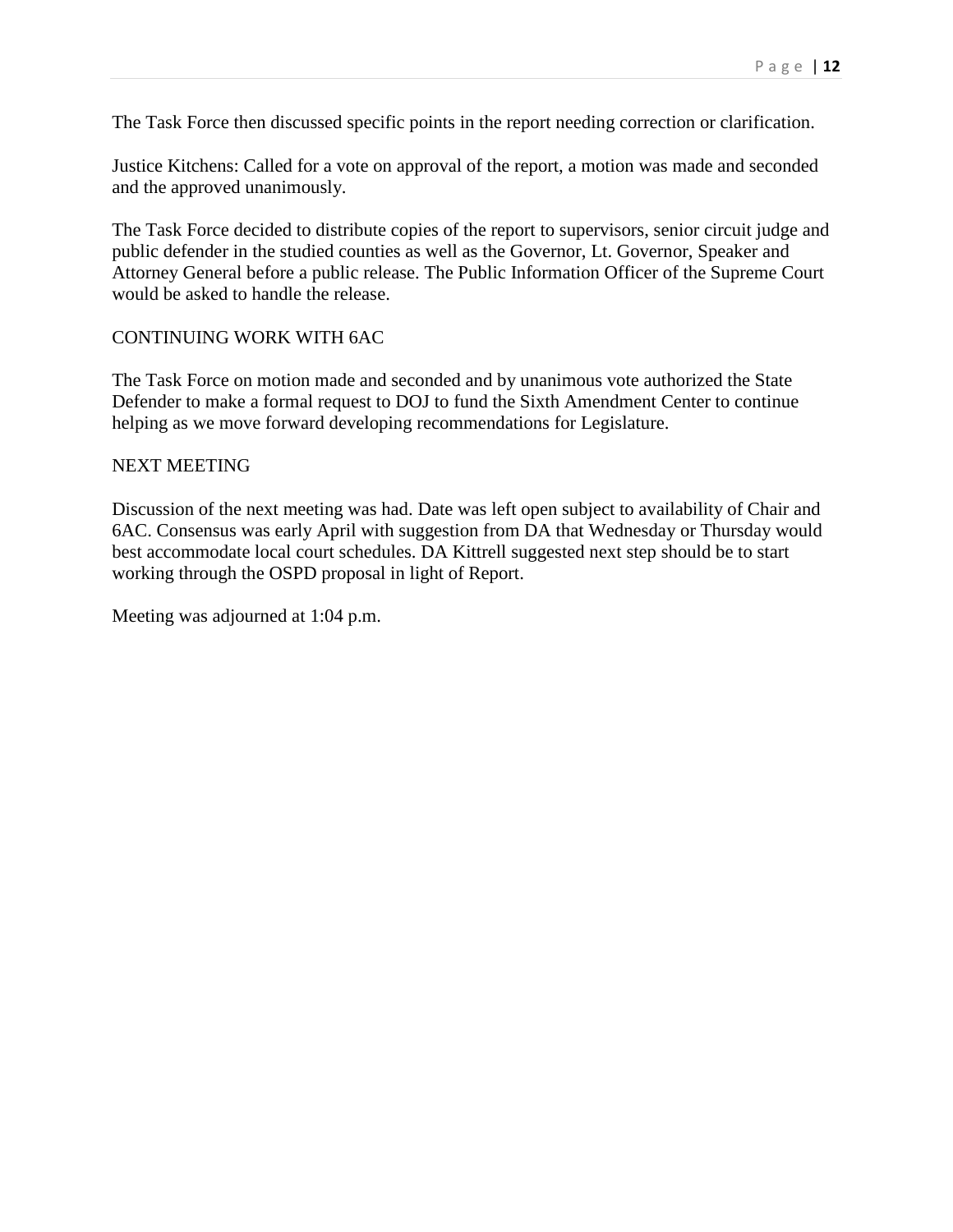### PUBLIC DEFENDER TASK FORCE MEETING

### November 28, 2017

### MINUTES

WELCOME – Justice Kitchens (Task Force Chairman, representing the Supreme Court) welcomed the group. He then asked everyone to introduce themselves and tell who they were representing. Present were Jennie Eichelberger, Mississippi Bar; Lisa Counts for Kevin Lackey, AOC; Hal Kittrell, Prosecutor Association; Jerrolyn Owens, AG; Tanisha Gates, Magnolia Bar; Demetrice Williams, Public Defender Association; Senator Hob Bryan; Steve Gray, Supervisor Association. Absent were circuit Judge Harrell, Rep. Mark Baker and Rep. John Read and Senator Clarke. André de Gruy and Beau Rudder were present representing the Office of State Defender. David Carroll of the Sixth Amendment Center was present in person and Professor Bob Boruchowitz, a consultant with the center, was present via Skype.

MINUTES OF AUGUST MEETING – reading of the minutes was waived, on motion and second minutes were approved.

SIXTH AMENDMENT CENTER UPDATE – Mr. Carroll began his remarks with an apology for the considerable delay in finalizing the report. He then recapped the methodology they have employed: they spent most of 2016 in association with the Seattle University School of Law conducting site visits in 10 counties around the state, doing court observations, interviews with criminal justice stakeholders, reviewing data, and just trying to get a sense of where your system of indigent defense is. The report is not yet complete from drafting and formatting perspective but he anticipates that will be completed soon. Substantively their findings are complete. Carroll was asked to present overview of their findings.

- They documented defenders wearing multiple hats in different counties so workload cannot be assessed;
- Most defenders are not keeping caseload data;
- The State of Mississippi has no permanent institutionalized oversight mechanism to ensure that its constitutional obligation to provide effective counsel to the indigent accused is met in noncapital cases in many of its trial courts;
- What's needed is some form of organization that can promulgate standards, oversee the implementation of those standards and enforce those standards. That is the basic parameters of your Fourteenth Amendment obligation that we need to address.

Carroll suggested use of the ABA 10 Principles of an Indigent defense Delivery System. He stated there are basically four things that make an effective system: (1) it must be independent so the defense functions; (2) the attorney skills must match the complexity of the case; (3) the lawyer must be appointed early enough to be effective; and (4) the lawyer must have sufficient time to be effective. He elaborated on the first principle: independence. It is never possible for a judge presiding over a case to fully assess the quality of the defense lawyer's representation. This is because the judge never, for example, reads the case file, question the defendant to his stated interests, follow the attorney to the crime scene, or sit in on witness interviews. This is not to say the judge cannot provide sound feedback to the quality of our representation, it's just that the judge's opinion of the courtroom experience cannot not be the *sole* determination of whether there is effective representation. Yet, in some extreme circumstances the judge can determine that representation is ineffective if counsel shows up drunk, or is sleeping through trial or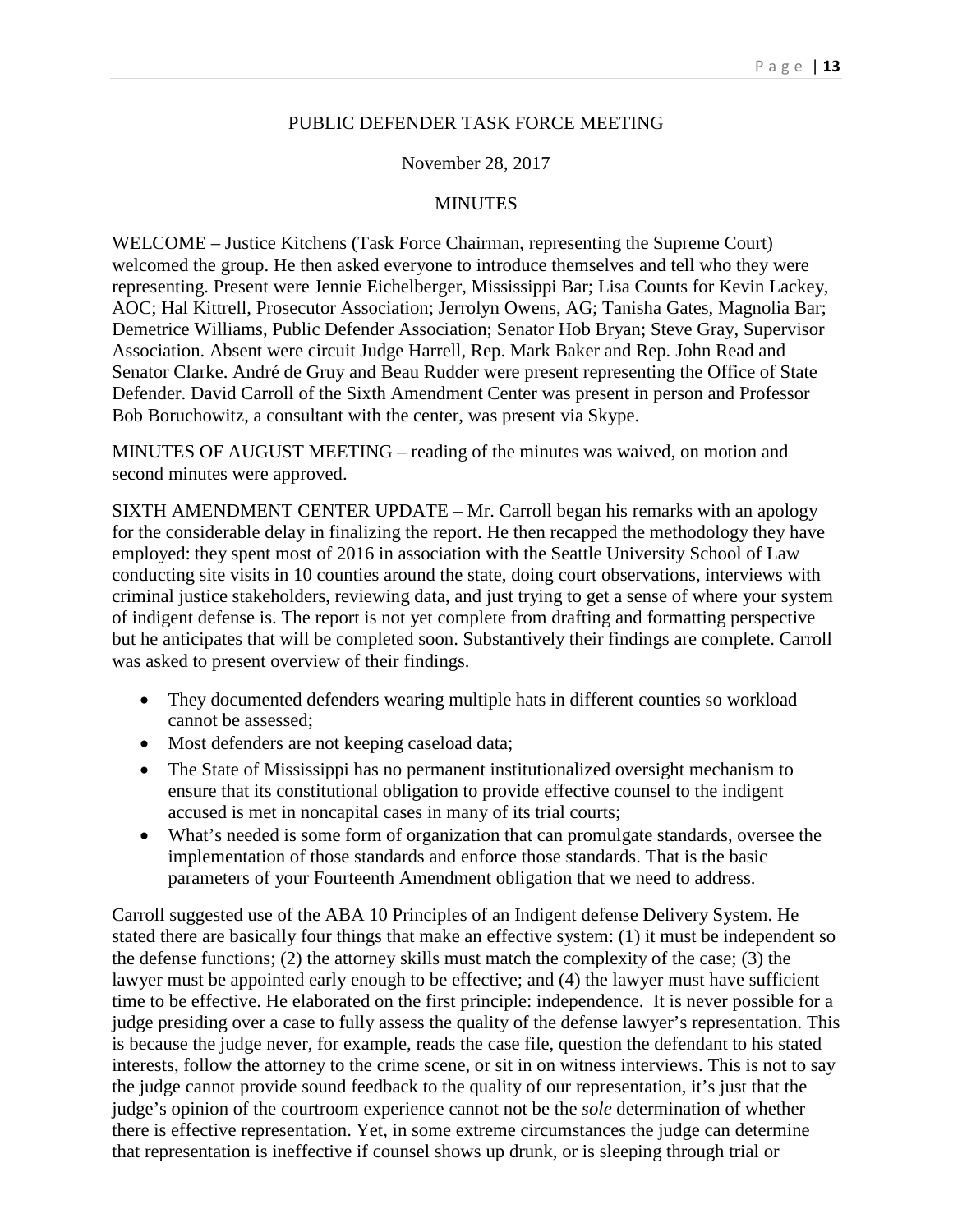something. It's just that the judge's in court observations of the defense attorney cannot comprise the totality of that supervision.

In Mississippi the judge are picking the public defenders in their jurisdictions. What happens is not that the judge says "don't file any motions in my courtroom, I want to keep the docket moving" but the public defenders that are beholden to judges for their livelihood internalize what they need to do to get their next contract or to get their next assignment. The result is interference with constitutional right to conflict free counsel.

The biggest problem is felony defendants across Mississippi have no meaningful representation until after indictment which can happen many months, and, indeed, even up to two years, after the arrest. This is the main thrust of the whole report – documenting exactly how this happens. Now when you are arrested and you are brought before a magistrate, you may or may not get a public defender, even in a felony case. There are lots of ways this happens, but the problem is in every county we went to with one exception in Hinds County, there's this black hole that occurs after being bound over to a circuit court. The public defenders just, if they were assigned, they just don't see it as their responsibility to do anything. In most instances, it's a different public defender that's going to get that case in circuit court. And so nothing happens. The defendant may be sitting in jail at that point, on the public's dime because no one is working that case, no one is trying to make bail arguments, no one is doing things that could save the local government's money in trying to get that person out if they are, indeed, not a risk to commit more violent crimes.

Carroll was then asked to offer examples of what other states are doing. He offered: state funded felony representation; a Michigan system that caps county contribution; an Idaho model that empowers a state agency to withhold sales tax money if indigent defense is not properly funded based on state standards. The center compiled a 50-state guide for the Tennessee Indigent Defense Task Force and he made this available to Mississippi.

The Task Force began discussing potential costs of a system that would remedy deficiencies. The State Defender was asked how he calculated the \$14,000,000 currently being spent by the counties. The State Defender used the 2013 report of expenditures by each county and adjusted for inflation based on the rate observed from the first indigent defense cost study in 1993 across the two reports done between 1993 and 2013 by this Task Force. The 20 year average rate of inflation was just over 4%. He noted that the increased expenses in the past four years is likely higher than historical rate based on the significant increases in fulltime attorneys (added in Forrest, Lamar and Pearl River counties) and the reforms instituted in the four county 8<sup>th</sup> judicial district following the law suit.

Mr. Carroll suggested a pause on the money aspect and focus on the system design aspect. The Task Force agreed with this approach. The decision was made that no recommendation to the 2018 Legislature would be made. The Task Force agreed to convene another meeting after the Sixth Amendment Center report was in hand and formalize a system plan.

A motion was made, seconded and passed by unanimous acclamation to ask the legislature to extend the Task Force through June of 2020 to allow for development of the plan.

The Chair asked for an update of the 2016 statutory change to require circuit clerks to report data on indigent status. The AOC reported ongoing implementation problems with capturing the data. AOC anticipates once all criminal courts are on electronic courts this will be easily accomplished but only 8 are currently on-line.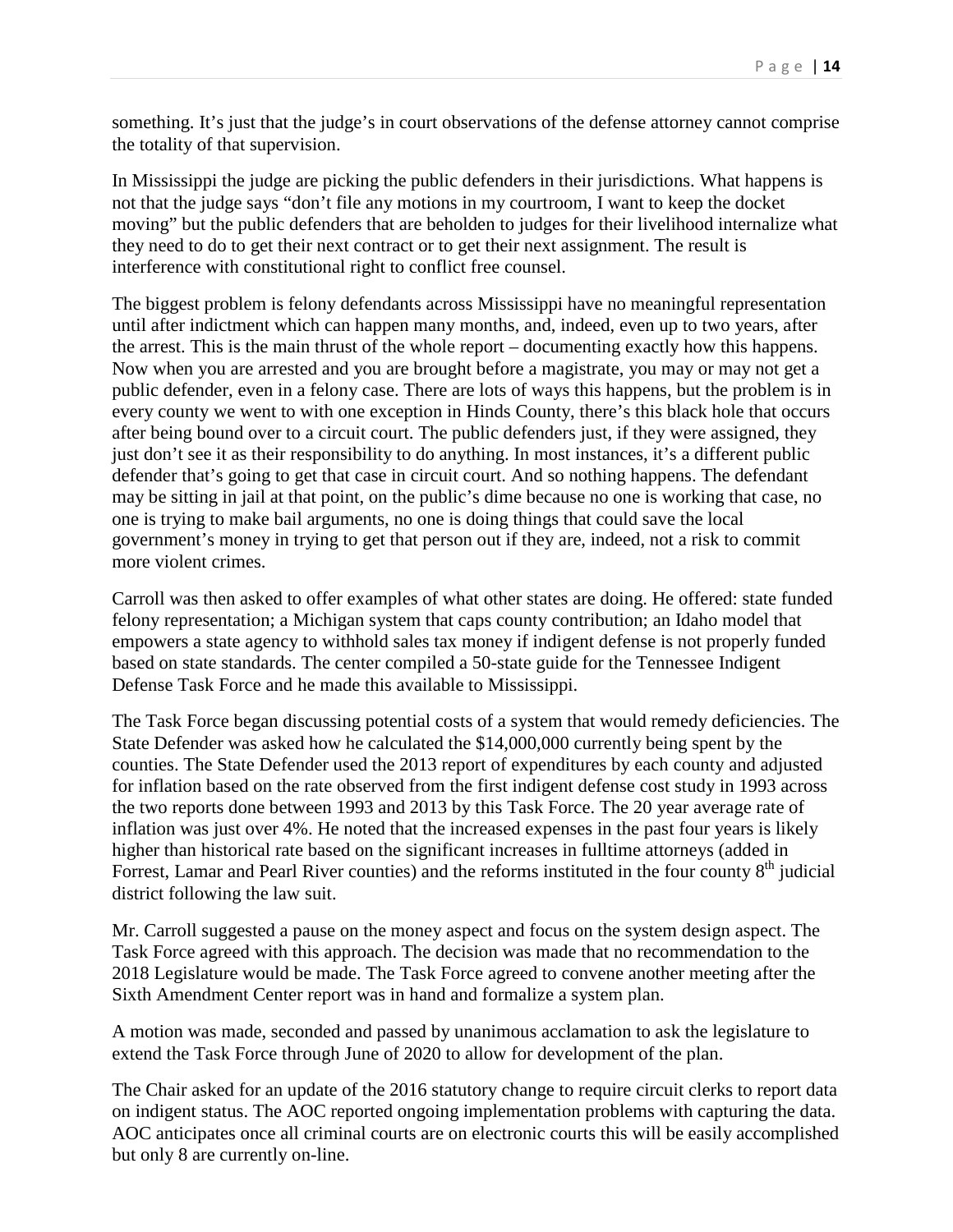Further discussion of the lack of oversight centered on the gap in representation pre-indictment: based on comments by the District Attorney about defenders being appointed at initial appearance but once preliminary hearing is concluded they do not touch the case the Chair asked if part-time defenders who also handled retained cases came to him pre-indictment on retained cases. The District Attorney assured him that they did. Mr. Carroll injected that's an argument for oversight.

NEXT MEETING DATE – Justice Kitchens indicated he would look for dates the conference room was available after receiving the finalized report draft for Sixth Amendment Center.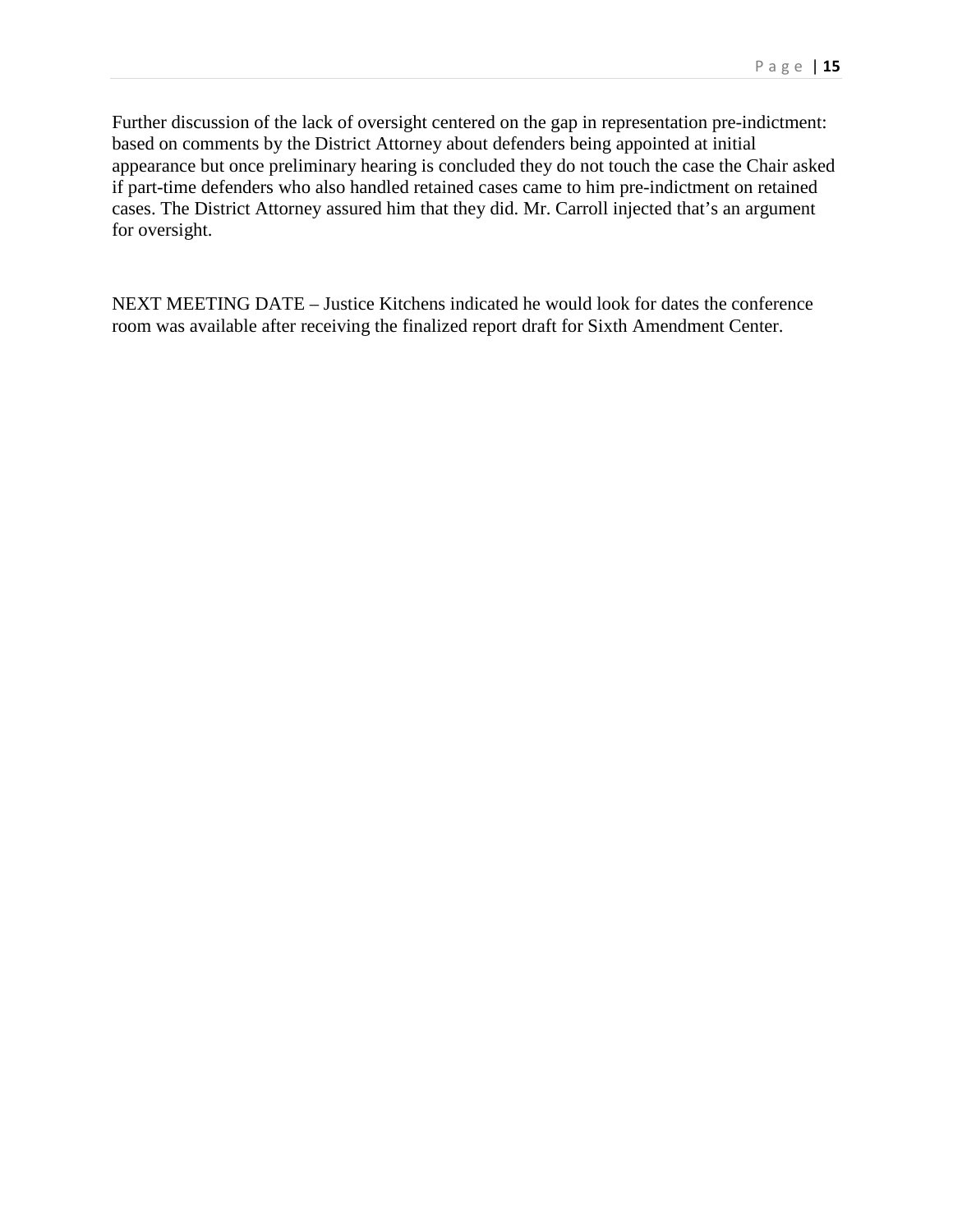### **FINDINGS**

## **RESPONSE TO LEGISLATIVE TASKS ASSIGNED**

#### **25-32-71 (3) The duties of the task force shall be to:**

 **(a) Make a comprehensive study of the needs by circuit court districts for state-supported indigent defense counsel to examine existing public defender programs, including indigent defense provided in the youth courts. Reports shall be provided to the Legislature each year at least one (1) month before the convening of the regular session.**

The Office of State Public Defender has prepared two reports<sup>[1](#page-16-0)</sup> for the Task Force on felony level indigent defense. In 2014, OSPD in conjunction with the Sixth Amendment Center reported on county spending. The most significant takeaway from the report was the vast disparity in spending per capita by county. The 2016 report on caseloads demonstrated a similar disparity across counties. Because the counties with the most significant caseload concerns have higher revenue potential based on property values it does not appear that the "needs" for state-support are necessarily funding.

Without objective standards to access workload and performance of defense counsel it is impossible to say what is needed. There are many counties that appear to be spending more than is necessary to meet the need. Others are clearly underfunding indigent defense. This translates to a significant human cost to the individuals deprived of their Constitutional rights but also adds to the local jail costs and to the prison costs of the state.

Without a state-level body setting objective standards and evaluating systems under those standards the people of the state of Mississippi will never know if or to what extent the indigent defense system suffers from waste, fraud or abuse. In June 2017 our State Auditor released a Performance Audit of the Office of Capital Post Conviction Counsel. OSA reached the same conclusion and recommended creating a formal oversight structure to ensure compliance with state law and monitoring of workload and staffing needs.

On the Youth Court level where appointed counsel are required to have specialized training there is no entity designated to ensure only certified attorneys are receiving appointments and no evidence that youth are being represented by qualified counsel. Because of confidentiality requirements in these courts each Youth Court should have a designated public defender or publicly published panel of qualified attorneys receiving appointments.

March of 2018 the Sixth Amendment Center report on trial level indigent defense in Mississippi was released. The report was commissioned by the task force and funded through a U.S. Department of Justice, Bureau of Justice Assistance grant. The report, *The Right to Counsel in Mississippi: Evaluation of Adult Felony Trial Level Indigent Defense Services* assesses adult felony trial level indigent defense services throughout the state and examines indigent defense in 10 counties: Adams, Clarke, DeSoto, Forrest, George, Harrison, Hinds, Leflore, Lowndes and Pearl River. The Public Defender Task Force selected the 10 counties as a diverse sample of rural, suburban and urban populations across the state. Work began in 2015. Researchers spent

<span id="page-16-0"></span><sup>1</sup> *Assessment of Caseloads in State and Local Indigent Defense Systems in Mississippi*, OSPD, December 2016; *The State of the Right to Counsel in Mississippi*, OSPD, October 2013.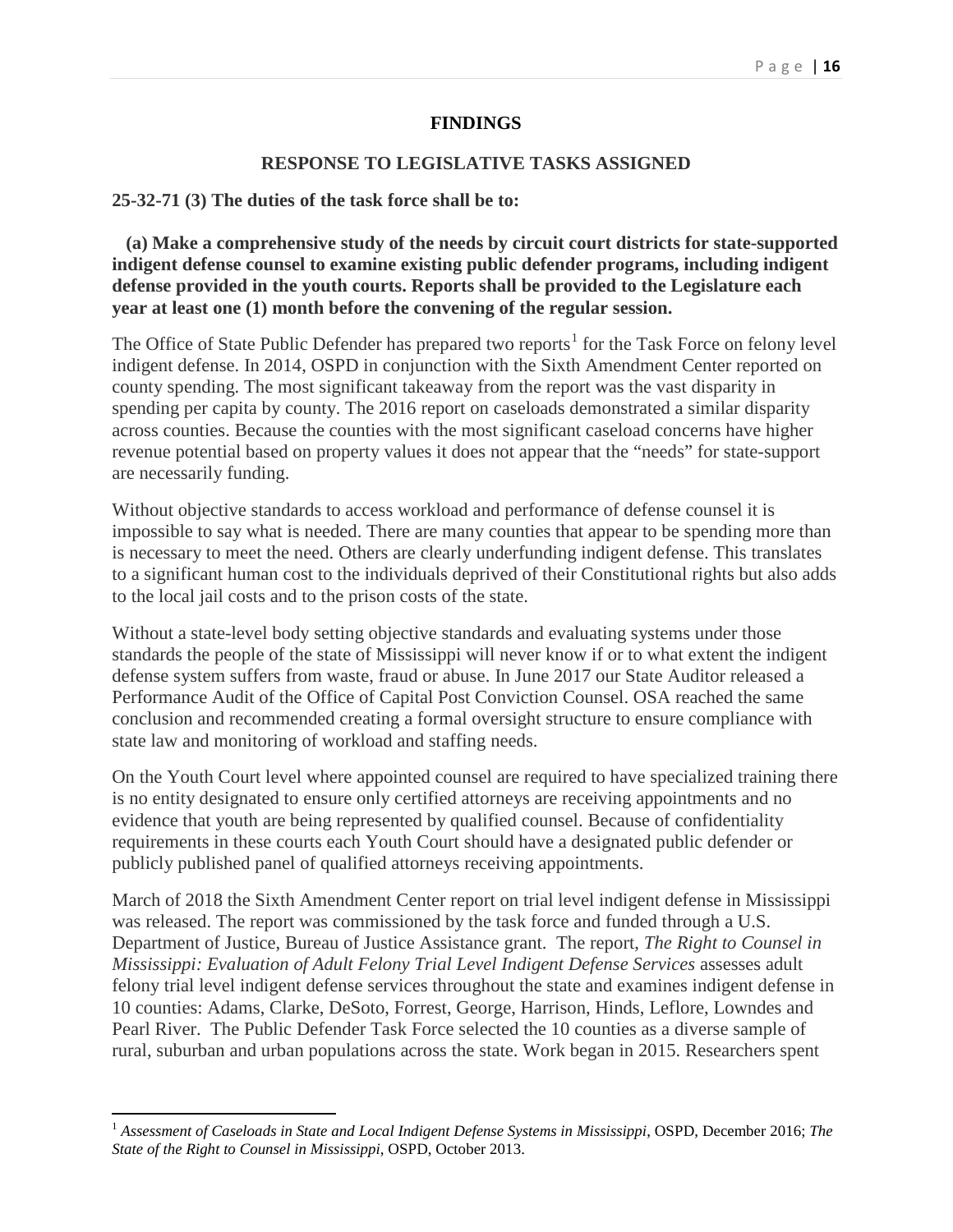almost three years doing court observation, interviews and data analysis to produce the 117-page report and recommendations.

The report's findings were:

1. The State of Mississippi has no method to ensure that its local governments are fulfilling the state's constitutional obligation to provide effective assistance of counsel to the indigent accused in felony cases in its trial courts.

2. The State of Mississippi does not ensure the independence of the defense function from undue judicial interference in the selection and compensation of felony indigent defense attorneys.

3. Outside of death eligible cases, there are no standards or oversight in Mississippi to ensure that felony indigent defense attorneys have the necessary qualifications, skill, experience, and training to match the complexity of the cases they are assigned.

4. Throughout the State of Mississippi, indigent defendants charged with felony offenses are denied the right to counsel at the critical pretrial stage between arrest and arraignment following indictment, a period that is commonly at least a few months and occasionally as long as a year or more.

5. The State of Mississippi does not ensure that felony indigent defense attorneys have sufficient time and necessary resources, including investigators and social work services, to provide effective representation.

6. Felony indigent defense attorneys in Mississippi consistently carry excessive caseloads that prevent the rendering of effective representation.

# **(b) Examine and study approaches taken by other states in the implementation and costs of state-supported indigent criminal and delinquency cases.**

Mississippi is the only state in the Southeast that relies on primarily local funding and is locally administered with no state-level oversight. Of the 15 states in the region, 10 have primarily state funding of indigent defense. South Carolina has a 50/50 split between state and local funds and Louisiana depends primarily on criminal assessments. Only Georgia, Mississippi and Texas have primarily local funding. Twelve of the states have a state-level commission overseeing the delivery of services. Only Alabama, Florida and Mississippi do not. Florida elects public defenders. Alabama administers funds through a Defender Services division of that state's equivalent of our DFA. It uses local selection committees to select delivery models and defenders.

The state most comparable to Mississippi is our neighboring state of Arkansas. Arkansas and Mississippi have approximately the same population but according to FBI UCR data Arkansas has a higher crime rate. Arkansas however has a lower incarceration rate. Arkansas created a state-level commission in 1993 to oversee indigent defense services in all courts. The most recent budget for Arkansas' Public Defender Commission was approximately \$24.6 million. OSPD estimates Mississippi counties are now spending over \$15 million<sup>[2](#page-17-0)</sup> on felony defense each

<span id="page-17-0"></span> $2$  The estimate is based on historical inflation rates for indigent defense. The first cost assessment was conducted in 1993. The Task Force conducted two more studies and a fourth study was completed in 2013 that indicated over \$12.7 million in county funding. Over the 20 year span expenditures increased an average of 3.6% per year.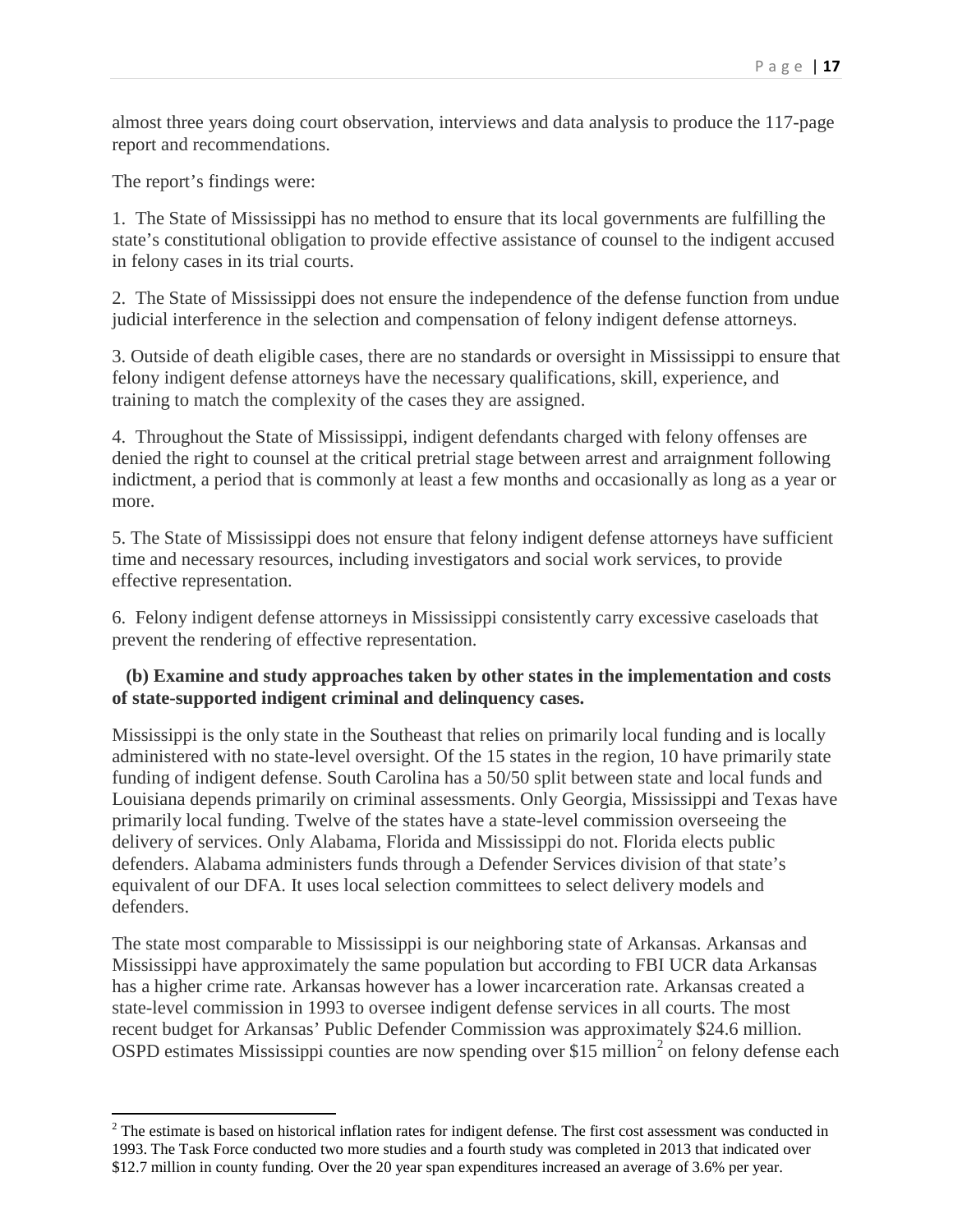year and OSPD and CPCC have total annual spending of about \$4.5 million. Local governments spend additional funds on misdemeanor and Youth Court indigent defense.

For comparison Mississippi spends just over \$25 million for felony level prosecution. The counties provide support to the DA's similar to what Arkansas counties provide public defenders. Mississippi Counties and cities also fund misdemeanor and Youth Court prosecution. Appeals and post-conviction attorneys for the prosecution are funded by the state trough the Attorney General.

The Task Force believes that indigent defense services, being a constitutional right and obligation of the government, should be primarily provided at the state level rather than local level. However recognizing the practical reality that this belief can only be accomplished by continuing the incremental approach<sup>[3](#page-18-0)</sup> that has been used by our Legislature and recognizing that there is merit to a local/state shared responsibility model the Task Force developed a compromise plan.

The Task Force considered funding schemes discussed in the Sixth Amendment Center report including capping local contributions at current levels and either state funding of new programs (Montana model) or state grants to local systems (Michigan and Idaho models). Because of the apparent unequal funding across Mississippi counties it was concluded that capping local contributions at this time might not be fair to all counties.

# **(c) To study the relationship between presiding circuit and youth court judges and the appointment of criminal and delinquency indigent defense counsel.**

Mississippi is the only state that leaves judges to select, supervise and set the budgets for indigent defense service providers. While judges must, in cases of necessity, intervene and order the expenditure of funds to ensure Constitutional rights of individuals are protected; allowing the daily operations of an essential governmental function to be administered and appropriations ordered by the judicial branch raises a "Separation of Powers" question. Aside from these concerns there are questions regarding the courts' ability considering their other duties to perform the function of indigent defense oversight. The problem is compounded by the scope of indigent defense services. Much of the constitutionally mandated counsel services are provided in Justice, County, Municipal, Youth and Chancery courts. The Supreme Court, effective July 1, 2017, mandated that each circuit court develop an indigent defense delivery plan. The rule was adopted December 13, 2016, yet no court has submitted a plan. The problems noted above no doubt contribute to this.

National standards and prevailing practices in public defense systems across the county ensure independence by shielding lawyers from undue judicial interference. Far from ensuring that independence, Mississippi statutorily imposes undue judicial interference with the right to counsel for indigent defendants. It does so in two primary ways: by requiring judges to handselect the attorneys who are paid to provide representation to indigent defendants, rendering the defense attorneys beholden to the judge for their livelihood; and by allowing judges to enter into payment agreements with indigent defense attorneys that create a conflict of interest between the

<span id="page-18-0"></span><sup>&</sup>lt;sup>3</sup> Prior to 2000 the state provided no indigent defense funding. The Office of Capital Post-Conviction Counsel opened in that year. The following year the Office of Capital Defense Counsel opened. In 2007 the Office of Indigent Appeals opened and in 2008 a Defender Training Division was added. In 2011 Capital Defense and Indigent Appeals were merged to form the Office of State Public Defender. The state contribution today is just over \$4.5 million of the approximately \$19.5 million spent on felony indigent defense – 0% to 23%.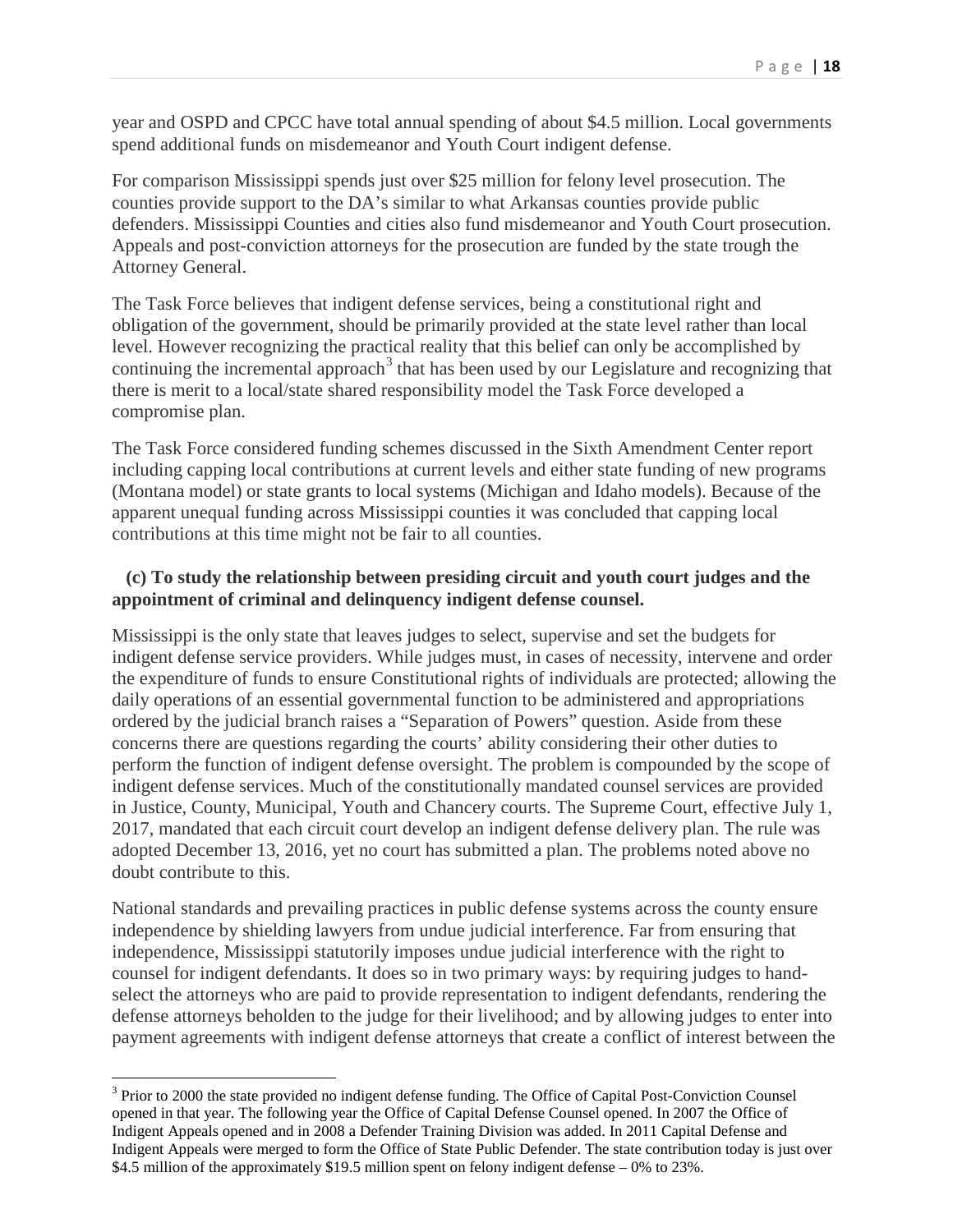defense attorney's financial self-interest and the criminal case interests of the indigent defendants whom they are appointed to represent.

Attorneys in judicially controlled indigent defense systems often, consciously or unconsciously, follow or adjust to the needs of each judge in each court, rather than focus on providing constitutionally effective services for each and every defendant. Fearing the loss of their job if they displease the judge who hires them, defense attorneys bring into their calculations what they think they need to do to stay in the judge's favor. When public defense attorneys take into consideration what must be done to please the judge in order to get their next appointment or hold on to their contract, by definition they are not advocating solely in the interests of the client, as is their ethical duty.

In counties with a public defender office, the judges are supposed to choose the public defender from a list of attorneys recommended by the local bar association, but in the counties studied by the Sixth Amendment Center, there was no indication that judges follow this directive. The designated public defender is statutorily authorized to choose the assistant public defenders, but in only two of the four public defender offices evaluated in this study does the public defender select the assistant public defenders independently of the judges. Thus, even where the legislature has attempted to impose a degree of independence from the judges in selecting attorneys to represent the indigent accused, this is rarely occurring in practice.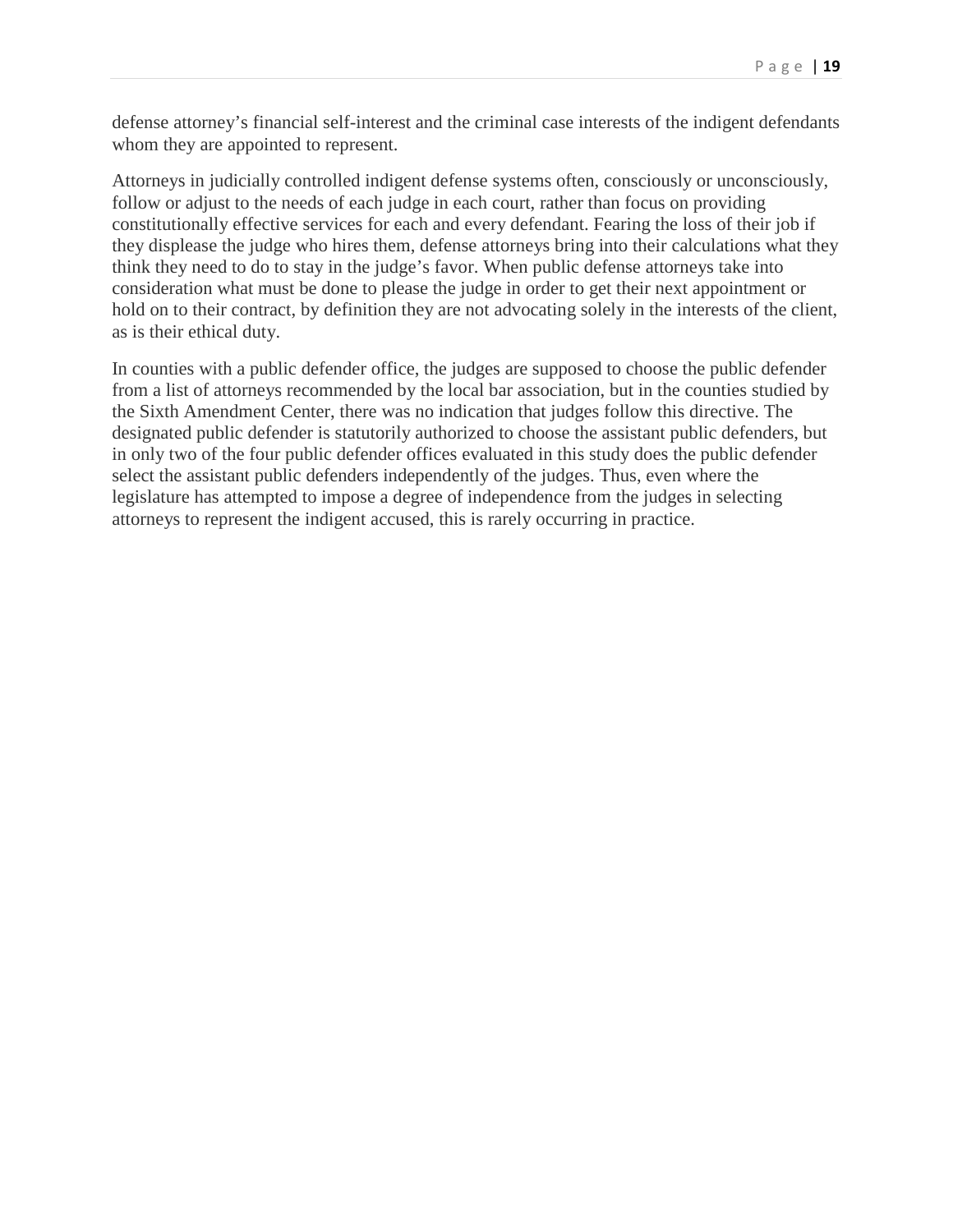# **RECOMMENDATIONS OF 6AC**

*The Right to Counsel in Mississippi, Evaluation of the Adult Felony Trial Level Indigent Defense Services*, Sixth Amendment Center, March 2018, made the following recommendations:

1. The Mississippi Legislature should enact legislation enabling the state to meet its Fourteenth Amendment obligation of ensuring Sixth Amendment services meet the parameters of effective indigent defense systems, as described in *United States v. Cronic*.

- Create a state-level entity to promulgate standards that define how effective indigent defense services are to be provided, including at minimum: attorney qualification standards; attorney performance guidelines; attorney supervision protocols; time sufficiency standards; continuity of services standards whereby the same attorney provides representation from appointment through disposition; client communication protocols; and data collection standards.
- While the standards must be the same statewide, implementation should allow for variations that accommodate local circumstances.
- There must be capacity to monitor and enforce compliance with the standards throughout the state.

2. The Mississippi Office of the State Public Defender, along with any government body tasked with developing indigent defense standards, should work with parallel law enforcement, prosecution, judicial, and corrections bodies at the state and local level to:

a. Determine effective, efficient, and fiscally responsible methods to track every individual case from commission of the offense through dismissal or completion of sentence;

b. Evaluate existing criminal justice processes and make systemic recommendations to ensure that counsel is provided to indigent defendants at every critical stage of a case after the right to counsel has attached;

c. Recommend statutory changes to decrease the overall need for right to counsel services through increased diversion and reclassification to make certain violations ineligible for incarceration.

3. Through legislation or court rule, the State of Mississippi should ban payment agreements that cause conflicts of interest between the indigent defense attorney=s financial self-interest and the legal interests of the indigent defendant.

The Task Force adopted the report and using the report as a roadmap developed a more specific plan for the reorganization of indigent defense delivery systems in Mississippi with the goal of providing oversight and accountability to ensure Constitutional compliance in a fiscally efficient manner. The plan is guided by the *Seven Principles of an Indigent Defense Delivery System in Mississippi* adapted from the ABA Ten Principles referenced in *The Right to Counsel in Mississippi*.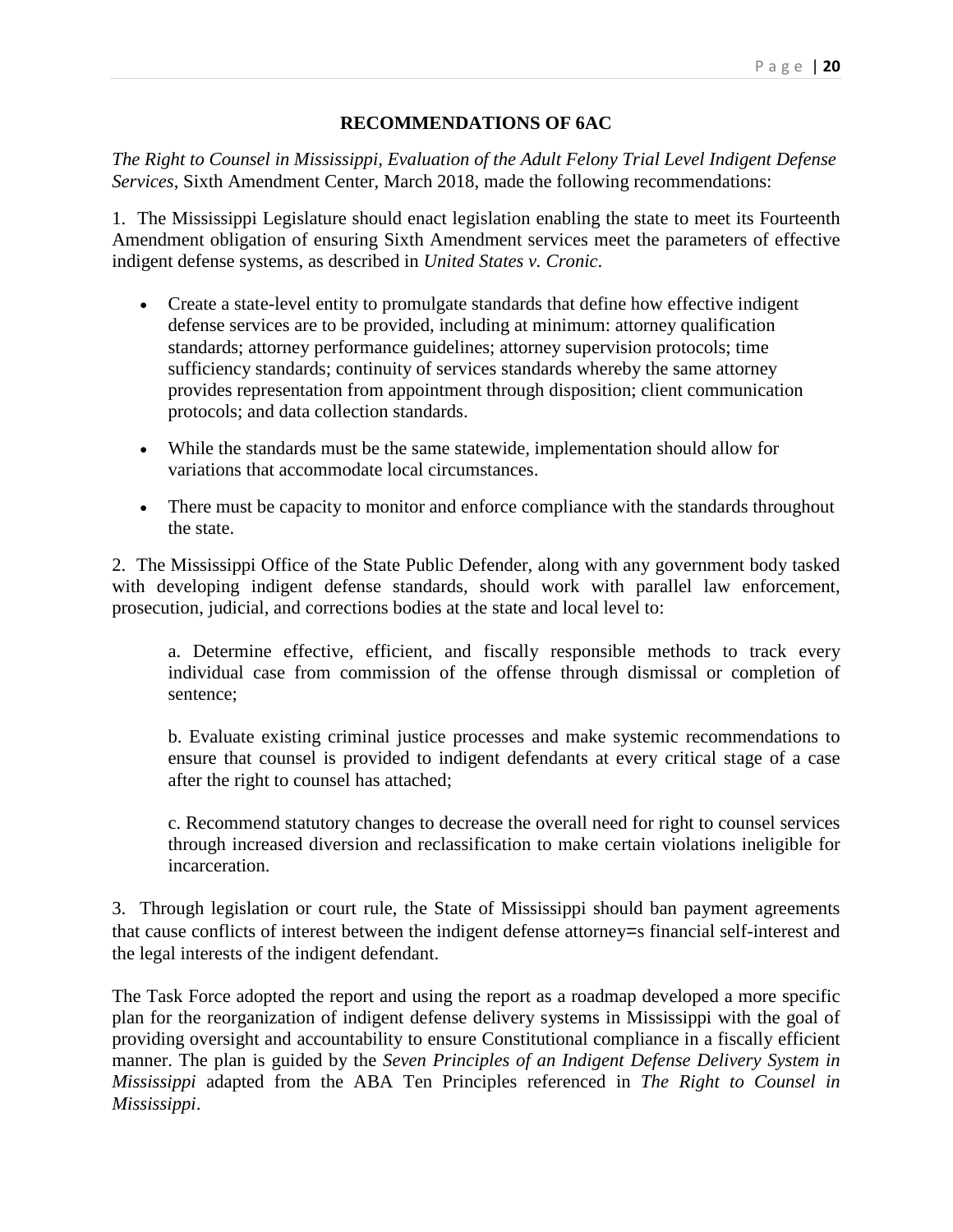# *SEVEN GUIDING PRINCIPLES FOR AN INDIGENT DEFENSE DELIVERY SYSTEM IN MISSISSIPPI*

- 1. There should be a state-level entity responsible for promulgating evidence-based standards for qualifications and performance of indigent defense providers; compensation ranges for providers; workload limits for providers and financial qualifications of clients for services.
- 2. The selection of chief defenders and staff should be based on merit and the recruitment of attorneys and support staff should involve special efforts aimed at achieving diversity among service providers.
- 3. Every defense delivery system must have the active participation of the private bar. The private bar participation may include defenders working part-time for an established public defender office; a controlled assigned counsel panel or on a contract for services basis. There should be a circuit level public defender office in each district responsible for limited service delivery and overall system oversight including reporting to state-level entity on standards compliance.
- 4. There must be parity between defense counsel and the prosecution with respect to workload, compensation and resources.
- 5. Where possible systems should establish comprehensive representation models that incorporate client-centered and interdisciplinary programs.
- 6. Clients must be screened for eligibility and attorneys assigned and notified of assignment as soon as possible after arrest or request for counsel. Once attorney-client relationship is established counsel should continue representation of the client until completion of the case.
- 7. Defense counsel's experience and training must match the complexity of the case and the attorneys existing workload must be taken into consideration at the time of assignment of new cases. Counsel must be provided with and required to attend continuing legal education in the area of defense practice. Counsel must be subject to supervision and systematically reviewed for quality and efficiency according to adopted standards.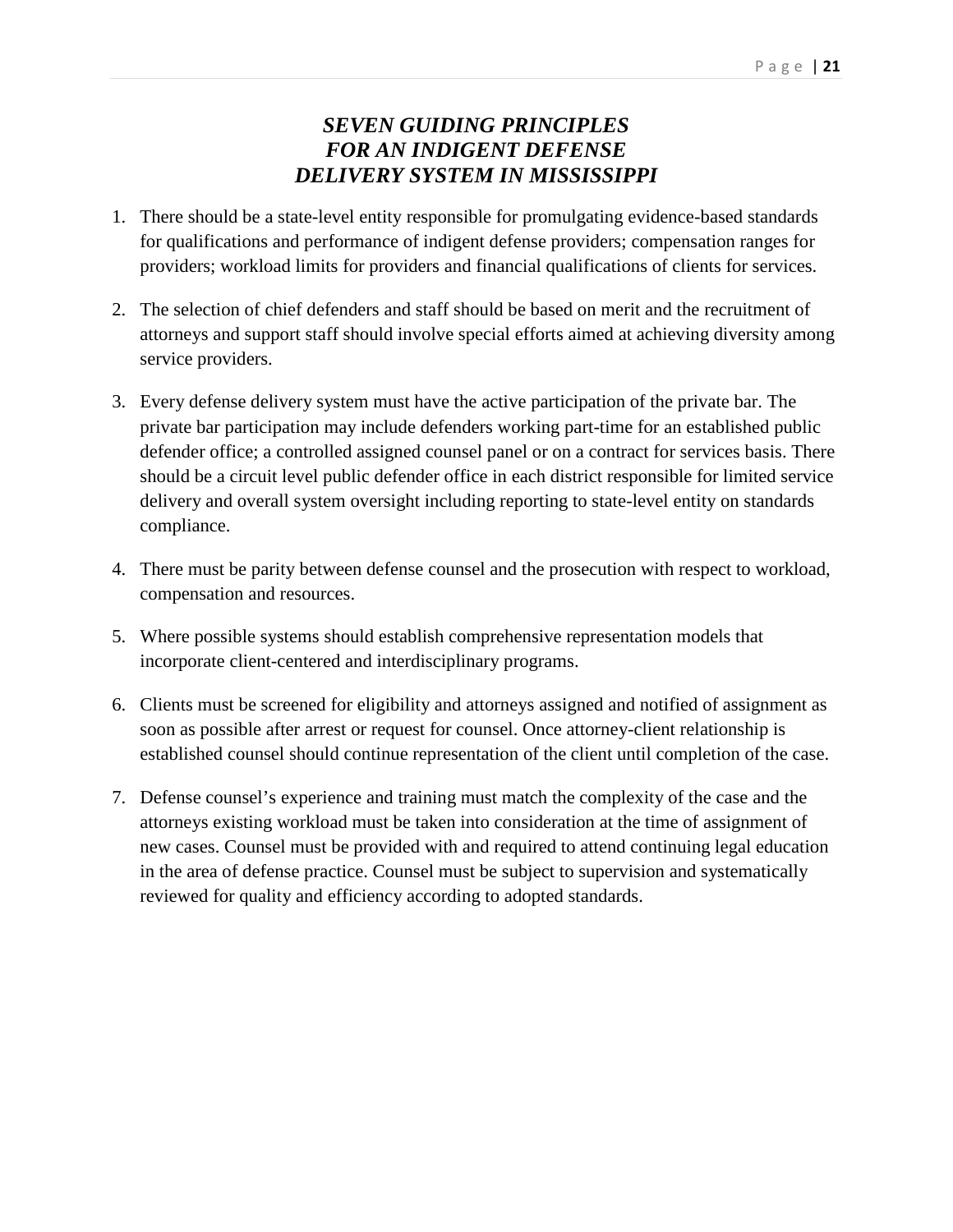# **PROPOSAL FOR REORGANIZATION OF INDIGENT DEFENSE DELIVERY SERVICES**

Part 1: Create a Public Defender Oversight Council (PDOC) with authority to promulgate standards; evaluate performance and report findings. PDOC would also manage capital conflict funds and in consultation with local authorities develop conflict representation plans. Training for all indigent defenders would be moved to PDOC. The effective date would be July 1, 2019 for all provisions except training. To allow for start-up and transition Training Division would remain at OSPD until January 1, 2020 at which time responsibilities and funding would move to PDOC. PDOC would be authorized to serve as an ombudsman to resolve disputes between defenders, clients and/or local authorities.

Part 2: Amend State Defender law to move training and data collection and reporting requirements to PDOC. OSPD would report to PDOC but appointment of State Defender would remain with Governor with advice and consent of Senate. Would move capital conflicts (currently not funded) to PDOC. Make other technical amendments. These provisions would take effect January 1, 2020, to allow time for PDOC to become operational. To provide oversight of the local indigent defense services the Division of District Public Defender (DPD) would be created in OSPD and funded through the state general fund. This portion of the bill would be effective January 1, 2020. Half funding would be necessary in FY 2020 and full funding (approximately \$4M new state funds) in FY 2021. This would allow for transition from the existing local public defender offices. The district defender would be selected by a district selection panel comprised of members of the local bench and bar.

Part 3: Amend the local public defender law to conform to the District Defender system effective January 1, 2020. The DPD would serve as a platform to build comprehensive public defender offices with local funding as an alternative to use of assigned counsel in criminal cases, mental health commitments and Youth Court.

Part 4: Amend Capital Post Conviction Counsel (CPCC) law to transfer capital conflicts and funding to PDOC. CPCC would report to PDOC but appointment of director would remain with Governor with advice and consent of Senate. Effective date would be January 1, 2020.

Part 5: Amend appointment and compensation statutes to conform. Provide PDOC oversight and limited review of funding and performance of counsel outside the DPD. Effective January 1, 2020.

Part 6: Amend sections on Youth Court appointment of counsel to ensure all constitutional rights of children are protected. Effective January 1, 2020.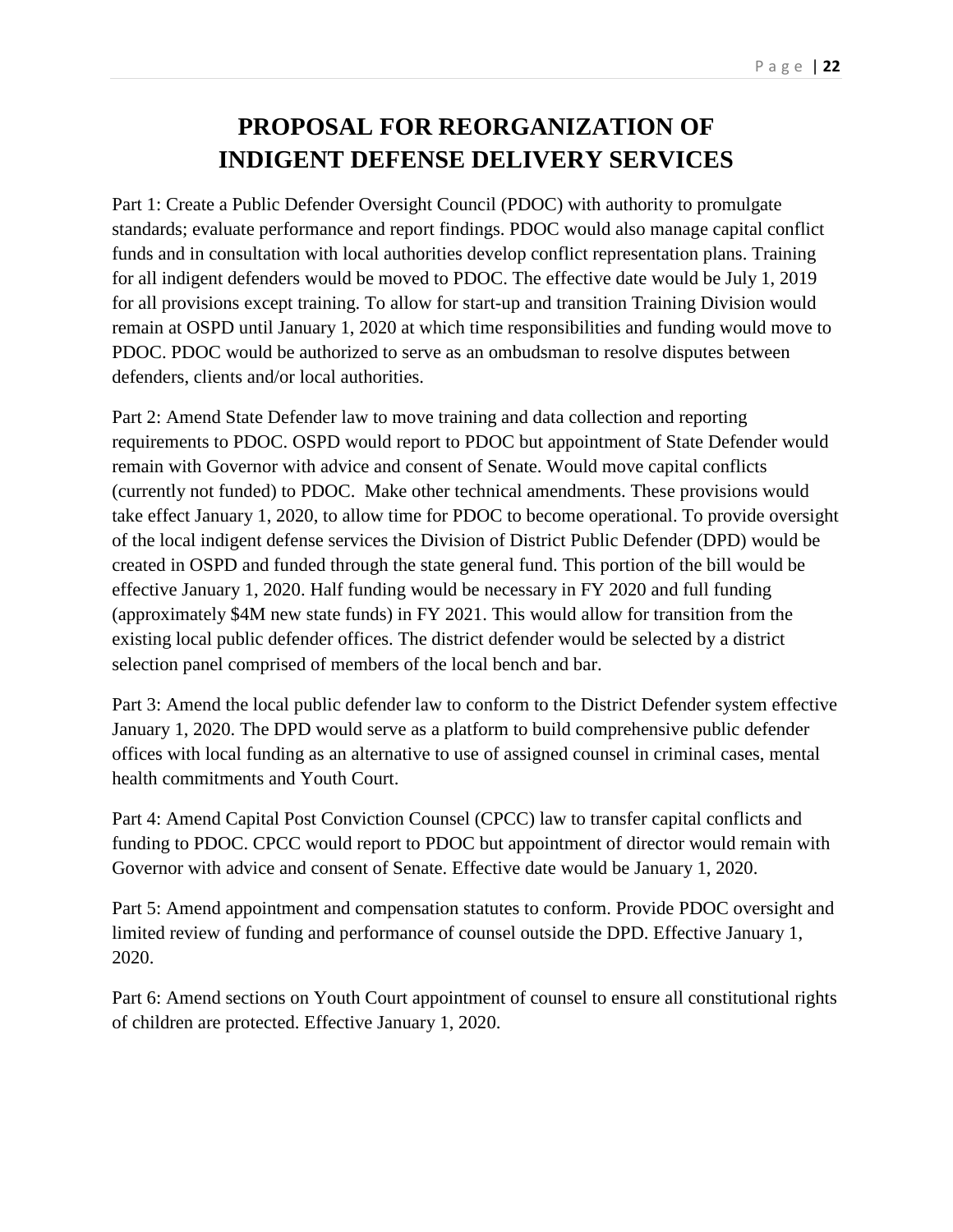# **PART 1**

# **§ 99-18-\_\_. Public Defender Oversight Council, created; members; authority; reimbursement of expenses; duties**

(1) There is created the Mississippi Public Defender Oversight Council to be composed of nine members. Other than county supervisor members, members of the council shall be individuals with significant experience working in the criminal justice system or who have demonstrated a strong commitment to the provision of adequate and effective representation of indigent defendants.

(a) Three members shall be appointed by the Mississippi Association of Supervisors. Each shall be from a different supreme court district of this state. Each county supervisor council member shall serve a term of four years; provided, however, that the initial appointments shall be for one, two, and four years, respectively, as designated by the Mississippi Association of Supervisors for each appointment, and thereafter, such members shall serve terms of four years. A county supervisor council member shall be eligible to serve so long as he or she retains the office by virtue of which he or she is serving on the council;

(b) Two members shall be appointed by the Lieutenant Governor and each shall serve terms of four years; provided, however, that the initial appointments shall be for one and four years, respectively, as designated by the Lieutenant Governor for each appointment, and thereafter, such members shall serve terms of four years;

(c) Two members shall be appointed by the Speaker of the House of Representatives and each shall serve terms of four years; provided, however, that the initial appointments shall be for one and four years, respectively, as designated by the Speaker of the House of Representatives for each appointment, and thereafter, such members shall serve terms of four years; and

(d) Two members shall be appointed by the Chief Justice and each shall serve terms of four years; provided, however, that the initial appointments shall be for two and three years, respectively, as designated by the Chief Justice for each appointment, and thereafter, such members shall serve terms of four years. At least one of the appointments shall be an experienced criminal defense attorney with felony indigent defense experience who is not currently providing public defense services;

(e) All initial terms shall begin on July 1, 2019, and their successors' terms shall begin on July 1 following their appointment. Any vacancy for a member shall be filled by the appointing authority, and such appointee shall serve the balance of the vacating member's unexpired term. Any member of the council may be appointed to successive terms.

(f) In making the appointments of members of the council who are not county supervisors, the appointing authorities shall seek to identify and appoint persons who represent a diversity of backgrounds and experience and shall solicit suggestions from the Mississippi Bar, the Magnolia Bar, the Mississippi Public Defender Association, the Mississippi Association for Justice; the associations representing the various categories of state court judges in Mississippi, and the Mississippi Prosecutors Association, as well as from the public and other interested organizations and individuals within this state. The appointing authorities shall not appoint a prosecuting attorney, any employee of a prosecuting attorney's office, an employee or member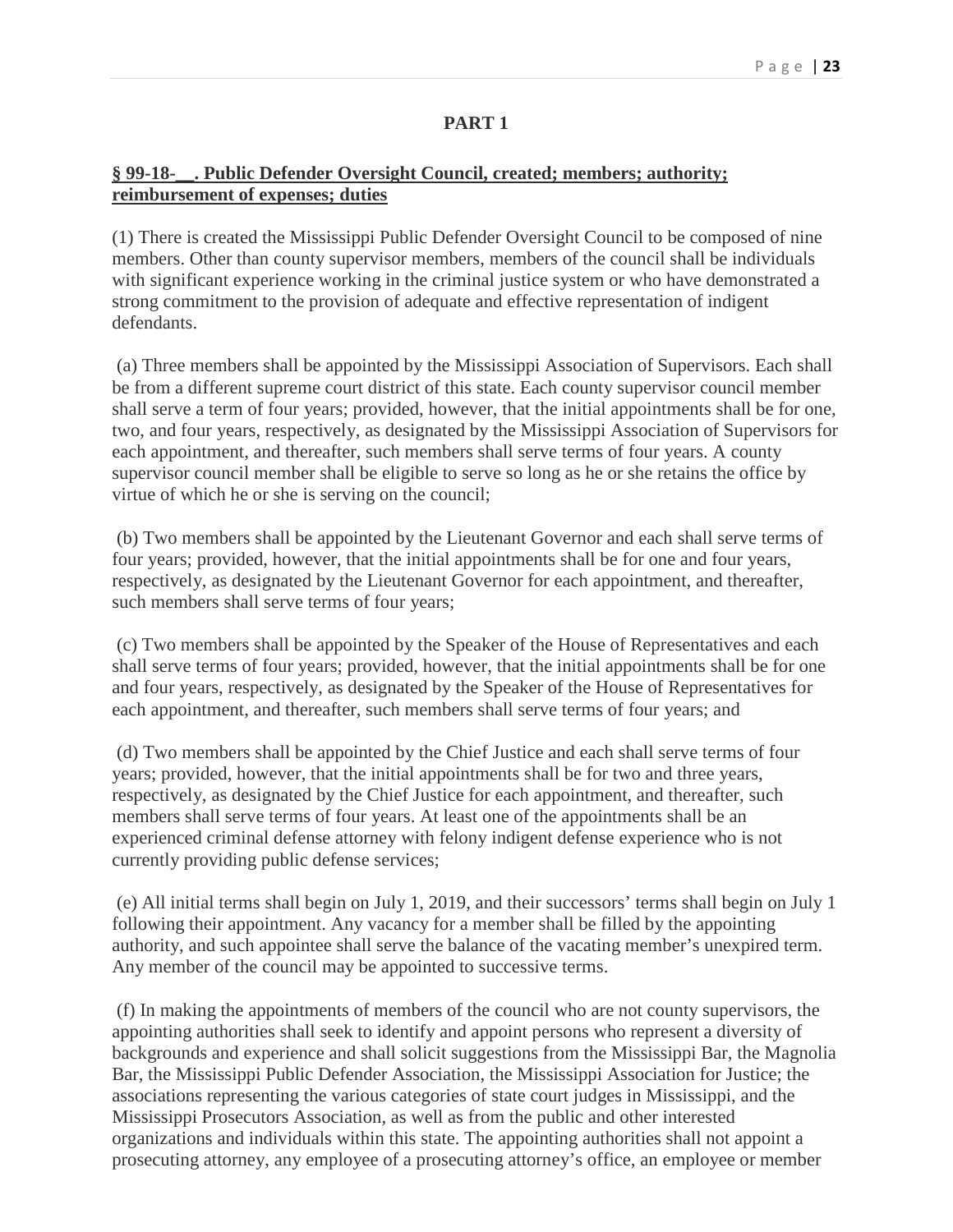of the Prosecutors Association, a sitting judge or an attorney or employee of a public defender office or indigent defense contractor to serve on the council.

(2) The Council shall elect a chairman and vice chairman from its membership and shall adopt rules for transacting its business and keeping records. Members of the Council shall receive a per diem in the amount provided in Section 25-3-69 for each day engaged in the business of the Council. Members of the Council shall receive reimbursement for travel expenses incurred while engaged in official business of the Council in accordance with Section 25-3-41.

(3) The Council shall:

 (a) establish standards for an effective indigent defense system throughout the State of Mississippi. Such standards shall include, but are not limited to:

(i) standards for determining who qualifies as an indigent person;

(ii) standards for maximum caseloads for full-time and part-time indigent defenders to include a uniform definition of what constitutes a case;

(iii) standards for compensation of counsel and support services for assigned counsel, including contract counsel, however compensation standards for salaries of fulltime assistant public defenders shall not exceed 90% of the statutory maximum for an assistant district attorney of comparable years of experience and salaries of part-time defenders shall be a pro rata share of the fulltime defender;

(iv) standards for minimum education, training and experience of attorneys appointed or employed as indigent defenders;

(v) standards for performance of defense counsel in criminal, mental health and youth court cases.

 (b) review records of the operation of the indigent defender system, including, but not limited to, the following:

(i) detailed descriptions of each city, county and district indigent defender system;

(ii) caseloads of each indigent defender and number of cases assigned to private attorneys;

(iii) expenditures on indigent defense in each city, county and district.

(iv) coordinate the collection, analysis and dissemination of data and research pertaining to indigent defense.

 (c) report to the Legislature, the Governor and the Chief Justice no later than December 1 of each year all standards approved; an assessment of compliance with the standards by the Office of the State Public Defender, Office of Capital Post-Conviction Counsel and any district, city or county indigent defense provider; an accounting of all indigent defense expenditures by state or local government; and any recommendations for the improvement of indigent defense services.

(4) The Council is hereby empowered to pay and disburse salaries, employment benefits and charges relating to employment of an executive director and any necessary staff as determined by the Council and approved by the Legislature and to establish their salaries and expenses of the office; to incur and pay travel expenses of staff necessary for the performance of the duties of the office; to rent or lease on such terms as he may think proper such office space as is necessary in the City of Jackson to accommodate the staff; to enter into and perform contracts and to purchase such necessary office supplies and equipment as may be needed for the proper administration of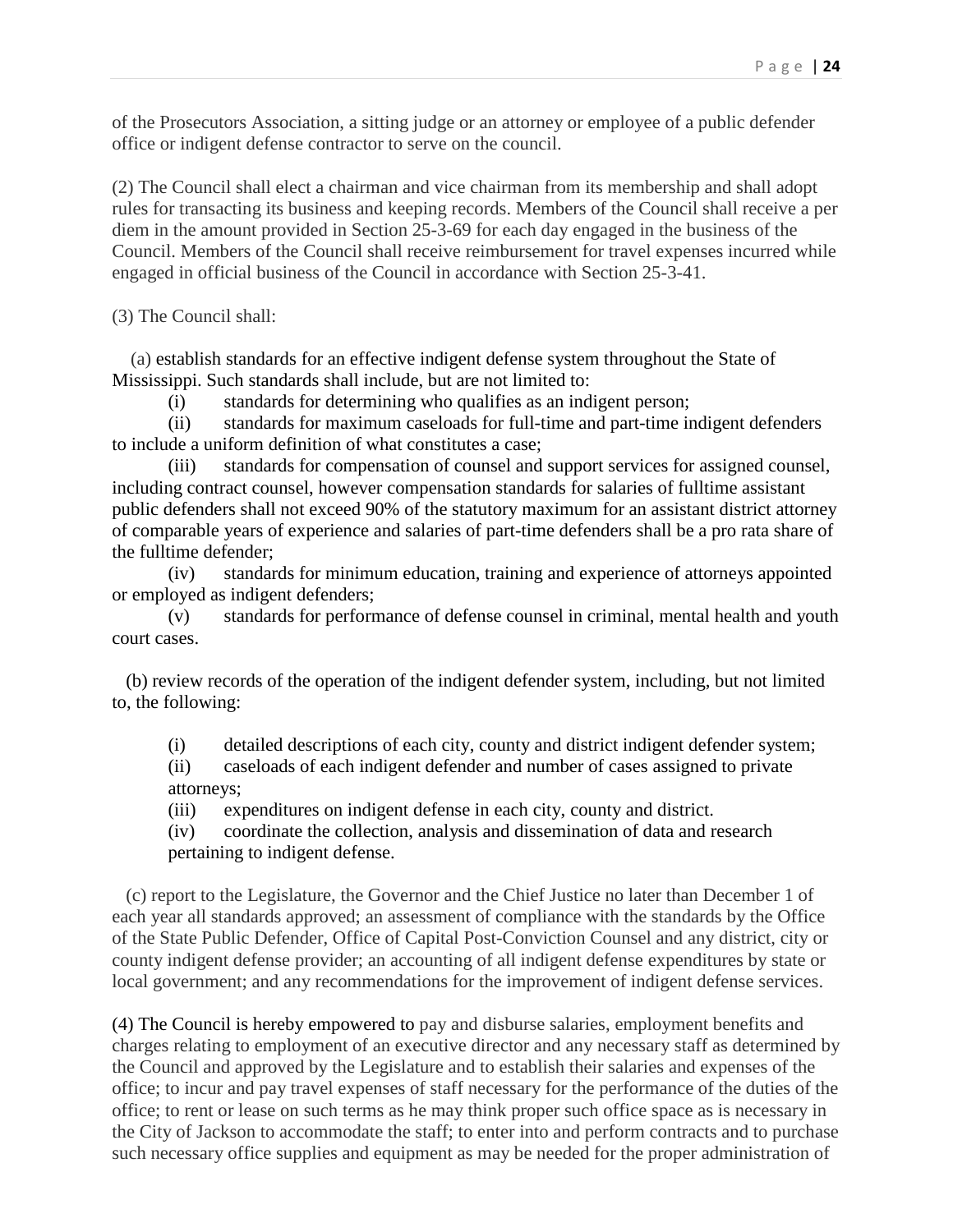said offices within the funds appropriated for such purpose; and to incur and pay such other expenses as are appropriate and customary to the operation of the office, including but not limited to expenses associated with capital conflict cases pursuant to Miss. Code Sections 99-18- 17 and 99-39-117. The director is further authorized to solicit and accept monies, gifts, grants or services from any public or private source, for the purpose of funding, operating and executing the duties of the office.

(5) The Council shall operate a Public Defender Training Division. The division shall be staffed by any necessary personnel as determined and hired by the Council. The mission of the division shall be to work closely with the Mississippi Public Defenders Association to provide training and services to public defenders practicing in all state, county and municipal courts. These services shall include, but not be limited to, continuing legal education, case updates and legal research. The division shall provide (i) education and training for public defenders practicing in all state, county, municipal and youth courts; (ii) technical assistance for public defenders practicing in all state, county, municipal and youth courts; and (iii) current and accurate information for the Legislature pertaining to the needs of public defenders practicing in all state, county, municipal and youth courts.

(6) The Council shall in consultation with the defender selection panel develop a plan for representation in cases not able to be handled by the District Defender due to a conflict of interest or excessive caseload. Such plans may include utilization of contract defenders as an alternative to appointed counsel pursuant to Section 97-15-15, Miss. Code, provided that all contracts comply with indigent defense standards adopted by the Public Defender Oversight Council and Section 97-15-17, Miss. Code.

(7) The Council shall act as an ombudsman to settle disputes between defenders, judges, supervisors and/or clients concerning standards compliance, contracts, fees and/or services.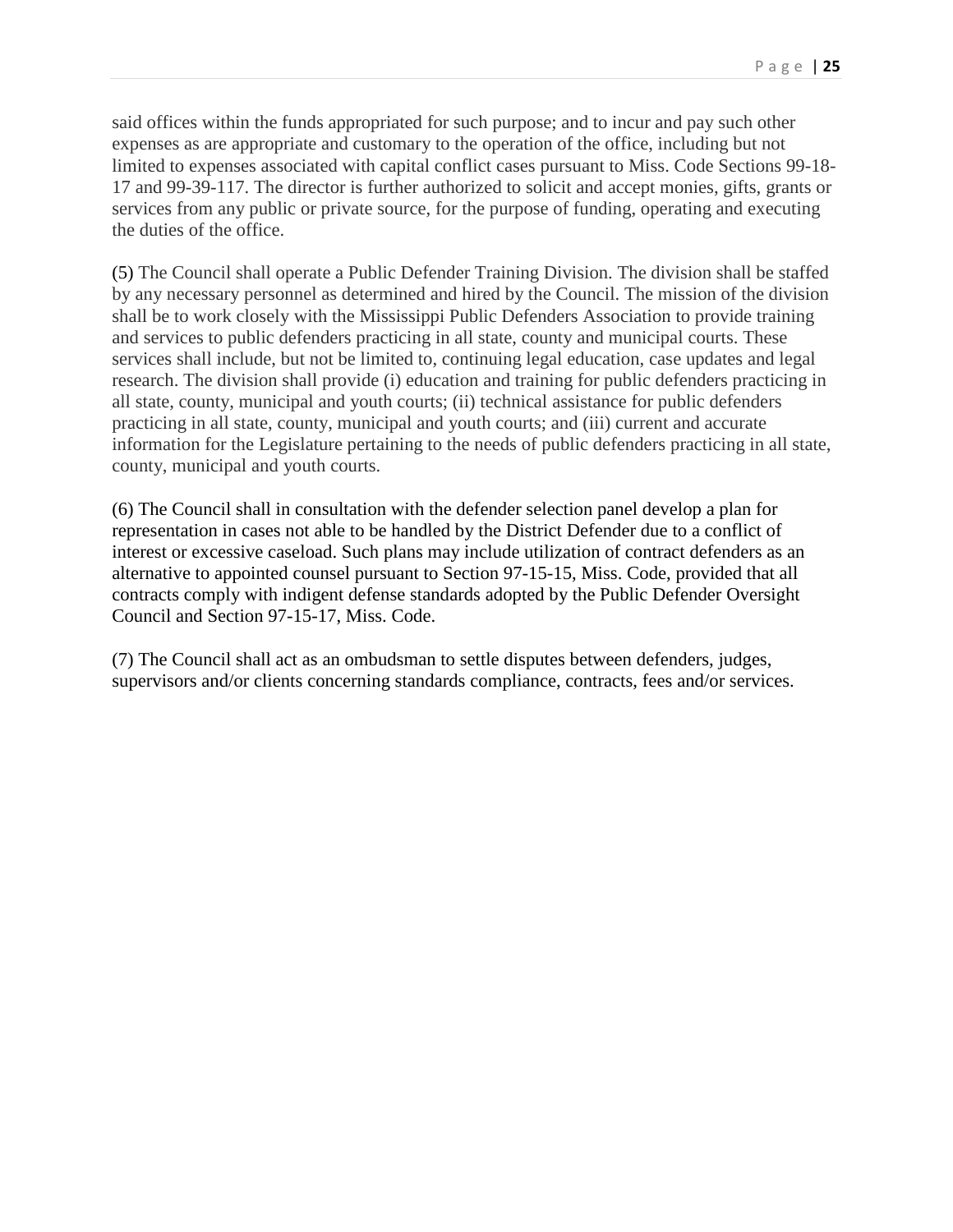## **PART 2**

# **§ 99-18-1. Office of State Public Defender created; personnel; funding sources; qualifications, duties, removal of state defender; funding of agency expenses; deposit of monies into State General Fund**

(1) There is hereby created the Office of State Public Defender. The Office of State Public Defender shall consist of a State Defender who shall be appointed by the Governor with the advice and consent of the Senate for a term of four (4) years and staffed by any necessary personnel as determined and hired by the State Defender.

(2) Funding for the Office of State Public Defender shall come from funds available in the Capital Defense Counsel Fund, the Indigent Appeals Fund and the Public Defenders Education Fund as determined by the State Defender. The State Defender shall have the authority to transfer funds between the various funds to efficiently and effectively accomplish the mission of the Office of State Public Defender and its divisions.

(3) The State Defender must be a duly licensed attorney admitted to the practice of law in this state, have practiced in the area of criminal law for at least five (5) years and shall meet all qualifications to serve as lead trial and or appellate counsel in death penalty cases as may be set by the Supreme Court of Mississippi. The salary of the State Defender shall be equivalent to the salary of no more than the maximum amount allowed by statute for a district attorney.

(4) The State Defender may be removed by the Governor upon finding that the State Defender is not qualified under law, has failed to perform the duties of the office, or has acted beyond the scope of the authority granted by law for the office.

(5) The Office of State Public Defender shall be responsible for the administration, budget and finances of the Divisions of Capital Defense Counsel, and Indigent Appeals and Public Defender Training, which shall be divisions of the Office of State Public Defender.

(6) The State Defender may simultaneously serve as State Defender and as director of one or more divisions but shall receive no additional compensation for doing so. Nothing in this chapter shall prohibit the State Defender from directly representing clients of the office. Nothing in this chapter shall be construed to prevent an employee of one (1) division of the Office of the State Public Defender from working, in whole or in part, for another division.

(7) The State Defender shall coordinate the collection and dissemination of statistical data and make such reports as are required of the divisions, develop plans and proposals for further development of a statewide public defender system in coordination with the Mississippi Public Defenders Task Force and to act as spokesperson for all matters relating to indigent defense representation.

(8) From and after July 1, 2016, the expenses of this agency shall be defrayed by appropriation from the State General Fund and all user charges and fees authorized under this section shall be deposited into the State General Fund as authorized by law.

(9) From and after July 1, 2016, no state agency shall charge another state agency a fee, assessment, rent or other charge for services or resources received by authority of this section.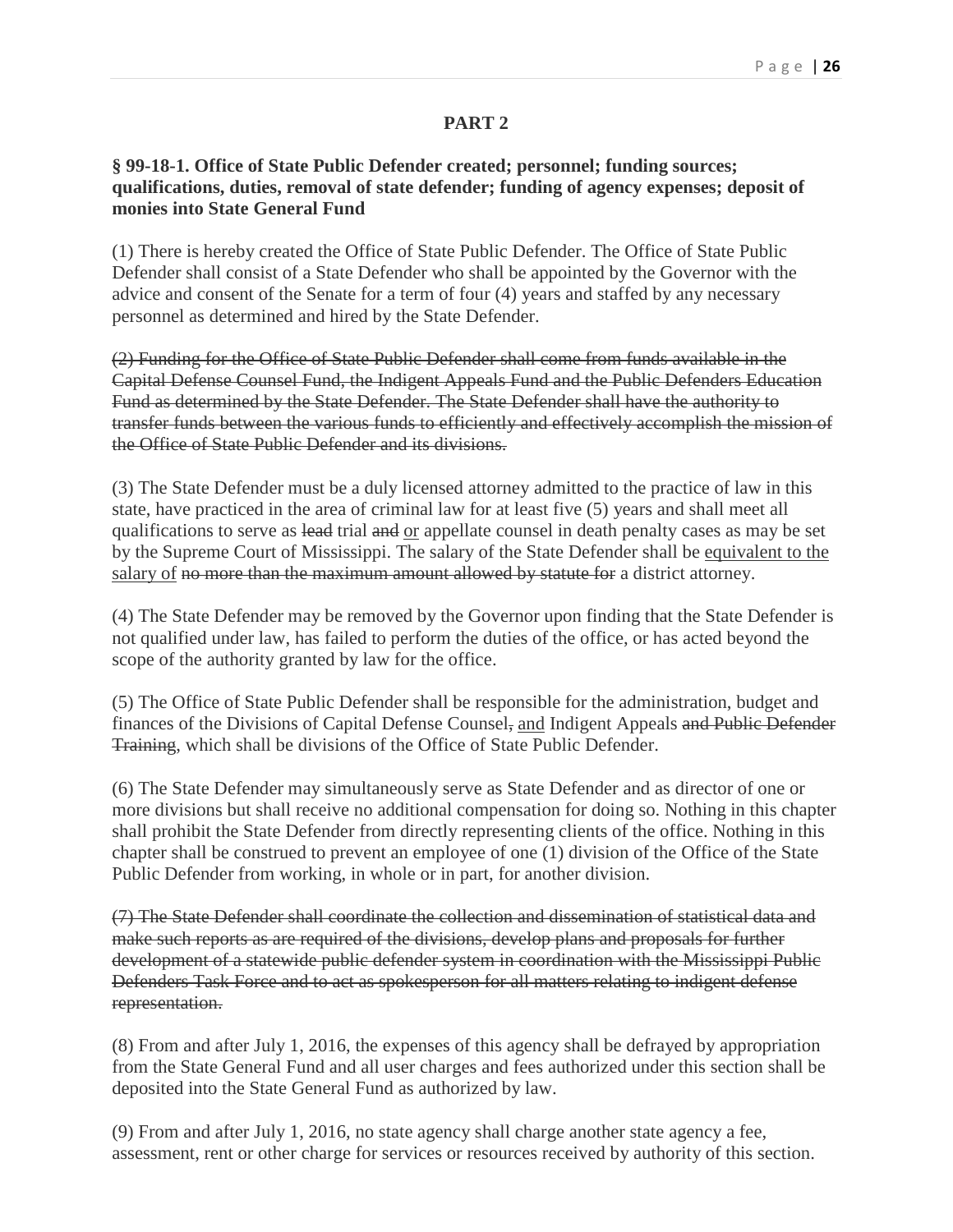# **§ 99-18-3. Capital Defense Counsel Division created; personnel; appointment to office; qualifications; removal**

There is hereby created the Capital Defense Counsel Division within the Office of the State Public Defender. This office shall consist of a director, sometimes referred to as Capital Defender, who shall be an attorney qualified to serve as lead counsel in death penalty eligible cases and staffed by any necessary personnel as determined and hired by the State Defender. The Capital Defender shall be appointed by the State Defender. The remaining attorneys and other staff shall be appointed by the State Defender and shall serve at the will and pleasure of the State Defender. The Capital Defender and all other attorneys in the office shall be active members of The Mississippi Bar, or, if a member in good standing of the bar of another jurisdiction, must apply to and secure admission to The Mississippi Bar within twelve (12) months of the commencement of the person's employment by the office. The Capital Defender may be removed by the State Defender upon finding that the Capital Defender is not qualified under law, has failed to perform the duties of the office, or has acted beyond the scope of the authority granted by law for the office.

# **§ 99-18-5. Purpose of Capital Defense Counsel Division**

The Capital Defense Counsel Division is created within the Office of the State Public Defender for the purpose of providing representation to indigent parties under indictment for death penalty eligible offenses and to perform such other duties as set forth by law.

# **§ 99-18-7. Duties of division; attorneys appointed to office to be full time**

The Capital Defense Counsel Division shall limit its activities to representation of defendants accused of death-eligible offenses and ancillary matters related directly to death-eligible offenses and other activities expressly authorized by statute. Representation by the division or by other court-appointed counsel under this chapter shall terminate upon completion of trial or direct appeal. The attorneys appointed to serve in the Capital Defense Counsel Division shall devote their entire time to the duties of the division, shall not represent any persons in other litigation, civil or criminal, nor in any other way engage in the practice of law, and shall in no manner, directly or indirectly, engage in lobbying activities for or against the death penalty. Any violation of this provision shall be grounds for termination from employment by the State Defender.

# **§ 99-18-9. Compensation**

The Capital Defense Director appointed under this chapter shall be compensated at no more than the maximum amount allowed by statute for a district attorney, and other attorneys in the office shall be compensated at no more than the maximum amount allowed by statute for an assistant district attorney with comparable years of practice experience.

# **§ 99-18-11. Office hours of operation**

The Capital Defense Counsel Division shall be open Monday through Friday for not less than eight (8) hours each day and observe such holidays and closings as prescribed by statute.

# **§ 99-18-13. Powers and duties of State Defender**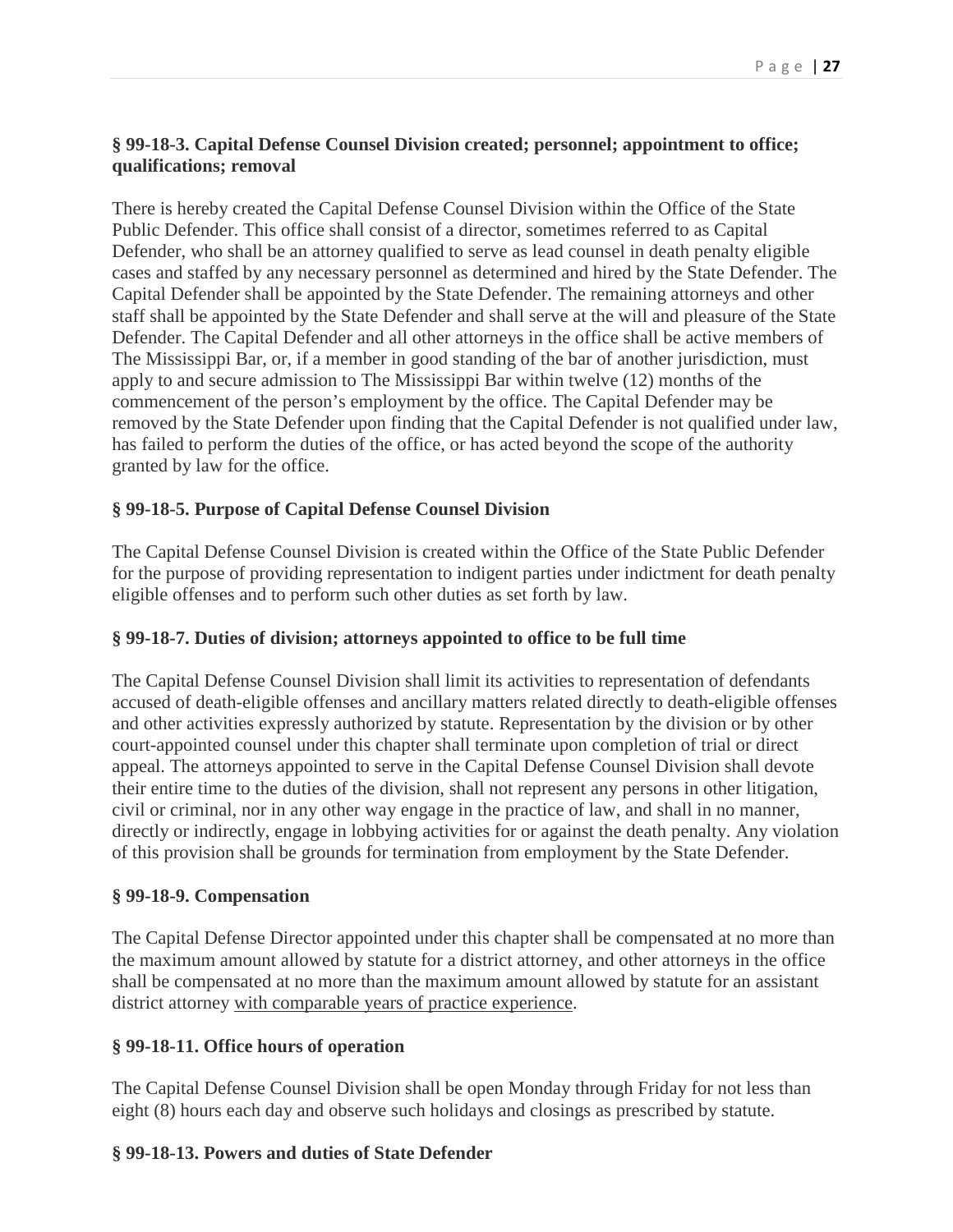(1) The State Defender is hereby empowered to pay and disburse salaries, employment benefits and charges relating to employment of division staff and to establish their salaries and expenses of the office; to incur and pay travel expenses of staff necessary for the performance of the duties of the office; to rent or lease on such terms as he may think proper such office space as is necessary in the City of Jackson to accommodate the staff; to enter into and perform contracts and to purchase such necessary office supplies and equipment as may be needed for the proper administration of said offices within the funds appropriated for such purpose; and to incur and pay such other expenses as are appropriate and customary to the operation of the office. The State Defender is further authorized to solicit and accept monies, gifts, grants or services from any public or private source, for the purpose of funding, operating and executing the duties of the office.

(2) The State Defender may provide representation to parents or guardians who have been determined by the youth court judge to be indigent and in need of representation in an abuse, neglect or termination of parental rights proceeding or appeal therefrom. Representation may be provided by staff or contract counsel including, but not limited to, by contract with legal services organizations or by a district defender office.

## **§ 99-18-15. Director to keep a docket of all indicted death eligible cases in Mississippi**

 The Capital Defense Director shall keep a docket of all indicted death-eligible cases originating in the courts of Mississippi which must, at all reasonable times, be open to inspection by the public and must show the county, district and court in which the cause is pending. The director shall prepare and maintain a roster of all death penalty cases in the courts of Mississippi indicating the current status of each case and submit this report to the Governor, Chief Justice of the Supreme Court and the Administrative Office of Courts as requested monthly. The director shall also report monthly to the Public Defender Oversight Council in a form, manner and schedule prescribed by the Council Administrative Office of Courts the activities, receipts and expenditures of the office.

# **§ 99-18-17. Conflict of interest; employment of qualified private counsel; payment of fees and expenses; Capital Defense Counsel Fund**

 (1) If at any time during the representation of two (2) or more defendants, the State Defender determines that the interests of those persons are so adverse or hostile they cannot all be represented by the staff of the Capital Counsel Division office without conflict of interest, or if the State Defender determines that the volume or number of representations shall so require, the State Defender, in his sole discretion, notwithstanding any statute or regulation to the contrary, shall be authorized to refer such case to the Public Defender Oversight Council who may employ qualified private counsel. Fees and expenses approved by order of the Public Defender Oversight Council the court of original jurisdiction, including investigative and expert witness expenses of such private counsel, shall be paid by funds appropriated to the Capital Defense Counsel Fund for this purpose.

(2) There is created in the State Treasury a special fund to be known as the Capital Defense Counsel Fund. The purpose of the fund shall be to provide funding for the Capital Defense Counsel Division. Monies from the funds derived from assessments under Section 99-19-73 shall be distributed by the State Treasurer upon warrants issued by the State Defender. The fund shall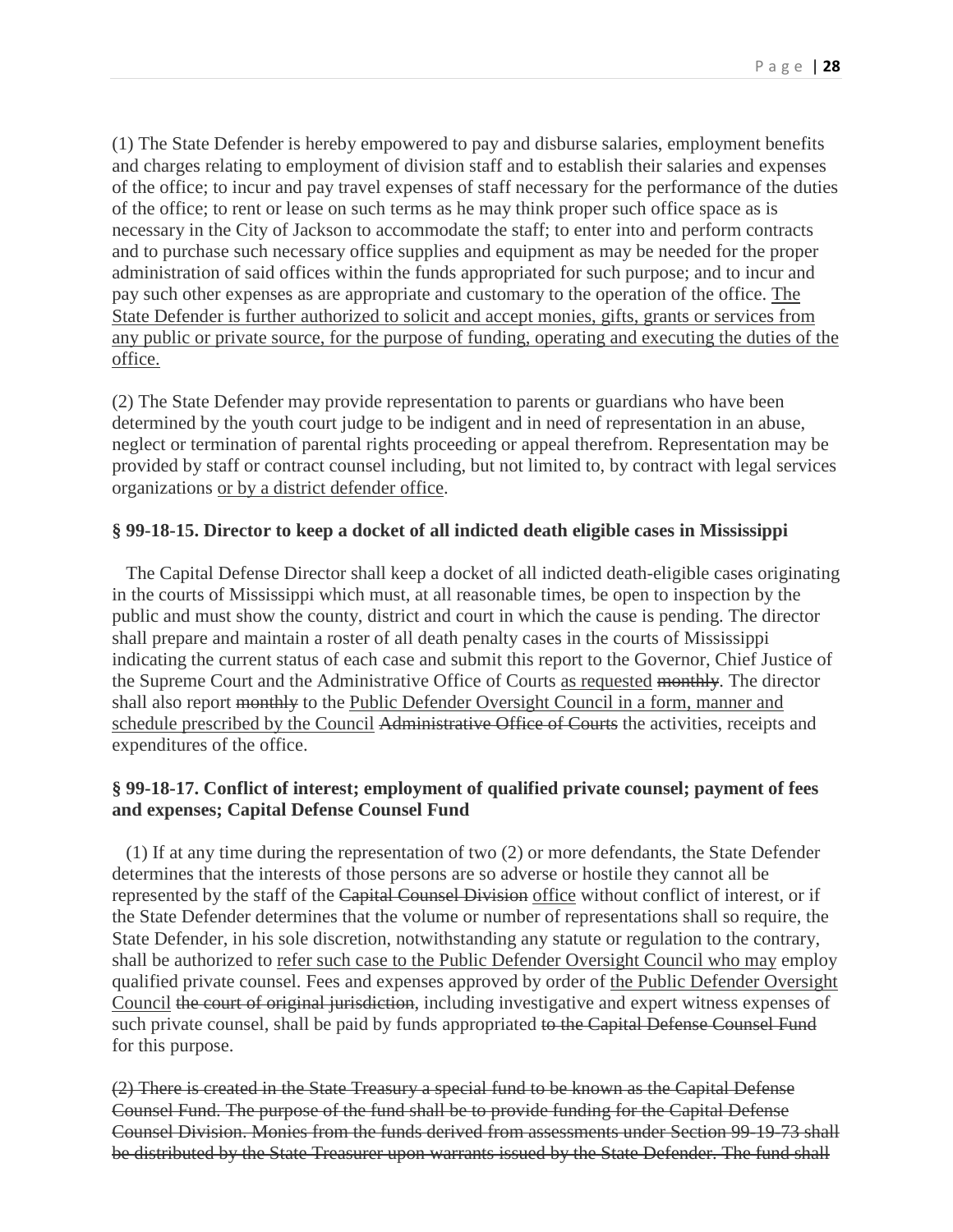be a continuing fund, not subject to fiscal-year limitations, and shall consist of:

 (a) Monies appropriated by the Legislature for the purposes of funding the Capital Defense Counsel Division;

(b) The interest accruing to the fund;

(c) Monies received under the provisions of Section 99-19-73;

(d) Monies received from the federal government;

(e) Donations; and

(f) Monies received from such other sources as may be provided by law.

### **§ 99-18-19. Indigent Appeals Division created; director and staff; compensation; duties;**

(1) There is created the Indigent Appeals Division within the Office of the State Public Defender. This office shall consist of the Indigent Appeals Director who must be an attorney in good standing with The Mississippi Bar, and staffed by any necessary personnel as determined and hired by the State Defender. The Indigent Appeals Director shall be appointed by the State Defender. The remaining attorneys and other staff shall be appointed by the State Defender and shall serve at the will and pleasure of the State Defender. Attorneys in the office shall be active members of The Mississippi Bar. The attorneys in the office shall practice law exclusively for the office and shall not engage in any other practice. The office shall not engage in any litigation other than that related to the office. The Indigent Appeals Director shall be compensated at no more than the State Defender and other attorneys in the office shall be compensated at no more than the maximum amount allowed by statute for an assistant district attorney with comparable years of practice experience.

(2) The office shall provide representation on appeal for indigent persons convicted of felonies and indigent juveniles adjudicated delinquent in Youth Court. The office may provide advice and assistance to attorneys representing persons under felony charges in the trial courts and juveniles in Youth Court delinquency proceedings.

## **§ 99-18-21. Division of District Public Defender created; personnel; funding sources; qualifications, duties, removal of district defender; funding of agency expenses;**

(1) There is hereby created in each circuit court district the Division of District Public Defender. The Division of District Public Defender shall consist of a District Defender who shall be appointed by the State Defender on recommendation of the District Defender Selection Panel established pursuant to this section and staffed by any necessary personnel as determined and hired by the District Defender in compliance with standards established by the Public Defender Oversight Council.

(2) The District Defender must be a duly licensed attorney admitted to the practice of law in this state, have practiced in the area of criminal law for at least five (5) years and shall meet all qualifications to serve as trial counsel in death penalty cases as may be set by the Supreme Court of Mississippi. The District Defender shall be familiar with and integrate into his/her practice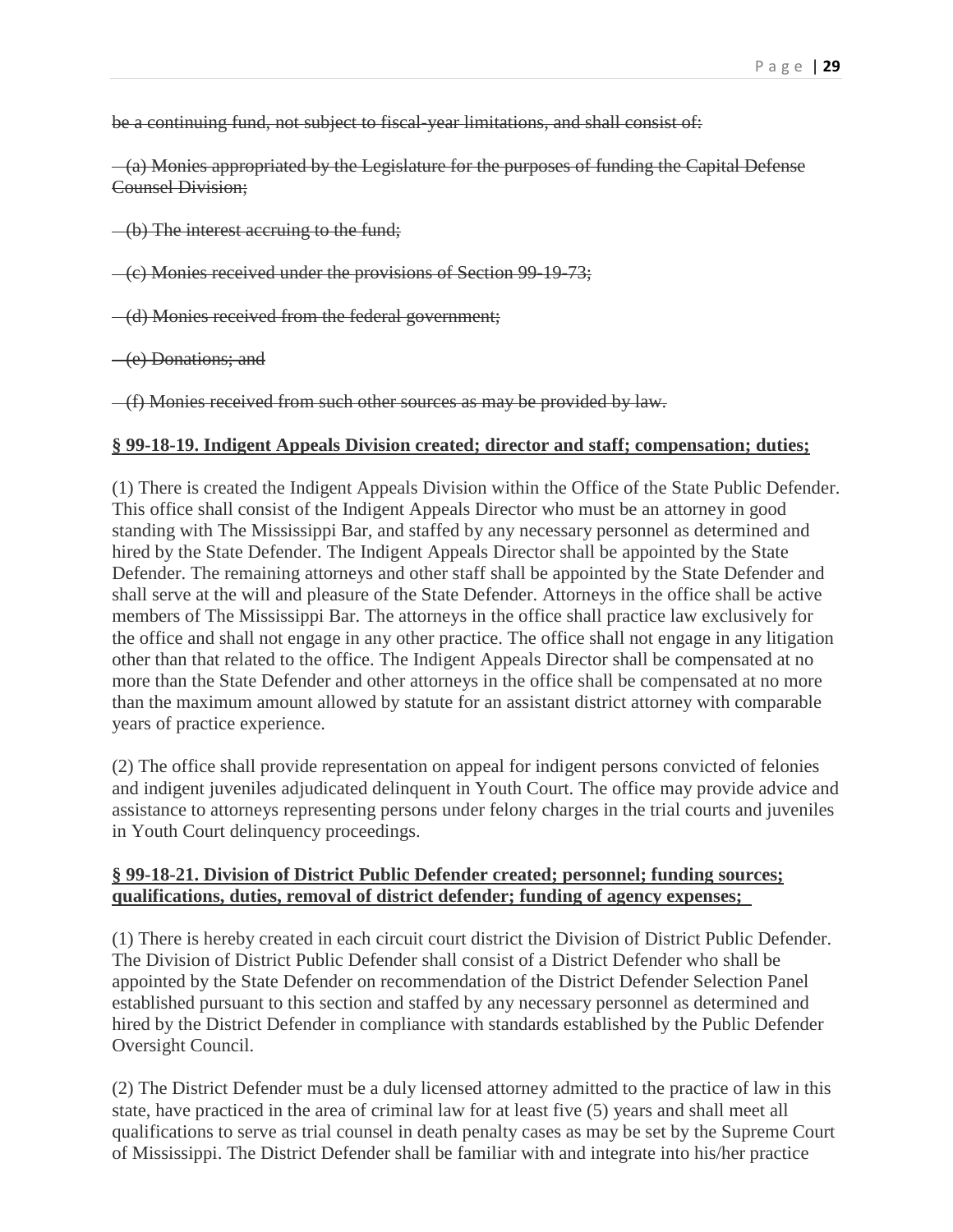standards promulgated by the Public Defender Oversight Council. The salary of the District Defender shall be no more than 90% of the salary of the State Defender.

(3) The District Defender may be removed by the State Defender upon finding that the District Defender is not qualified under law, has failed to perform the duties of the office, has failed to substantially comply with standards promulgated by the Public Defender Oversight Council or has acted beyond the scope of the authority granted by law for the office.

(4) The District Public Defender shall be responsible for oversight of the indigent defense delivery system in the district including collection of data as requested by the State Defender and/or the Public Defender Oversight Council, evaluation of the performance of attorneys providing indigent defense and other standards compliance matters. The District Defender shall handle a caseload that accounts for the administrative responsibilities of the position as approved by the State Defender. The District Defender shall be provided, by the counties in the district on a per capita basis, with office space, administrative assistance, and all reasonable expenses of operating the office at least equal to a pro rata share of the district attorney based on number of authorized staff.

(5) The District Defender, subject to approval of the State Defender, may employ assistant public defenders on a full-time or part-time basis as well as investigators, paralegals and social service providers to the extent funds are provided by a county or otherwise available as provided for in §§ 25-32-1 through 25-32-19, 99-18-13 or by appropriation of the Legislature.

(7) There shall be a District Defender Selection Panel in each circuit court district. All members of the selection panel shall reside in the district. The panel shall consist of three members, at least two of which shall be experienced criminal defense attorneys with felony indigent defense experience who are not currently providing public defense services in the district. One member shall be appointed by the Senior Circuit Judge, one by the president of the Mississippi Bar and one by the president of the Magnolia Bar. In the event of a vacancy in the position of District Public Defender the panel shall be convened by the State Defender to evaluate and recommend a new district defender. The panel shall also consult with the Public Defender Oversight Council to develop plans for representation in cases not handled by the district defender office due to conflict of interest or excessive caseload.

§ 99-40-1. Indigent Appeals Division created; director and staff; compensation; duties; Indigent Appeals Fund; Public Defender Training Division created; Public Defenders Education Fund

 (1) There is created the Indigent Appeals Division within the Office of the State Public Defender. This office shall consist of the Indigent Appeals Director who must be an attorney in good standing with The Mississippi Bar, and staffed by any necessary personnel as determined and hired by the State Defender. The Indigent Appeals Director shall be appointed by the State Defender. The remaining attorneys and other staff shall be appointed by the State Defender and shall serve at the will and pleasure of the State Defender. The Indigent Appeals Director and all other attorneys in the office shall either be active members of The Mississippi Bar, or, if a member in good standing of the bar of another jurisdiction, must apply to and secure admission to The Mississippi Bar within twelve (12) months of the commencement of the person's employment by the office. The attorneys in the office shall practice law exclusively for the office and shall not engage in any other practice. The office shall not engage in any litigation other than that related to the office. The salary for the Indigent Appeals Director shall be equivalent to the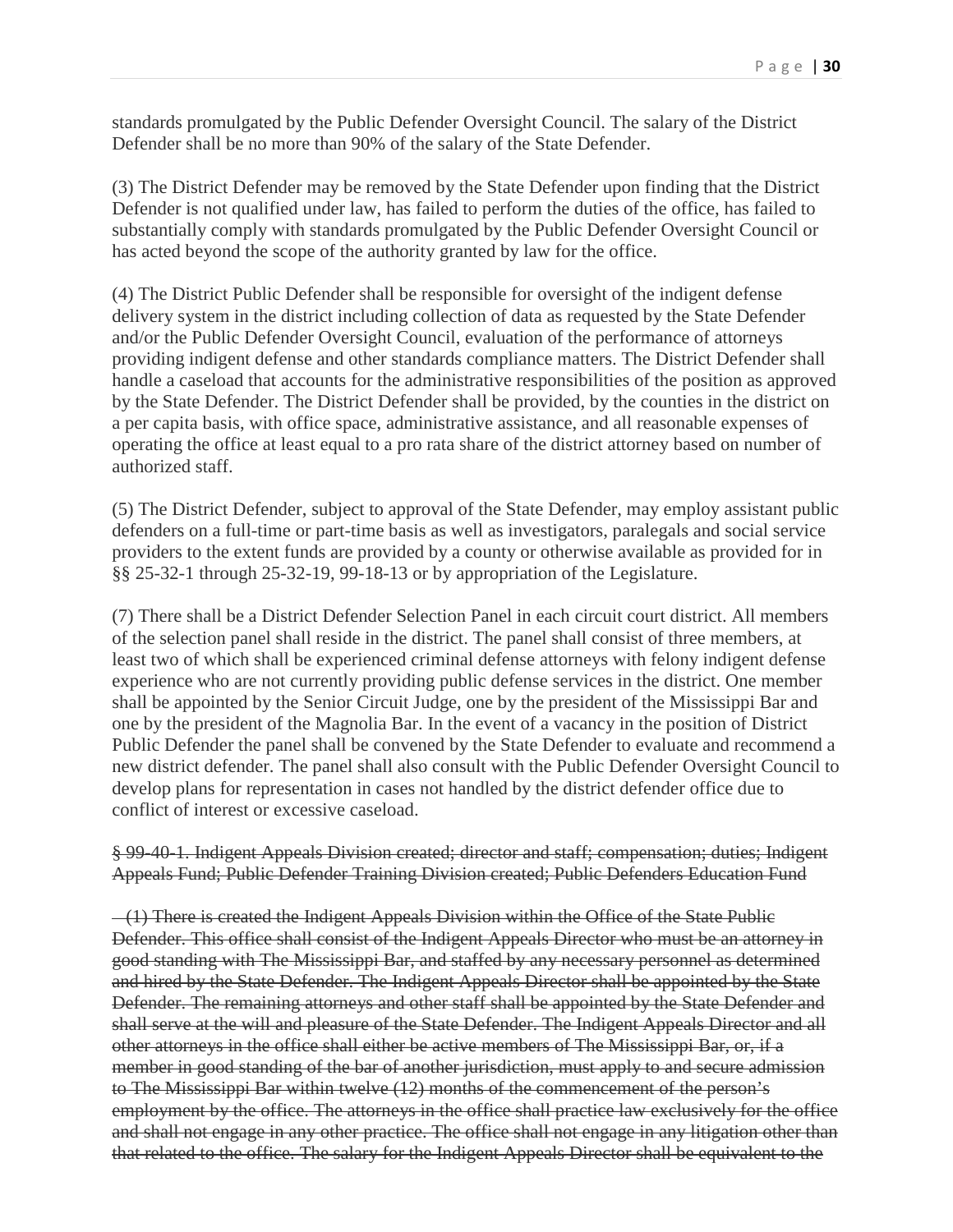salary of district attorneys and the salary of the other attorneys in the office shall be equivalent to the salary of an assistant district attorney.

(2) The office shall provide representation on appeal for indigent persons convicted of felonies but not under sentences of death. Representation shall be provided by staff attorneys, or, in the case of conflict or excessive workload as determined by the State Defender, by attorneys selected, employed and compensated by the office on a contract basis. All fees charged by contract counsel and expenses incurred by attorneys in the office and contract counsel must be approved by the court. At the sole discretion of the State Defender, the office may also represent indigent juveniles adjudicated delinquent on appeals from a county court or chancery court to the Mississippi Supreme Court or the Mississippi Court of Appeals. The office shall provide advice, education and support to attorneys representing persons under felony charges in the trial courts.

(3) There is created in the State Treasury a special fund to be known as the Indigent Appeals Fund. The purpose of the fund shall be to provide funding for the Indigent Appeals Division. Monies from the funds derived from assessments under Section 99-19-73 shall be distributed by the State Treasurer upon warrants issued by the State Defender. The fund shall be a continuing fund, not subject to fiscal-year limitations, and shall consist of:

 (a) Monies appropriated by the Legislature for the purposes of funding the Indigent Appeals Division;

(b) The interest accruing to the fund;

(c) Monies received under the provisions of Section 99-19-73;

(d) Monies received from the federal government;

(e) Donations; and

(f) Monies received from such other sources as may be provided by law.

(4) (a) There is created in the Office of the State Public Defender the Public Defender Training Division. The division shall be staffed by any necessary personnel as determined and hired by the State Defender. The mission of the division shall be to work closely with the Mississippi Public Defenders Association to provide training and services to public defenders practicing in all state, county and municipal courts. These services shall include, but not be limited to, continuing legal education, case updates and legal research. The division shall provide (i) education and training for public defenders practicing in all state, county, municipal and youth courts; (ii) technical assistance for public defenders practicing in all state, county, municipal and youth courts; and (iii) current and accurate information for the Legislature pertaining to the needs of public defenders practicing in all state, county, municipal and youth courts.

 (b) There is created in the State Treasury a special fund to be known as the Public Defenders Education Fund. The purpose of the fund shall be to provide funding for the training of public defenders. Monies from the funds derived from assessments under Section 99-19-73 shall be distributed by the State Treasurer upon warrants issued by the State Defender. The fund shall be a continuing fund, not subject to fiscal-year limitations, and shall consist of: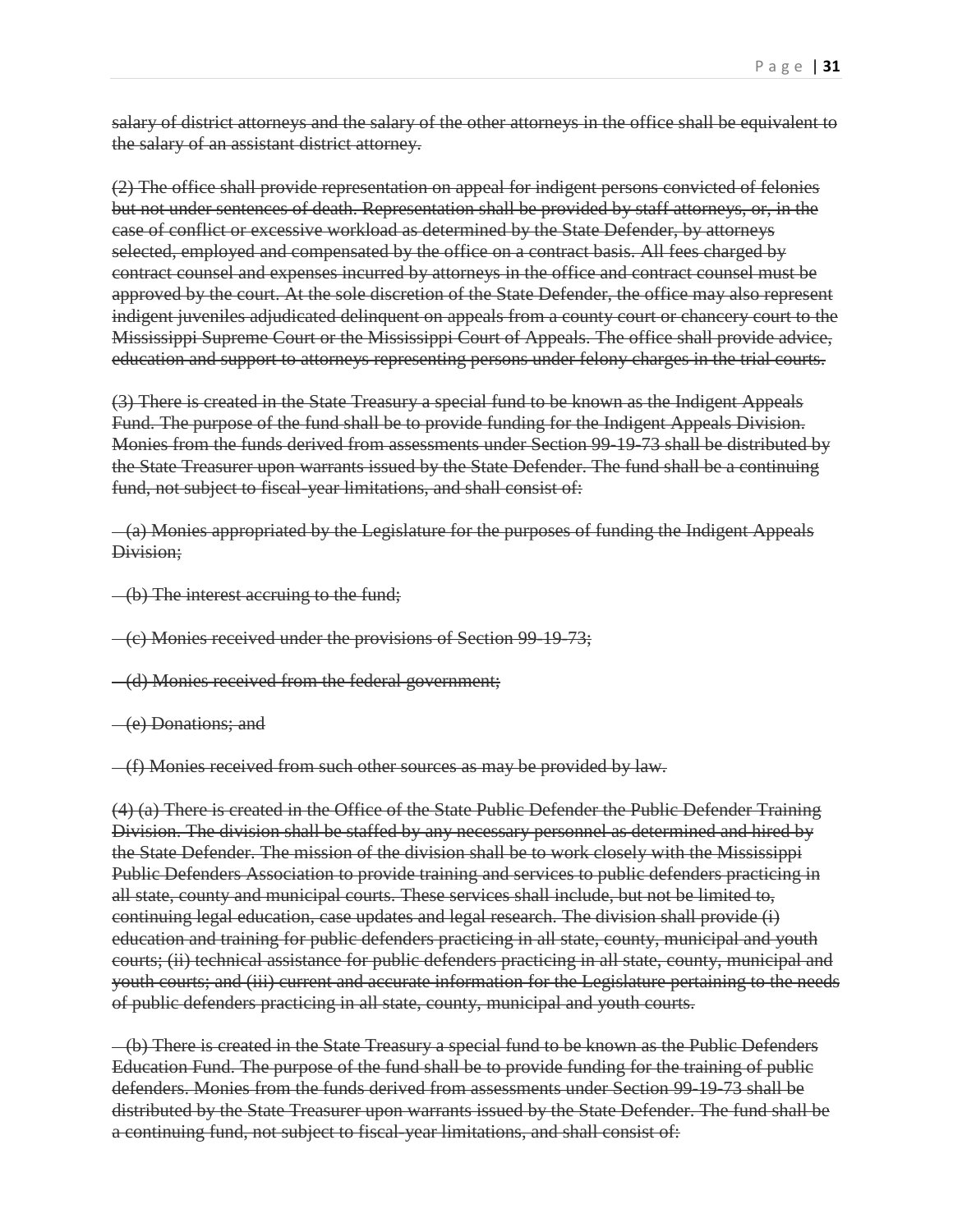- (i) Monies appropriated by the Legislature for the purposes of public defender training;
- (ii) The interest accruing to the fund;
- (iii) Monies received under the provisions of Section 99-19-73;
- (iv) Monies received from the federal government;
- (v) Donations; and
- (vi) Monies received from such other sources as may be provided by law.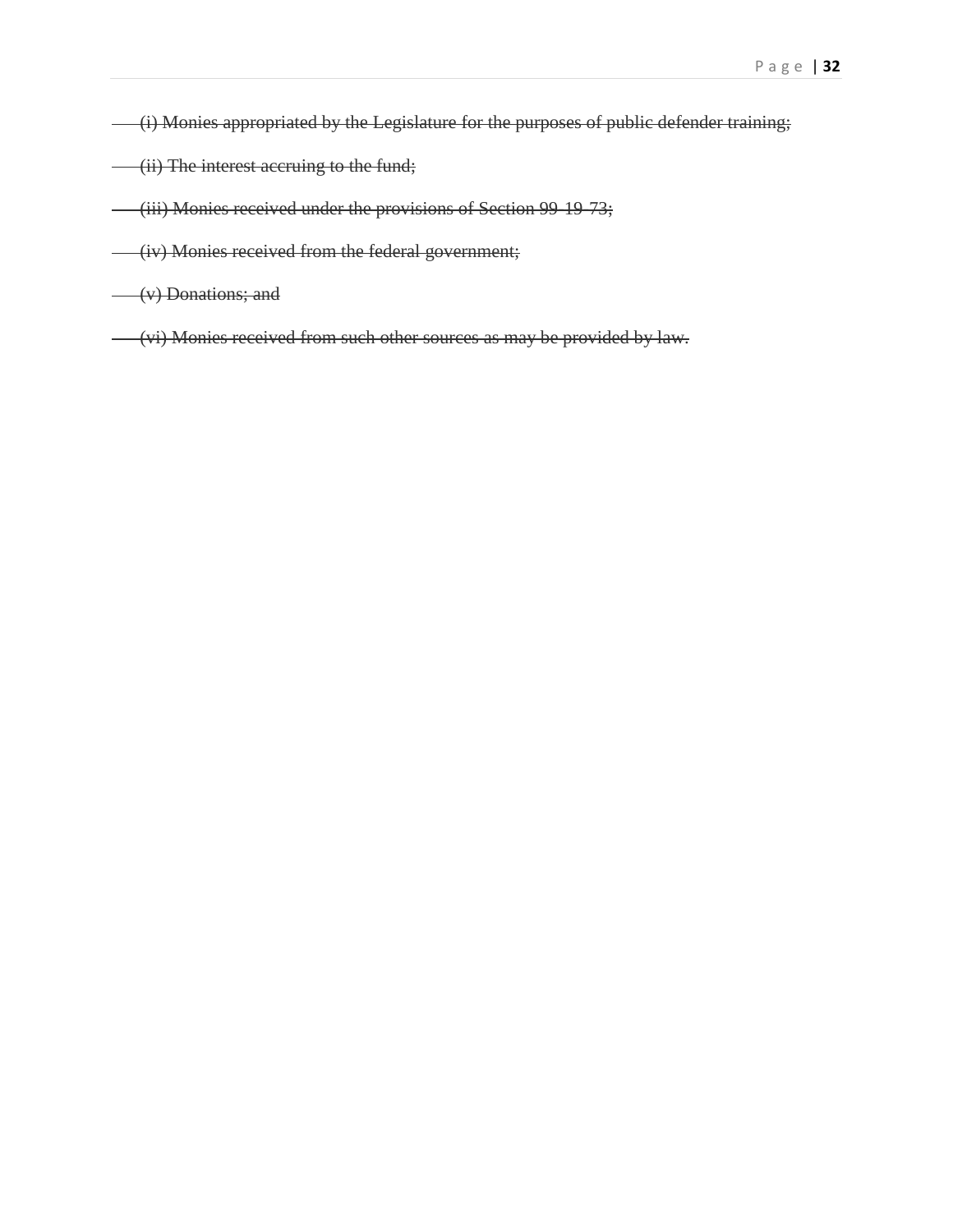### **PART 3**

# **§ 25-32-1. Establishment of office assistant district defender positions by board of supervisors**

 Should the board of supervisors of any county or the boards of supervisors of two (2) or more counties in the same circuit court district determine by order spread upon their minutes that the county or counties have a sufficient number of indigent defendant cases to establish an office of public defender, the board of supervisors or boards of supervisors are authorized and empowered, in their discretion, to fund assistant district defender positions and establish the office, provide office space, personnel and funding for the office, and to perform any and all functions necessary for the efficient operation of such an office to the end that adequate legal defense for indigent persons accused of crime shall be provided at every critical stage of their cases as an alternative to court appointed counsel. Said order shall specify whether the assistant public defender shall be full-time or part-time. Assistant public defenders funded under this section shall be county employees.

### **§ 25-32-3. Circuit judge shall appoint public defender for county; assistant public defender**

 $-(1)$  When the office of public defender is established, the circuit judge or the senior circuit judge, if there be more than one (1) circuit judge, shall appoint a practicing attorney to serve the county or counties as public defender until the end of the term of office of the district attorney and thereafter for a term of four (4) years and said term shall coincide with the term of the district attorney. Such appointee shall be selected from a list of two (2) or more attorneys recommended by the county or regional bar association. In the event a vacancy shall occur in the office of the public defender, the circuit judge or the senior circuit judge, if there be more than one (1) circuit judge, shall appoint another person to serve as public defender until the end of the regular term of office.

(2) Assistant public defenders may be authorized by the board of supervisors, or boards of supervisors if two (2) or more counties are acting jointly. The district public defender shall appoint all assistant public defenders. An assistant public defender may be removed by the district defender upon finding that the assistant public defender is not qualified under law, has failed to perform the duties of the office, or has acted beyond the scope of the authority granted by law for the office. Such assistant public defenders may be compensated in such an amount as may be authorized by the respective board of supervisors pursuant to standards set by the Public Defender Oversight Council; provided, however, that in no case may such assistant public defenders receive compensation in an amount greater than that received by the district public defender.

### **§ 25-32-5. Compensation; private practice of law**

 Compensation for the public defender shall be fixed by the board of supervisors or boards of supervisors, if two (2) or more counties are acting jointly; provided, however, the compensation for a public defender, who shall be full-time, representing an entire circuit court district shall not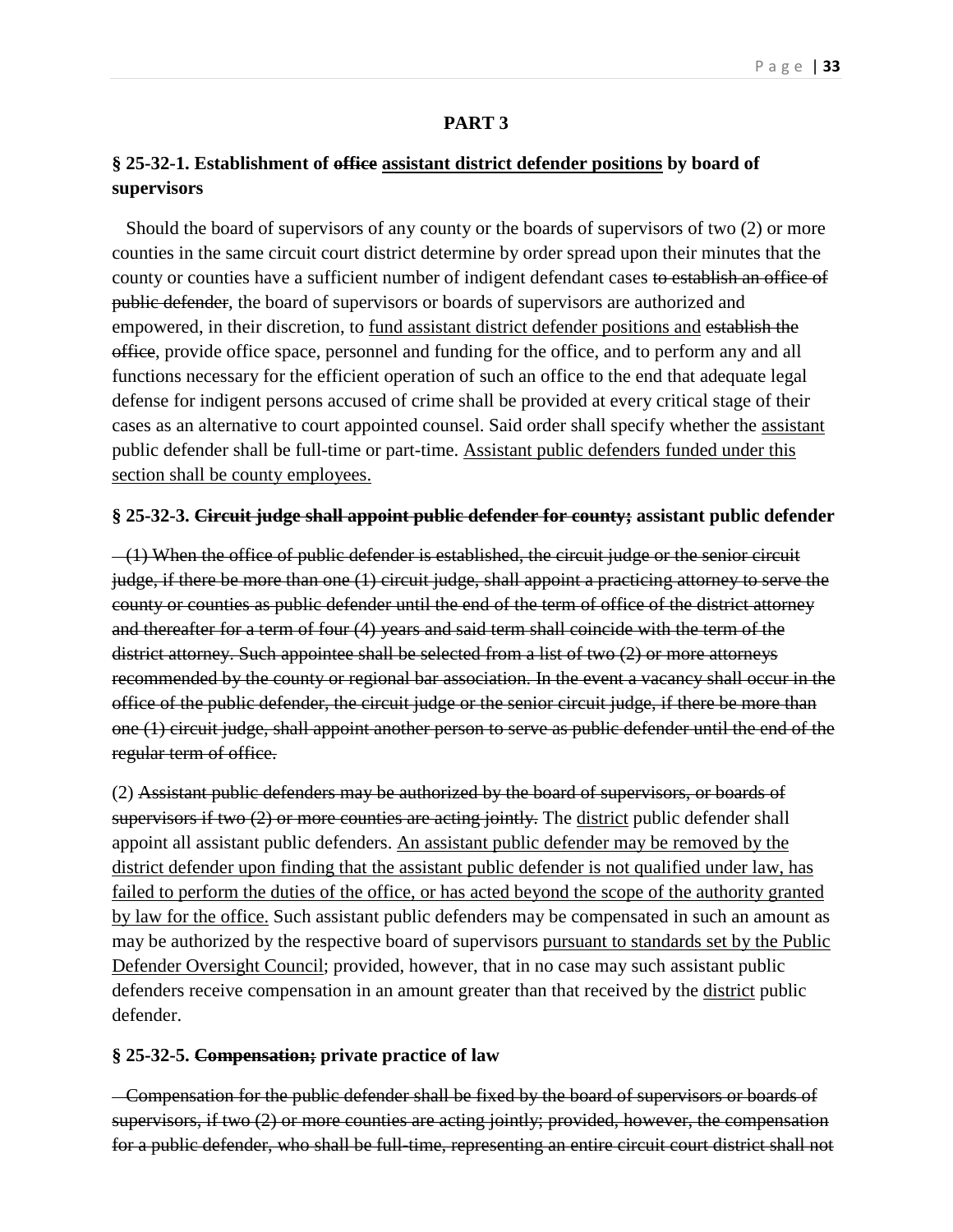be less than the compensation of the district attorney, the compensation for a public defender representing one (1) county shall not be less than the compensation of the county prosecuting attorney and the compensation for a public defender representing two (2) or more counties, but less than the entire circuit court district, shall not be less than the aggregate of the compensation for county prosecuting attorneys of the counties served, but in no event to exceed the compensation of the district attorney. No full-time public defender or full-time assistant public defenders shall engage nor be associated with any person in the private practice of law. Part-time public defenders or part-time assistant public defenders may engage in the private practice of the law as long as such practice does not relate to the prosecution of criminal matters.

### **§ 25-32-7. Office and office expenses; payment of compensation and expenses**

 (1) The Each assistant district public defender shall be provided with office space, secretarial assistance, and all reasonable expenses of operating the office, at least equal to or more than the county prosecuting attorney, or the amount provided the district attorney for an assistant district attorney if the public defender represents the entire circuit court district. The compensation and expenses of the district public defender's office not covered by the State Defender shall be paid by the county or counties if two (2) or more counties are acting jointly. The funds shall be paid upon allowance by the board of supervisors by order spread upon the minutes of the board.

(2) The district public defender is authorized to assign the duties of and exercise supervision over all employees of the office without regard to the source of funding for those employees.

# **§ 25-32-9. Affidavit of indigency; statement of assets; representation of persons in need of mental treatment**

(1) When any person shall be arrested and charged with a felony, or a misdemeanor or an act of delinquency, then the arresting authority shall afford such person an opportunity to sign an affidavit stating that such person is an indigent and unable to employ counsel. Upon the signing of such affidavit by such person, the district public defender shall represent said person unless the right to counsel be waived by such person and subject to caseload standards established by the Public Defender Oversight Council. Provided further, a statement shall be executed by the alleged indigent, under oath, listing all assets available to the indigent for the payment of attorney's fees, including the ownership of any property, real or personal, and setting out therein the alleged indigent's employment status, number of dependents, income from any source, the ability of his parents or spouse to provide an attorney's fee, and any other information which might prove or disprove a finding of indigency. The affidavit and statement shall be filed under seal a part of the record in the case and shall be subject to review by the appropriate court. Based on review of the affidavit, statement or other appropriate evidence, if the appropriate court finds that the defendant is not indigent, said court shall terminate the representation of the defendant by the public defender.

When any person shall be arrested and charged with a misdemeanor, the presiding judge or justice, upon determination that the person is indigent as provided in this section, and that representation of the indigent is required, shall appoint the public defender whose duty it shall be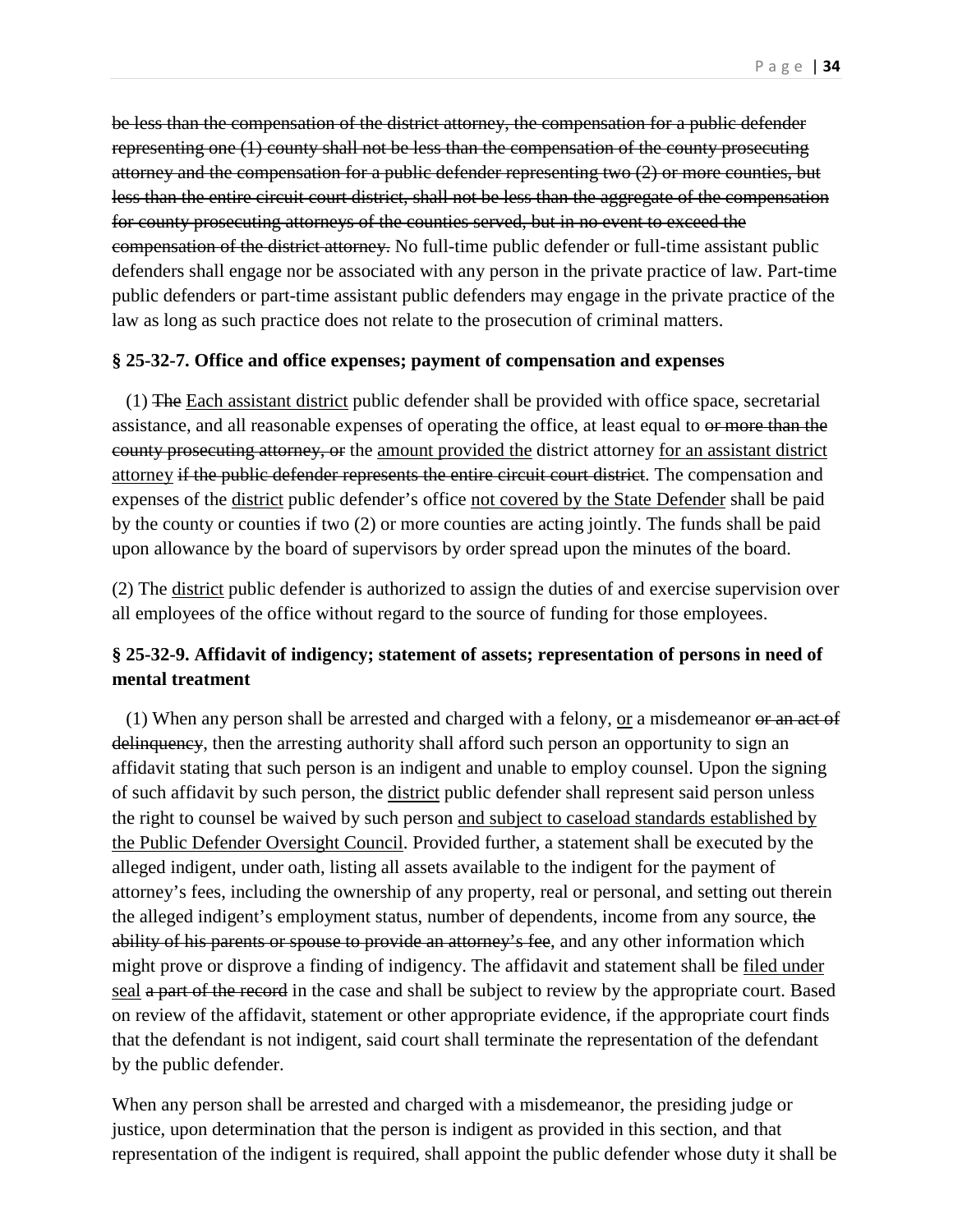to provide such representation. No person determined to be an indigent as provided in this section shall be imprisoned as a result of a misdemeanor conviction unless he was represented by the public defender or waived the right to counsel.

(2) The accused shall have such representation available at every critical stage of the proceedings against him where a substantial right may be affected.

(3) The public defender shall also represent persons in need of mental treatment, as provided under Sections 41-21-61 et seq. The chancery court may tax costs as provided in Sections 41-21- 79 and 41-21-85.

(4) The district defender shall be authorized to represent persons charged with commission of an act of delinquency.

## **§ 25-32-11. Duties; free access to accused**

 The duties of the public defender shall include the investigation of charges against the defendant and all facts surrounding the same, and shall include courtroom and appellate appearances on behalf of the defendant in all cases originating in state and county courts. The public defender shall have free access to the accused who shall have process to compel the attendance of witnesses in his favor.

# **§ 25-32-13. Appointment of counsel by court in conflict of interest cases; appointment of additional counsel where necessary**

 (1) If the court finds that indigent defendants have such conflicts of interests that they all cannot be properly represented by the public defender, or when other good cause is shown in the trial court or on appeal, the court shall appoint separate counsel as provided in Section 99-15-15, Mississippi Code of 1972. In such cases, the fees allowed appointed counsel in Section 99-15-17, Mississippi Code of 1972, shall apply.

(2) If the court finds that an indigent is a defendant in a case of such a nature that he cannot be properly represented by the public defender alone, the court shall appoint additional counsel to assist the public defender as provided in Section 99-15-15, Mississippi Code of 1972. In such cases, the fees allowed appointed counsel in Section 99-15-17, Mississippi Code of 1972, shall apply.

# **§ 25-32-15. Termination of office**

The county support for assistant public defenders authorized in  $§25-32-1$  office of public defender may be terminated, in the discretion of the board of supervisors, by entering an order upon the minutes of the board of supervisors six (6) months prior to the expiration of the term of the district public defender. Such termination shall be effective at the end of the term of the public defender.

# **§ 25-32-17. Compensation, staff, office space, and secretarial assistance not to be reduced; authority to increase**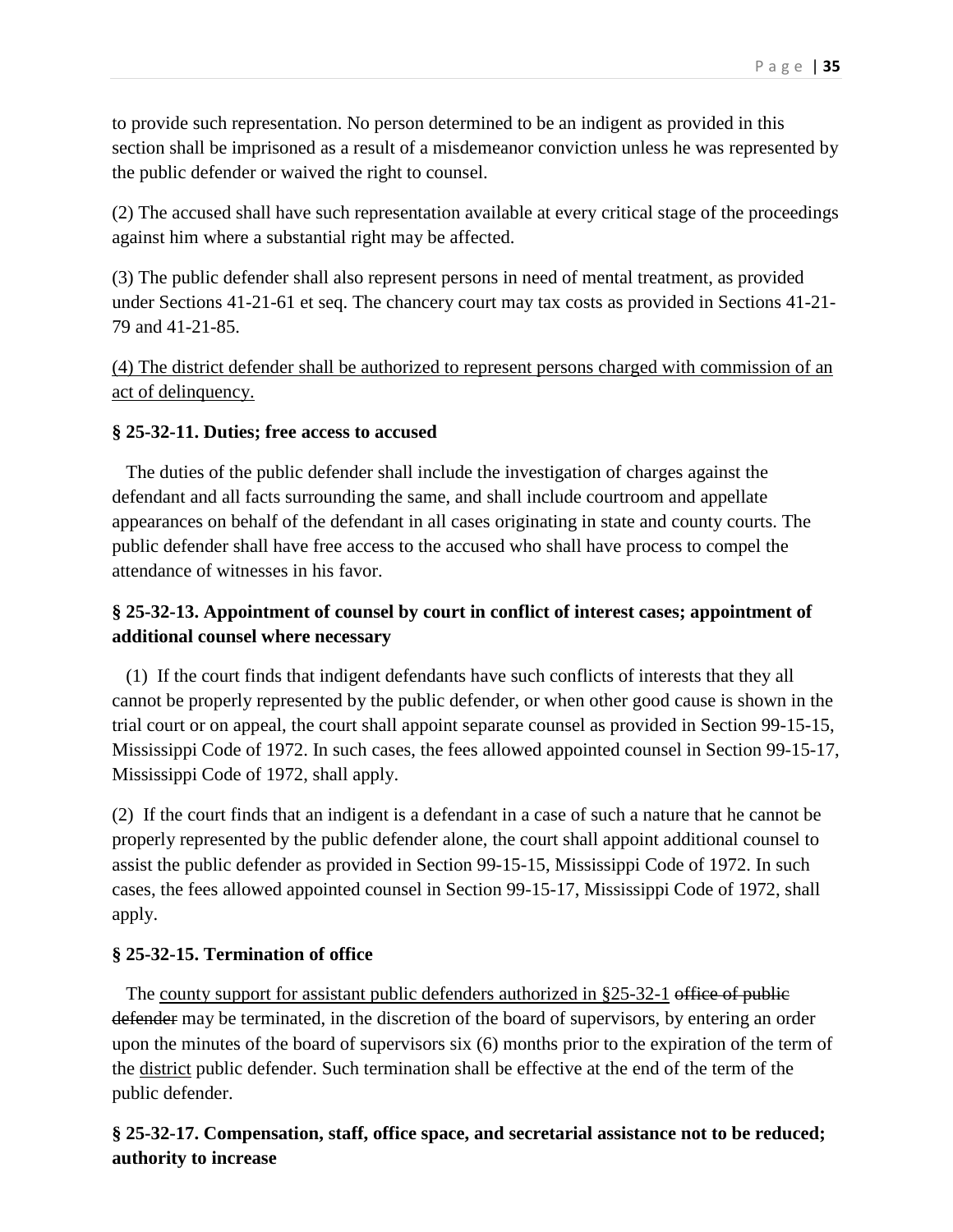The compensation, administrative staff, office space and secretarial assistance shall not be reduced or diminished but may be increased during the term of the district public defender.

### **§ 25-32-19. Obtaining financial, professional, investigatory, research, or other assistance**

 The district public defender and the board of supervisors may cooperate with any individual or public agency, whether state or federal, or with any institution of higher learning of the State of Mississippi, to obtain by gift, grant or otherwise any financial, professional, investigatory or research or other assistance; provided, however, that any grants or any financial assistance whatever for the purpose herein set out shall be paid over to the board of supervisors and administered by it for the purposes herein set forth. The board shall have the authority to use any financial assistance or grants to extend and expand the facilities of the office.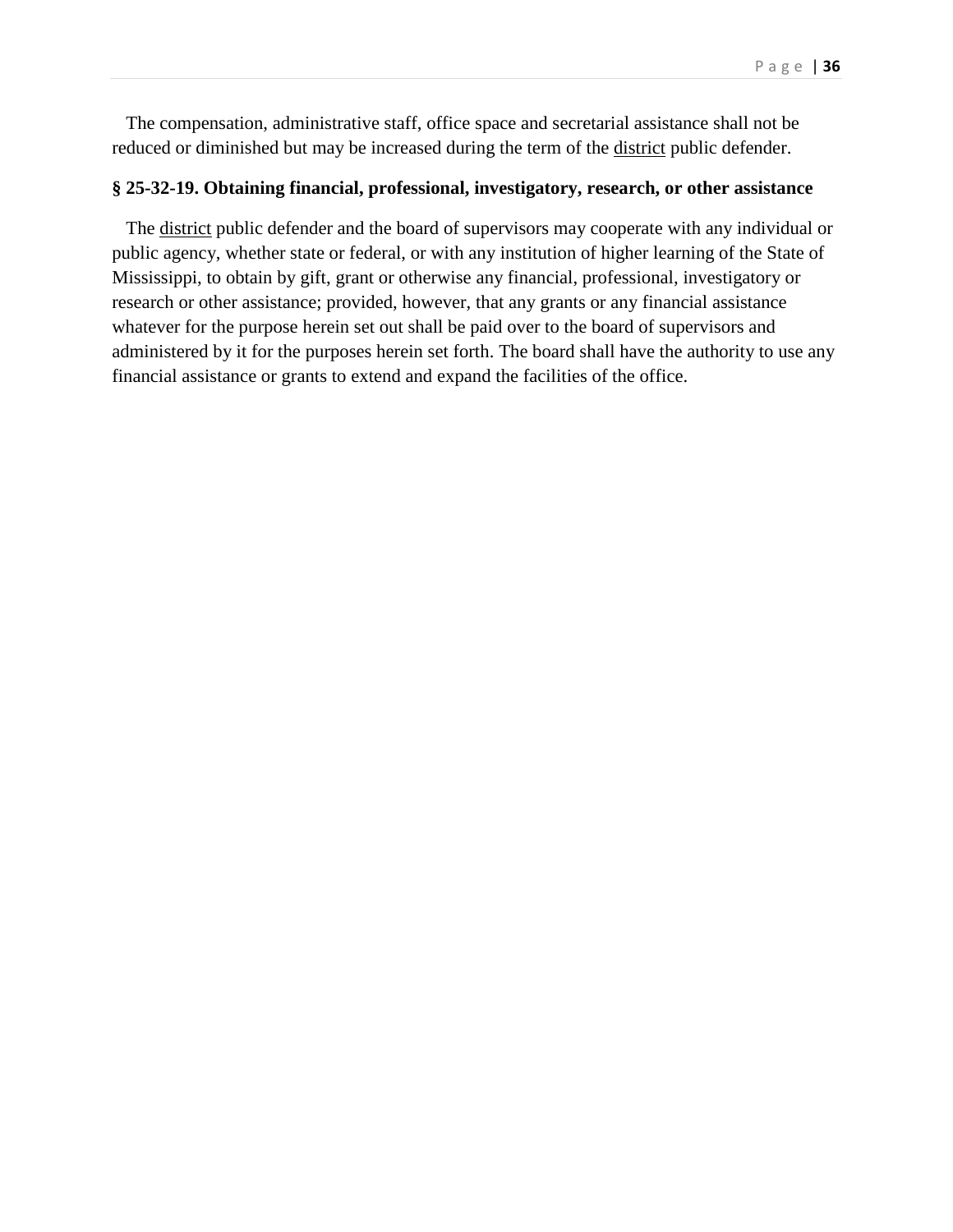# **PART 4**

### **§ 99-39-101. Short title**

This article may be cited as the "Mississippi Capital Post-Conviction Counsel Act."

# **§ 99-39-103. Office of Post-Conviction Counsel created; personnel; appointment to office; qualifications; removal**

 There is created the Mississippi Office of Capital Post-Conviction Counsel. This office shall consist of a director who shall be an attorney who shall meet all qualifications necessary to serve as post-conviction counsel for persons under a sentence of death and staffed by any necessary personnel as determined and hired by the director. The director shall be appointed by the Governor with the advice and consent of the Senate for a term of four (4) years, or until a successor takes office. The remaining attorneys and other staff shall be appointed by the director of the office and shall serve at the will and pleasure of the director. The director and all other attorneys in the office shall either be active members of The Mississippi Bar, or, if a member in good standing of the bar of another jurisdiction, must apply to and secure admission to The Mississippi Bar within twelve (12) months of the commencement of the person's employment by the office. The director may be removed from office by the Governor upon finding that the director is not qualified under law to serve as post-conviction counsel for persons under sentences of death, has failed to perform the duties of the office or has acted beyond the scope of the authority granted by law for the office.

#### **§ 99-39-105. Purpose of office**

 The Office of Capital Post-Conviction Counsel is created for the purpose of providing representation to indigent parties under sentences of death in post-conviction proceedings, and to perform such other duties as set forth by law.

### **§ 99-39-107. Duties of office; attorneys appointed to office to be full time**

 The Office of Capital Post-Conviction Counsel shall limit its activities to the representation of inmates under sentence of death in post-conviction proceedings and ancillary matters related directly to post-conviction review of their convictions and sentences and other activities explicitly authorized in statute. Representation by the office or by private counsel under appointment by the office will end upon the filing of proceeding for federal habeas corpus review or for appointment of counsel to represent the defendant in federal habeas corpus proceedings. However, the office may continue representation if the office or a staff attorney employed by the office shall be appointed by a federal court to represent the inmate in federal habeas corpus proceedings. In such event, the office or the employee attorney shall apply to the federal court for compensation and expenses and shall upon receipt of payments by the federal court pay all sums received over to the office for deposit in the Special Capital Post-Conviction Counsel Fund as provided in Section 99-39-117, from which all expenses for investigation and litigation shall be disbursed. Representation in post-conviction proceedings shall further include representation of the inmate from the exhaustion of all state and federal post-conviction litigation until execution of the sentence or an adjudication resulting in either a new trial or a vacation of the death sentence. The attorneys appointed to serve in the Office of Capital Post-Conviction Counsel shall devote their entire time to the duties of the office, shall not represent any persons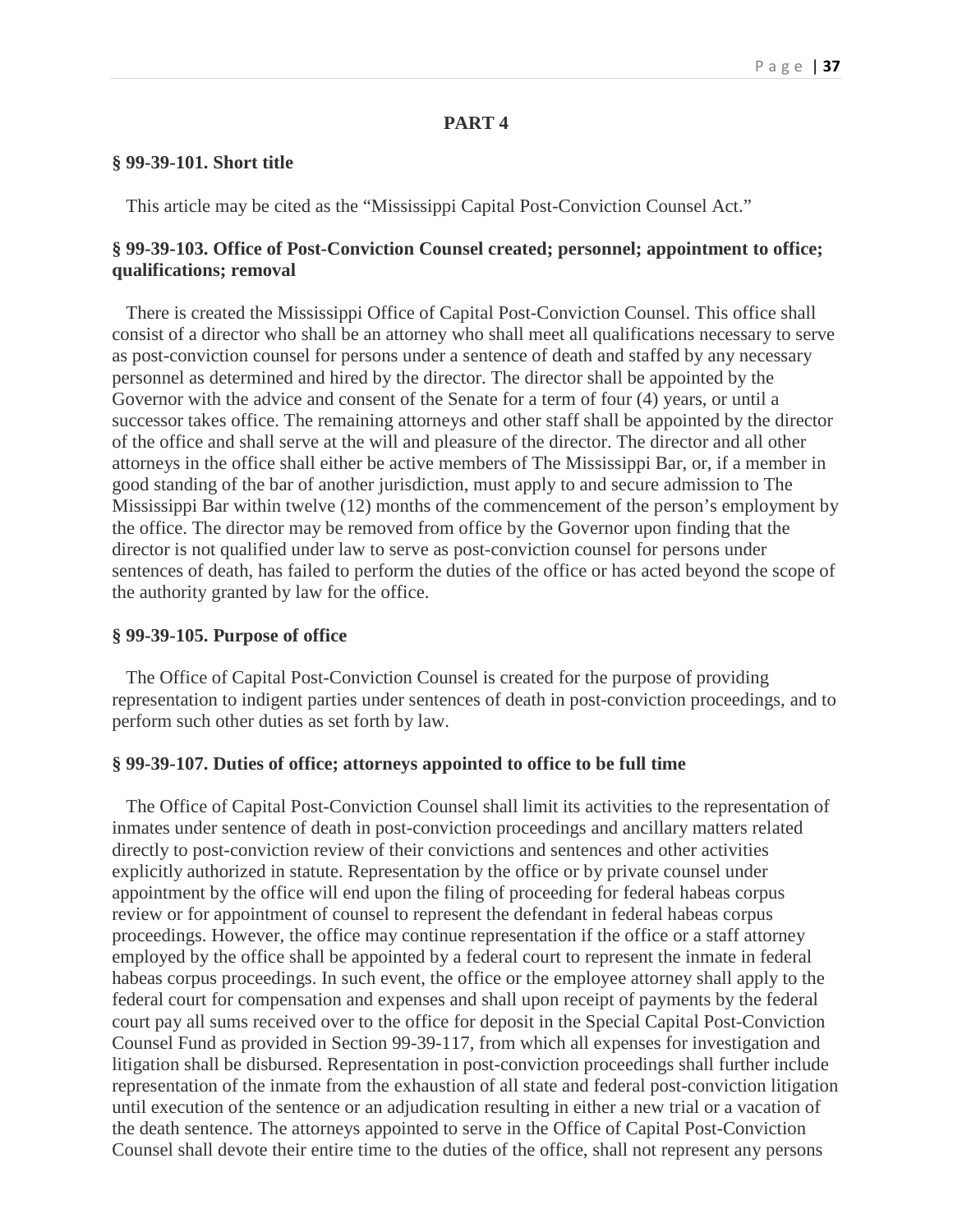in other litigation, civil or criminal, nor in any other way engage in the practice of law, and shall in no manner, directly or indirectly, participate in the trial of any person charged with capital murder or direct appeal of any person under sentence of death in the state, nor engage in lobbying activities for or against the death penalty. Any violation of this provision shall be grounds for termination from employment, in the case of the director, by the Governor, and in the case of other attorneys, by the director, with approval of the Chief Justice.

### **§ 99-39-109. Compensation**

 The director appointed under this article shall be compensated at no more than the maximum amount allowed by statute for a district attorney, and other attorneys in the office shall be compensated at no more than the maximum amount allowed by statute for an assistant district attorney with comparable years of practice experience.

#### **§ 99-39-111. Office hours of operation**

 The Director of the Office of Post-Conviction Counsel shall keep the office open Monday through Friday for not less than eight (8) hours each day.

### **§ 99-39-113. Powers and duties of director; requirement of surety bond**

 In addition to the authority to represent persons under sentence of death in state postconviction proceedings, the director is hereby empowered to pay and disburse salaries, employment benefits and charges relating to employment of staff and to establish their salaries, and expenses of the office; to incur and pay travel expenses of staff necessary for the performance of the duties of the office; to rent or lease on such terms as he may think proper such office space as is necessary in the City of Jackson to accommodate the staff; to solicit and accept monies, gifts, grants or services from any public or private sources for the purpose of funding, operating and executing the statutory duties of the office; to enter into and perform contracts, including but not limited to, contracts and agreements necessary to obtain and receive monies, gifts, grants or services from federal, public and private sources, and to purchase such necessary office supplies and equipment as may be needed for the proper administration of said offices; and to incur and pay such other expenses as are appropriate and customary to the operations of the office. The director shall be required to obtain a surety bond in the amount of not less than One Hundred Thousand Dollars (\$ 100,000.00) payable to the state. The cost of such bond shall be paid out of funds appropriated for the operations of the office. All salaries and other expenditures shall be paid from funds appropriated for such purposes augmented by funds received as gifts and grants from public and private sources.

#### **§ 99-39-115. Director to keep a docket of all death penalty cases in Mississippi**

 The director shall keep a docket of all death penalty cases originating in the courts of Mississippi, which must at all reasonable times be open to the inspection of the public and must show the county, district and court in which the causes have been instituted. The director shall prepare and maintain a roster of all death penalty cases originating in the courts of Mississippi and pending in state and federal courts indicating the current status of each such case, and a history of those death penalty cases filed since 1976. Copies of such dockets and rosters shall be submitted to the Governor, Chief Justice of the Supreme Court and the Administrative Office of Courts monthly as requested. The director shall also report monthly to the Public Defender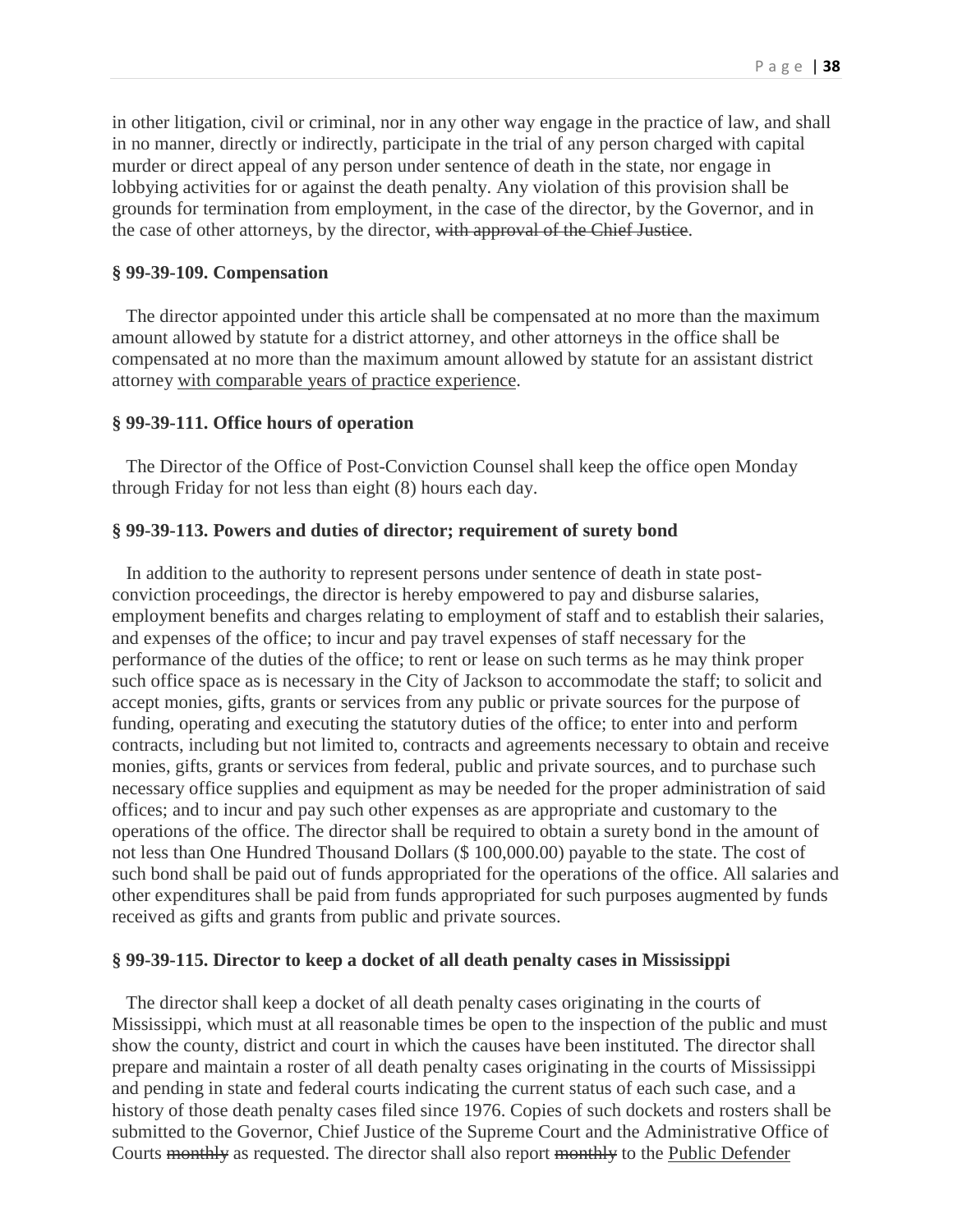Oversight Council in a form, manner and schedule prescribed by the Council Administrative Office of Courts the activities, receipts and expenditures of the office.

# **§ 99-39-117. Conflict of interest; employment of qualified private counsel; payment of fees and expenses; Capital Post-Conviction Counsel Fund**

 (1) If at any time during the representation of two (2) or more defendants, the director determines that the interest of those persons are so adverse or hostile that they cannot all be represented by the director or his staff without conflict of interest, or if the director shall determine that the volume or number of representations shall so require, the director, in his sole discretion, notwithstanding any statute or regulation to the contrary, shall be authorized to refer such case to the Public Defender Oversight Council who may employ qualified private counsel. Fees and expenses, approved by the Public Defender Oversight Council order of the appropriate court, including investigative and expert witness expenses of such private counsel shall be paid from funds appropriated to the Capital Post-Conviction Counsel Fund for this purpose.

(2) There is created in the State Treasury a special fund to be known as the Capital Post-Conviction Counsel Fund. The purpose of the fund shall be to provide funding for the Office of Capital Post-Conviction Counsel. Monies from the funds derived from assessments under Section 99-19-73 shall be distributed by the State Treasurer upon warrants issued by the Mississippi Office of Capital Post-Conviction Counsel. The fund shall be a continuing fund, not subject to fiscal-year limitations, and shall consist of:

 (a) Monies appropriated by the Legislature for the purposes of funding the Office of Capital Post-Conviction Counsel;

(b) The interest accruing to the fund;

(c) Monies received under the provisions of Section 99-19-73;

(d) Monies received from the federal government;

(e) Donations; and

(f) Monies received from such other sources as may be provided by law.

### **§ 99-39-119. Director authorized to solicit funds for purpose of funding and operating office**

 The director is further authorized to solicit and accept monies, gifts, grants or services from any public or private source, for the purpose of funding, operating and executing the duties of the office.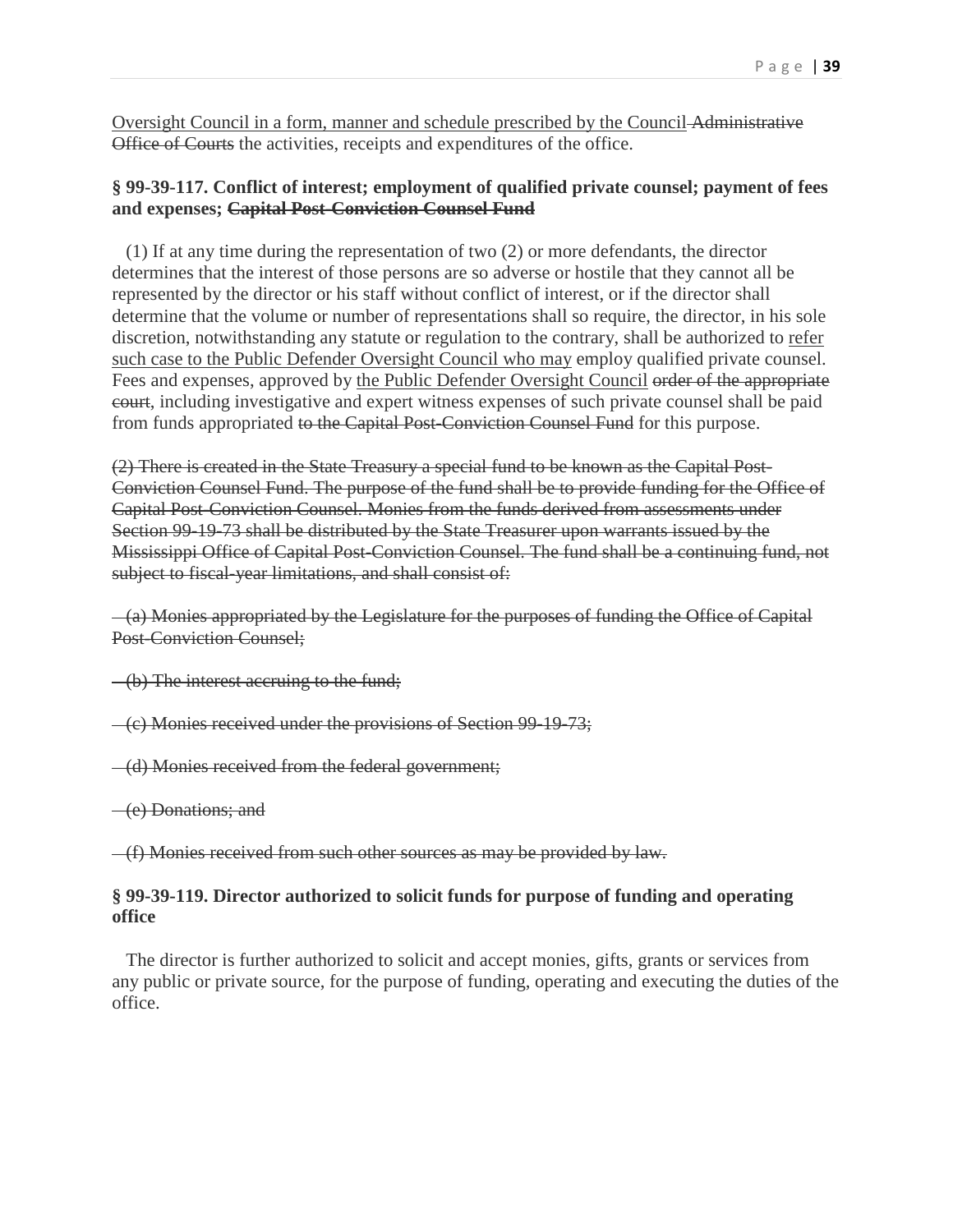### **PART 5**

#### **§ 99-15-15. Appointment of counsel for indigents**

When any person shall be charged with a felony,  $or$  misdemeanor punishable by confinement</u> for ninety (90) days or more, or commission of an act of delinquency, the court or the judge in vacation, being satisfied that such person is an indigent person and is unable to employ counsel, shall may, in the discretion of the court, appoint counsel to defend him.

 Such appointed counsel shall have free access to the accused who shall have process to compel the attendance of witnesses in his favor.

 The accused shall have such representation available at every critical stage of the proceeding against him where a substantial right may be affected.

 When any person is charged with commission of an act of delinquency counsel shall be appointed pursuant to Section 43-21-201.

#### **§ 99-15-17. Compensation of counsel; amount**

 The compensation for counsel for indigents appointed as provided in Section 99-15-15, shall be approved and allowed by the appropriate judge and in any one (1) case may not exceed one thousand dollars (\$ 1000.00) for representation in circuit court whether on appeal or originating in said court. Provided, however, if said case is not appealed to or does not originate in a court of record, the maximum compensation shall not exceed two hundred dollars (\$ 200.00) for any one (1) case, the amount of such compensation to be approved by a judge of the chancery court, county court or circuit court in the county where the case arises. Provided, however, in a capital case two (2) attorneys may be appointed, and the compensation may not exceed two thousand dollars (\$ 2,000.00) per case. If the case is appealed to the state supreme court by counsel appointed by the judge, the allowable fee for services on appeal shall not exceed one thousand dollars (\$ 1000.00) per case. These fee caps may be exceeded, in the discretion of the presiding judge after finding extraordinary circumstances. The attorney shall be paid a reasonable hourly rate consistent with standards adopted by the Public Defender Oversight Council which shall be inclusive of all regular expenses of operating a law office. In addition, the judge shall allow reimbursement of actual expenses for expert and investigative services on prior approval of the court. The attorney or attorneys so appointed shall itemize the time spent in defending said indigents together with an itemized statement of expenses of such defense, and shall present same to the appropriate judge. The fees and expenses as allowed by the appropriate judge shall be paid by the county treasurer out of the general fund of the county in which the prosecution was commenced.

#### **§ 99-15-19. Compensation of counsel; reimbursement of county in certain cases**

 Any county paying counsel fees and expenses incurred on appeal to the supreme court or by virtue of any prosecution charging the commission of a crime on the premises of the  $\underline{a}$ Mississippi State Penitentiary correctional facility or the commission of a crime by any escapee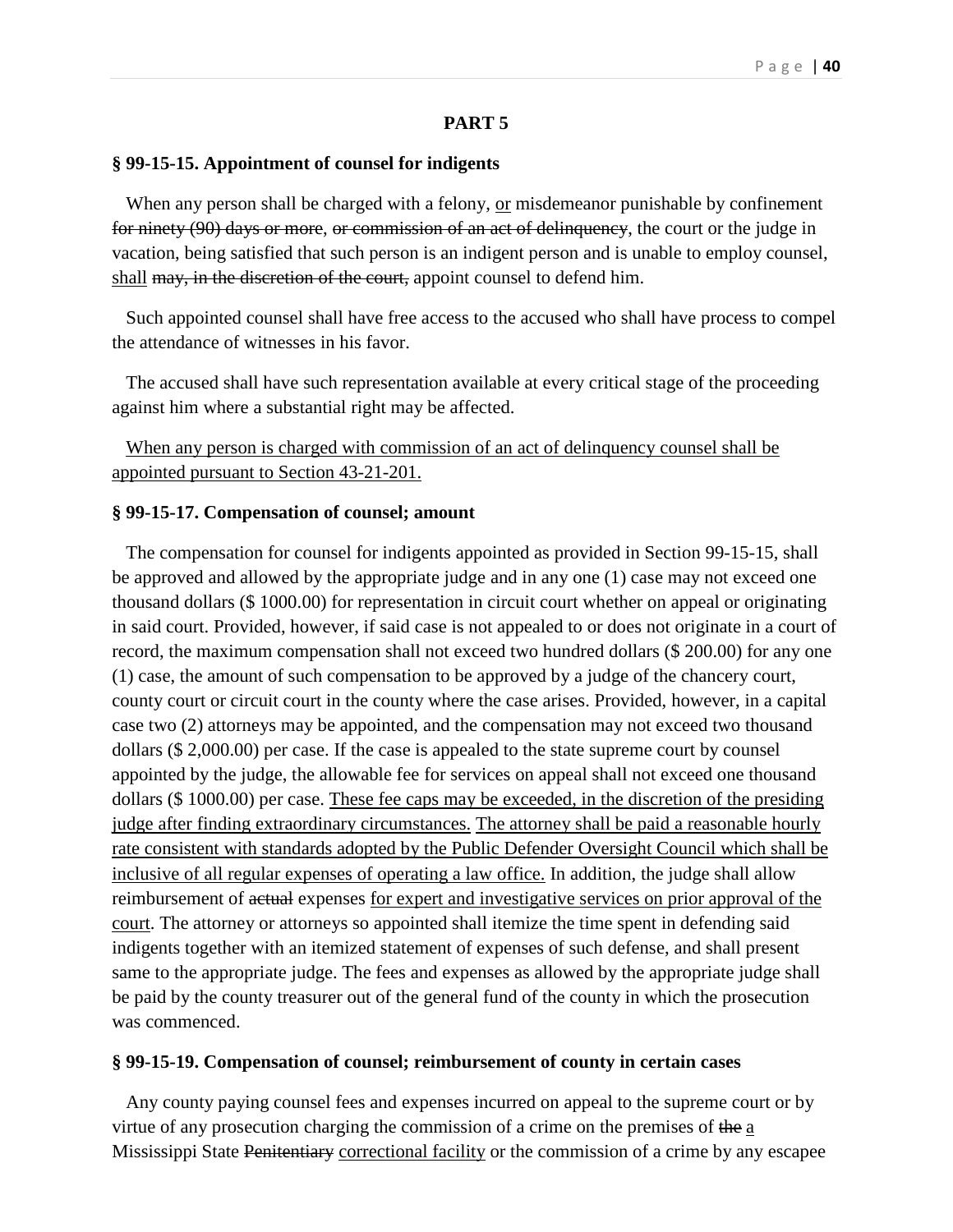therefrom, may request reimbursement of all such payments from the state treasurer. The state auditor shall issue his warrant, based upon a voucher sent by the treasurer of any county entitled to such reimbursement together with a certification that such sums have been allowed and paid. The state treasurer shall pay the amount of any such reimbursement out of any funds in the state treasury appropriated for such purpose.

#### **§ 99-15-21. Compensation of counsel; method of payment**

 All compensation and reimbursements allowed by the judge shall be made on the basis of an itemized statement as to time and nature of work and the expense incurred by the appointed counsel. The attorney general Public Defender Oversight Council shall prepare and make available the proper form for the itemized statement which is to be submitted to the appropriate judge by the attorney or attorneys. Compensation and reimbursements authorized by Sections 99-15-15 through 99-15-21 shall be allowed only in cases in which the appointment is made subsequent to April 5, 1971 January 1, 2020. In all cases in which counsel have been appointed prior to said date, compensation shall be allowed in the same manner and to the same extent as provided by law at the time such appointment was made. If an attorney or a county disagrees with the judge's decision on compensation either may petition the Public Defender Oversight Council for an increase or decrease in the amount. The Council shall promulgate rules governing this procedure.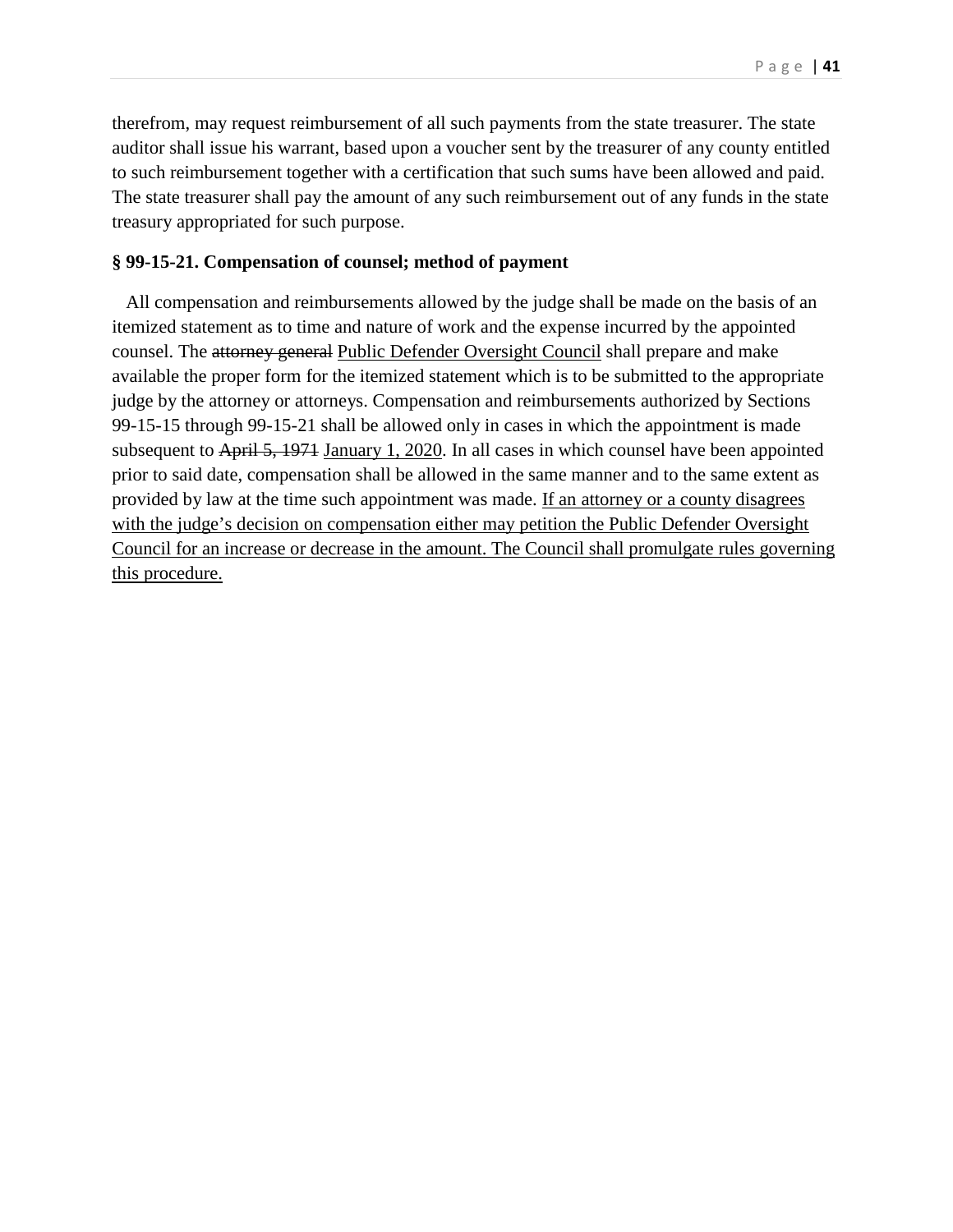# **PART 6**

# **§ 43-21-201. Representation by counsel; youth court-appointed attorneys required to receive juvenile justice training; exemption; duties of youth court counsel**

(1) Each party shall have the right to be represented by counsel at all stages of the proceedings including, but not limited to, detention, adjudicatory and disposition hearings and parole or probation revocation proceedings. In delinquency matters the court shall appoint legal defense counsel who is not also a guardian ad litem for the same child. If the party is a child, the child shall be represented by counsel at all critical stages: detention, adjudicatory and disposition hearings; parole or probation revocation proceedings; and post-disposition matters. No child shall be allowed to waive the right to the assistance of counsel except a child who indicates a desire to waive the right to counsel in the presence of counsel and after consultation with counsel and the court determines that the waiver is knowing and voluntary. If indigent, the child shall have the right to have counsel appointed for him by the youth court.

(2) When a party first appears before the youth court, the judge shall ascertain whether he is represented by counsel and, if not, inform him of his rights including his right to counsel. If the court determines that a parent or guardian who is a party in an abuse, neglect or termination of parental rights proceeding is indigent, the youth court judge may appoint counsel to represent the indigent parent or guardian in the proceeding.

(3) An attorney appointed to represent a delinquent child shall be required to complete annual juvenile justice training that is approved by the Mississippi Office of State Public Defender and the Mississippi Commission on Continuing Legal Education. An attorney appointed to represent a parent or guardian in an abuse, neglect or termination of parental rights proceeding shall be required to complete annual training that is approved by the Office of State Public Defender and the Mississippi Commission on Continuing Legal Education. The Mississippi Office of State Public Defender and the Mississippi Commission on Continuing Legal Education shall determine the amount of juvenile justice training and continuing education required to fulfill the requirements of this subsection. The State Public Defender shall maintain a roll of attorneys who have complied with the training requirements and shall enforce the provisions of this subsection. Should an attorney fail to complete the annual training requirement or fail to attend the required training within six (6) months of being appointed to a youth court case, the attorney shall be disqualified to serve and the youth court shall immediately terminate the representation and appoint another attorney. Attorneys appointed by a youth court to five (5) or fewer cases a year are exempt from the requirements of this subsection.

(4) The child's attorney shall owe the same duties of undivided loyalty, confidentiality and competent representation to the child or minor as is due an adult client pursuant to the Mississippi Rules of Professional Conduct.

(5) An attorney shall enter his appearance on behalf of a party in the proceeding by filing a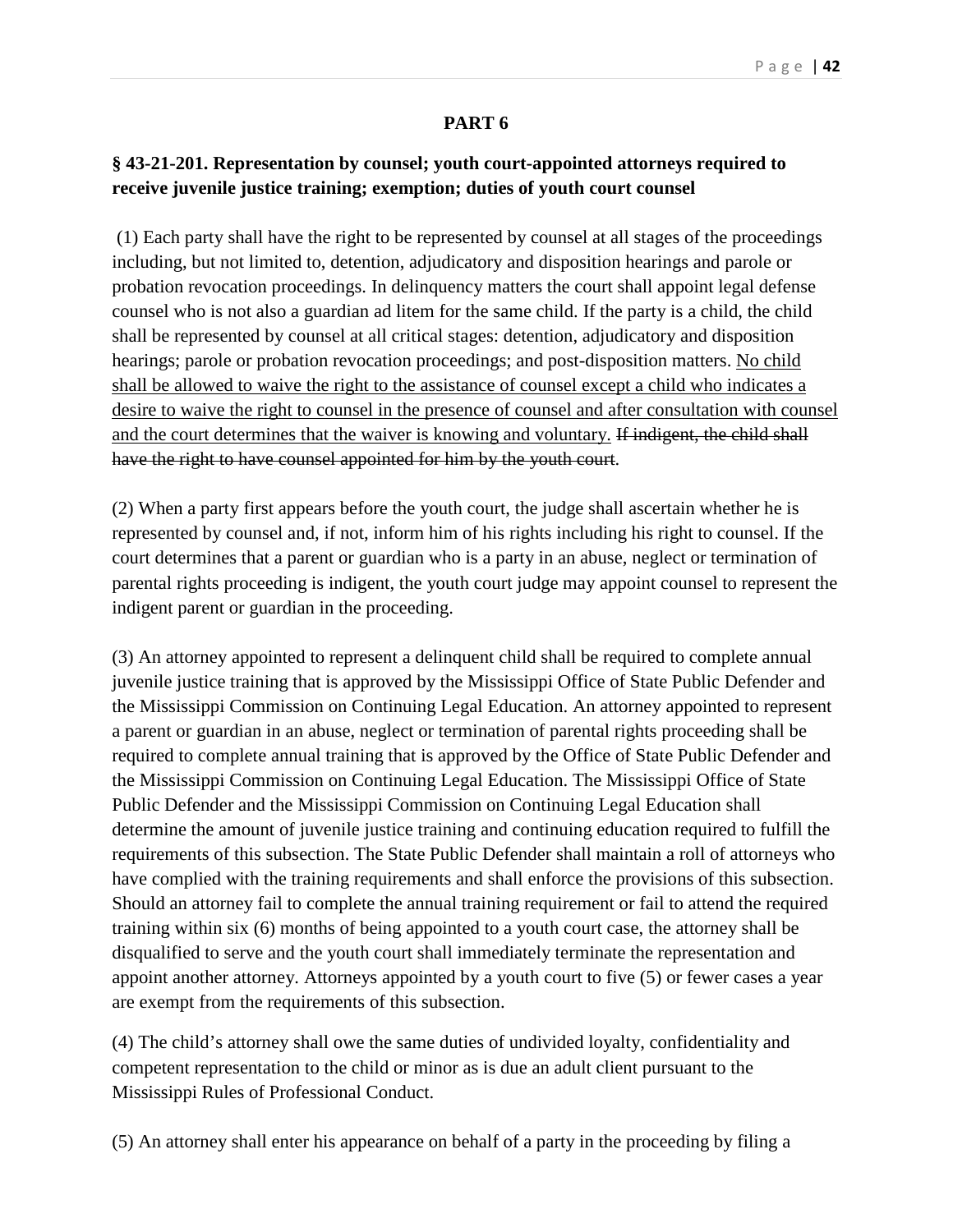written notice of appearance with the youth court, by filing a pleading, notice or motion signed by counsel or by appearing in open court and advising the youth court that he is representing a party. After counsel has entered his appearance, he shall be served with copies of all subsequent pleadings, motions and notices required to be served on the party he represents. An attorney who has entered his appearance shall not be permitted to withdraw from the case until a timely appeal, if any, has been decided, except by leave of the court then exercising jurisdiction of the cause after notice of his intended withdrawal is served by him on the party he represents.

(6) Each designee appointed by a youth court judge shall be subject to the Code of Judicial Conduct and shall govern himself or herself accordingly.

#### **§ 43-21-357. Intake procedure**

 (1) After receiving a report, the youth court intake unit shall promptly make a preliminary inquiry to determine whether the interest of the child, other children in the same environment or the public requires the youth court to take further action. As part of the preliminary inquiry, the youth court intake unit may request or the youth court may order the Department of Human Services, the Department of Youth Services, any successor agency or any other qualified public employee to make an investigation or report concerning the child and any other children in the same environment, and present the findings thereof to the youth court intake unit. If the youth court intake unit receives a neglect or abuse report, the youth court intake unit shall immediately forward the complaint to the Department of Human Services to promptly make an investigation or report concerning the child and any other children in the same environment and promptly present the findings thereof to the youth court intake unit. If it appears from the preliminary inquiry that the child or other children in the same environment are within the jurisdiction of the court, the youth court intake unit shall recommend to the youth court:

- (a) That the youth court take no action;
- (b) That an informal adjustment be made;

 (c) The Department of Human Services, Division of Family and Children Services, monitor the child, family and other children in the same environment;

- (d) That the child is warned or counseled informally;
- (e) That the child be referred to the youth court drug court; or
- (f) That a petition be filed.
- (2) The youth court shall then, without a hearing:
	- (a) Order that no action be taken;